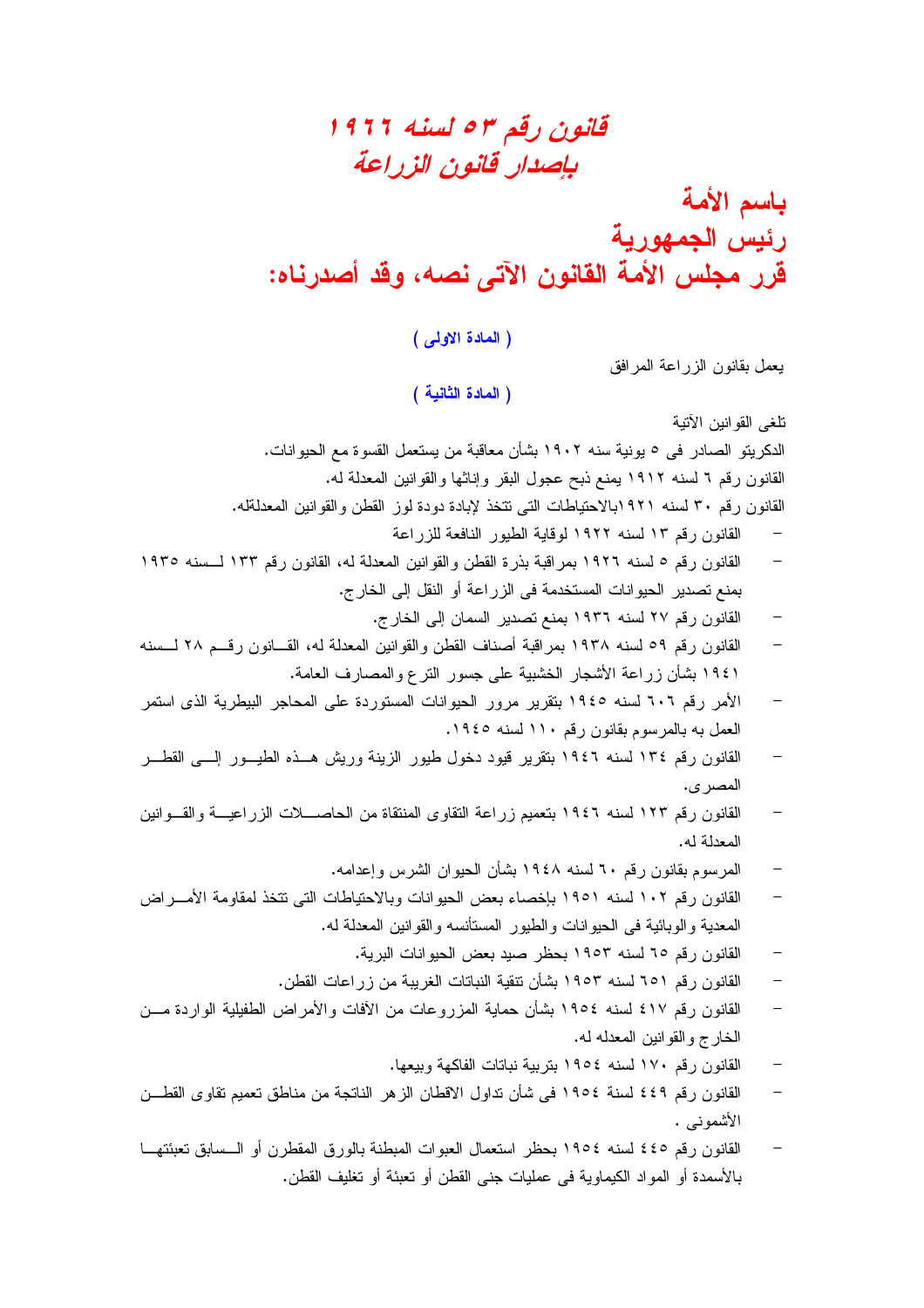- القانون رقم ٥٠٩ لسنه ١٩٥٤ في شأن المبيدات.
- القانون رقم ٥٣٩ لسنه ١٩٥٥ الخاص بالتدابير التي نتخذ لمقاومة الأفات والأمراض الضارة بالنباتات و القو انين المعدلة له.
	- القانون رقم ٥٢٣ لسنه ١٩٥٥ في شأن مر اقبة النباتات والمنتجات النباتية المصدرة للخارج.
		- القانون رقم ٣٨٦ لسنه ١٩٥٥ بمنع تصدير اشجار وفصائل نخيل البلح.
			- القانون رقم ٤١ لسنه ١٩٥٦ في شأن المخصبات الزراعية
			- القانون رقم ٧٧ لسنه ١٩٥٦ بنربية ووقاية النحل الكرنبولي وملكاته
				- القانون رقم ٢٠٣ لسنه ١٩٥٦ بشأن الكلاب ومرض الكلب.
- القانون رقم ٣٣٩ لسنه ١٩٥٦ في شأن الأصناف المختلفة من الأقطان الزهر الناتجة من مناطق تعميم نقاو ي القطن.
	- القانون رقم ٢١ لسنة ١٩٥٧ في شأن تنظيم تجارة علف الحيوان وصناعته والقوانين المعدلة له.
- القانون رقم ٢٠٠ لسنة ١٩٥٧ بتعيين مناطق زراعة أصناف القطن المعدل بالقانون رقــم ٦٢ لـــسنه  $.1909$
- القانون رقم ١٥٨ لسنة ١٩٥٨ في شأن إنتاج بذرة القطن الاكثار والمحافظة علــي نقاوتهـــا المعـــدل بالقانون رقم ۹۳/ ۱۹۶۰.
	- القانون رقم ٤٨ لسنه ١٩٥٨ بنتظيم أعمال السلخ وحفظ الجلود الخام.
- القانون رقم ٢٥٨ لسنه ١٩٦٠ بشأن حظر إخراج بذرة القطن من إقليم مصر المعدل بالقانون رقم ٦٨ لسنه ١٩٦٢.
	- القانون رقم ١٤٦ لسنه ١٩٦٠ بشأن تسجيل أصناف الحاصلات الزراعية.
	- القانون رقم ٢٧٨ لسنه ١٩٦٠ في شأن مراقبة نقاوى الحاصلات الزراعية.
	- القانون رقم ٨٤ لسنه ١٩٦١ بوجوب ذبح الحيوانات المستوردة من الخارج.
	- القانون رقم ٨٤ لسنه ١٩٦٢ بشأن بطاقات الحيازة الزراعية والقوانين المعدلة له.
- القانون رقم ١٣١ لسنه ١٩٦٣ بتحديد مساحة الأراضي التي تزرع بالحاصلات الصيفية في منطقــة و ادی کو م اِمبو .
	- القانون رقم ١٦٦ لسنه ١٩٦٣ بشأن نتظيم الإنتاج الزراعي .
		- القانون رقم ١١ لسنه ١٩٦٤ بنتظيم الدورة الزراعية.
- كما يلغي كل حكم أخر يخالف أحكام هذا القانون. ونحال إلى المحاكم المختصة المخالفات المعاقب عليها بموجب القوانين المشار إليها بالحالة التي نكون عليها من تاريخ العمل بهذا القانون.
- ومع عدم الإخلال بأحكام هذا القانون يستمر العمل باللوائح الصادرة نتفيذا للقوانين المشار اليها وذلك إلى أن تصدر اللائحة التتفيذية لهذا القانون.

#### (المادة الثالثة)

ينشر هذا القانون في الجريدة الرسمية، ويعمل به بعد ستة أشهر من ناريخ نشره. يبصم هذا القانون بخاتم الدولة، وينفذ كقانون من قوانينها. صدر برئاسة الجمهورية في ٢٣ جمادى الاولى ١٣٨٦ هـ – ٨ سبتمبر سنه ١٩٦٦م .

<sup>\*</sup> نشر القانون رقم ٥٣ لسنه ١٩٦٦ بإصدار قانون الزراعة بالجريدة الرســمية بالعــدد ٢٠٢ بتــاريخ ١٠ سبتمبر ١٩٦٦ وقد سرى العمل به اعتباراً من ١١ مارس ١٩٦٧ .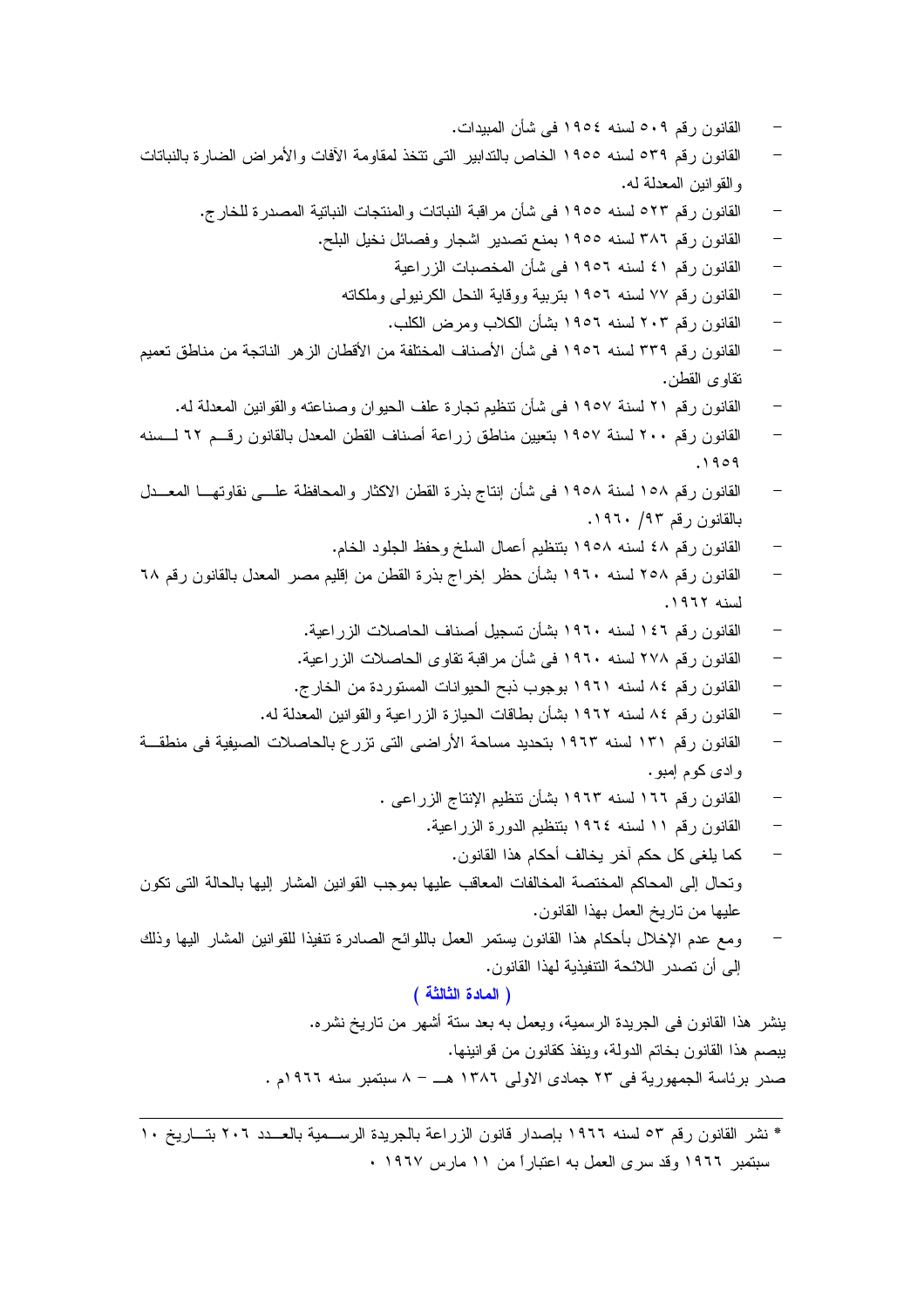قانون الزراعة الكتاب الأول: في الثروة الزراعية الباب الأول : تنظيم الإنتاج الزراعي

م*ادة 1*– لوزير الزراعة– طبقًا للسياسة العامة التي تقررها الدولة– أن يحدد منـــاطق لزراعـــة حاصــــلات زراعية معينة وأن يحظر زراعة حاصلات في مناطق معينة مادة ٢ – لوزير الزراعة– طبقاً للسياسة العامة التي تقررها الدولة– أن يحدد مناطق لزراعة أصـــناف دون غير هــــا مــــن الحاصـــــلات الزراعيـــة ولــــه أن يـــستثنـى مـــن ذلـــك مـــزار ع الـــوزارة والحقول ا لأخرى التي تستعمل للتجارب والإكثار ات الأولى للأصناف . مادة ٣- بصدر وزير الزراعة- طبقًا للسباسة العامة التي تقرر ها الدولة- في مبعاد غابته أول بنابر من كل سنه قرارا بتقسيم أراضي الجمهورية الى مناطق وبتحديد صنف القطن الذي يزرع بكل منطقة ولا بجوز أن بز رح في دائر ة مركز الشرطة الواحد سوى صنف واحد من القطن. ومع ذلك يجوز لوزير الزراعة التصريح بزراعة أصناف من القطسن غيس السصنف المحسدد للمنطقــة وذلك في المساحـــــات التي تستعملها الوزار ة أو الهيئــات العلمبــــــة. للتجـــارب أو الإكثار ات الأولى في المزارع الحكومية أو خبر ها مادة ٤ – لوزير الزراعة – طبقاً للسياسة العامة التي تقرر ها الدولة – أن بصدر قرار ات في المسائل الآنية: نتظيم الدورات الزراعية على مستوى القرية أو على أي مستوى أخر . ب تحديد نظام تعاقب الحاصلات الز ر اعبة وتحديد نسبة ما بسمح بز ر اعته بكل محصول إلى جملة الأراضي التي في حيازة الزراع أو في مجموع زمام القرية ويحدد القرار المقــصود بجملـــة الأر اضبي ونسبة ما بسمح بالتجاوز عنه منها وبجوز استثناء بعض الجهات أو الاراضبي مـــز، هذه النسب ويجوز تعديلها لاعتبارات فنيه أواقتصادية أو تموينية. ج نحديد مواعيد زراعة الحاصلات ومواعيد حصادها أو جنيها وإزالة متخلفاتها من الحقل. تحديد طرق زراعة الحاصلات ومعدلات النقاوي وأنواع الأسمدة ومعدلاتها وكذلك معاملاتهــا الز راعية من خدمة ورى وتسميد . هــ نحديد مواصفات العبوات التبى نعبأ فيها الحاصلات وأوزانها والشروط الواجب نوافرها وكيفية اعداد الحاصلات للتسويق. حظر نقل الأقطان الزهر الناتجة من أية قرية إلى جهة أخرى دون إثبات صنفها ووزنها وأسم و القرية الناتجة منها وذلك طبقا للشروط والأوضاع التي يحددها القرار . تعيين الحاصلات التي تخضع للتسويق التعاوني وحظر الاتجار فيها خـــلال موســـم التـــسويق  $\ddot{\phantom{1}}$ والنظم والإجراءات الواجب انباعها في شأنها(معدله بالقانون رقم ٣٧ لسنه ٧٦). ح نظيم زراعة البطاطس لمختلف الاغراض وتحديد شروط تداول نقاويها والاتجار فيها وتخزينها (أضبِفت هذه الفقر ة بالقانون رقم ١٠٠ لسنه ٧٦). مادة ٥– تقوم مصلحة المساحة بناء على طلب وزارة الزراعة بإجراء أعمال القياس والحصر بالنسبة السي المساحات المز ر و عة بالمحاصيل الز ر اعبة المختلفة . مادة 7- في حالة مخالفة إحدى المواد ١، ٢، ٢، ٤ بند (أ) وبند (ب) بكون لصاحب الشأن أن بنساز ع فسي المخالفة بأن بطلب إثبات وجه المنازعة في المحضر أو أن بقدم تظلمة مكتوباً إلى مفتش الزراعـــة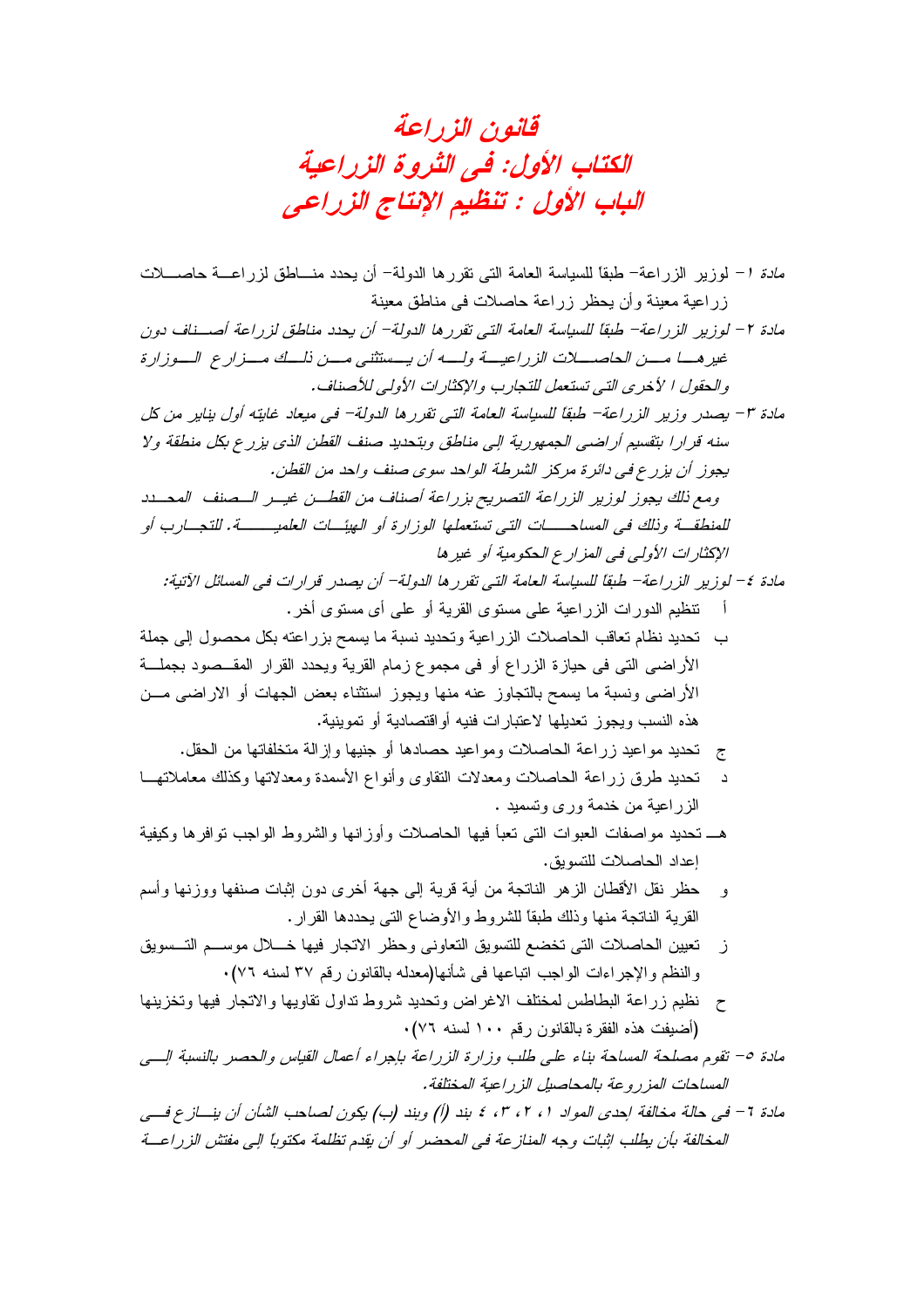- مادة ٨– إذا تعلقت المنازعة بصنف المحصول فتفصل فيها لجان تبين كيفية تشكيلها بقرار من وزير الزراعة على أن يختار صاحب الشأن أحد أعضائها ويحدد هذا القرار أمانة الخبرة الواجب أداؤها عند ايداء المناز عة أو تقديمها وأتعاب الخبراء والإجراءات التي تتبعها اللجنة في أداء عملها كما بحدد القرار المواعيد التي يجب على اللجان أن تصدر فيها قرار إتها بحيث إذا مضبي الميعاد اعتبرت المخالفة كأن لم تكن– وعند قبول المنازعة تتحمل وزارة الزراعة أتعاب الخبراء وترد لصاحب الشأن أمانة الخبر ة.
- مادة ٩- تحدد بقرار من وزير الزراعة الإجراءات التي تتبع بشأن حصاد المحصول موضوع المناز عــة أو جنيه على أن يخطر صاحب الشأن بموعد الحصاد أو الجني قبل إجرائه بسبعة أيام علــي الأقــل بكتاب مسجل مصحوب بعلم الوصول، وينظم القرار كذلك وسلائل المحافظة علـــى المحــصول وتخزينة حتى يتم الفصل في المخالفة أو بيعه عند الاقتضاء خــشية التلــف. ويعتبــر المحــصول محجوزا عليه إدارياً لصالح الحكومة من يوم تحرير المخالفة إلى حين الفصل فيها.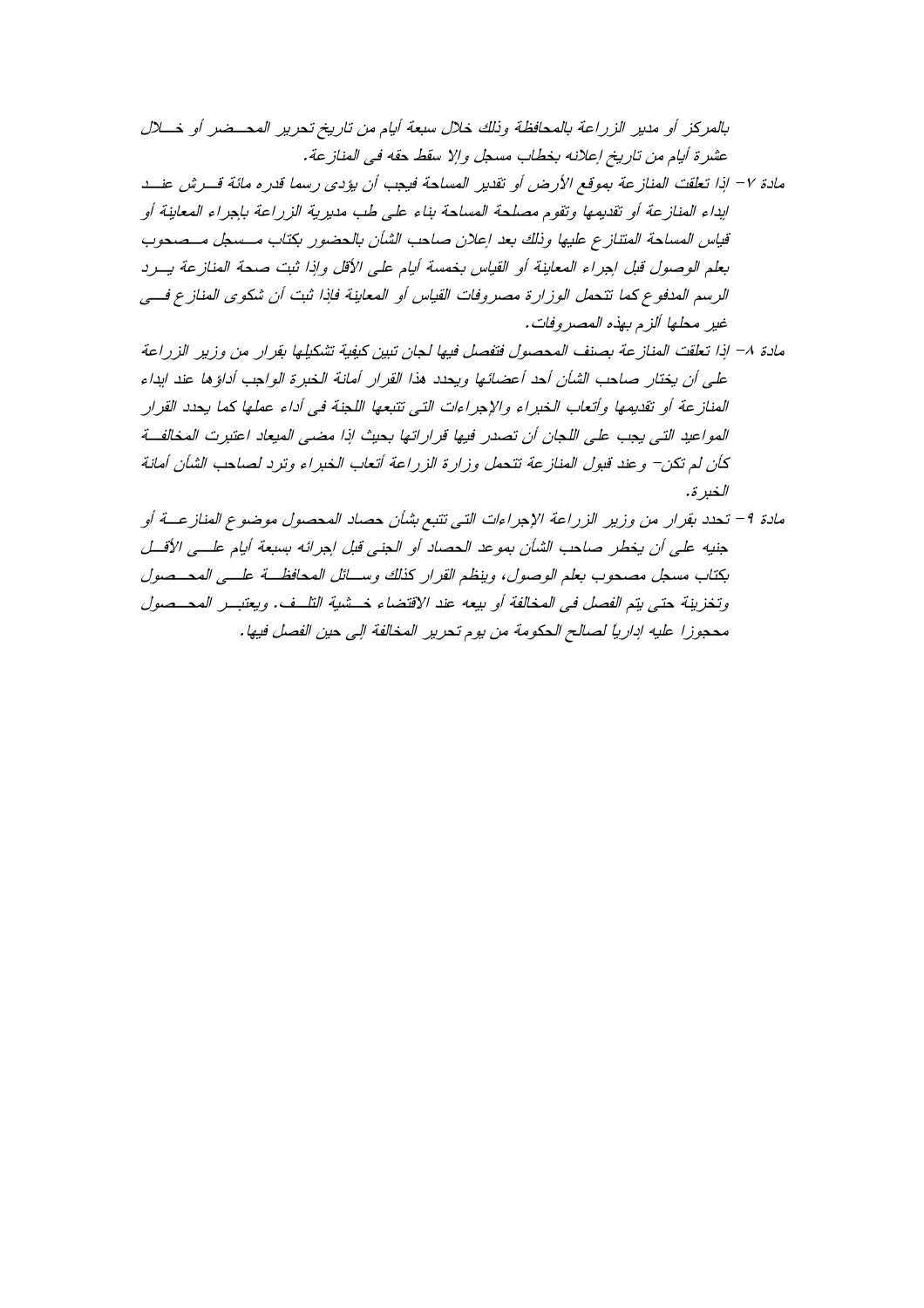## الباب الثاني : تسجيل أصناف الحاصلات الزراعية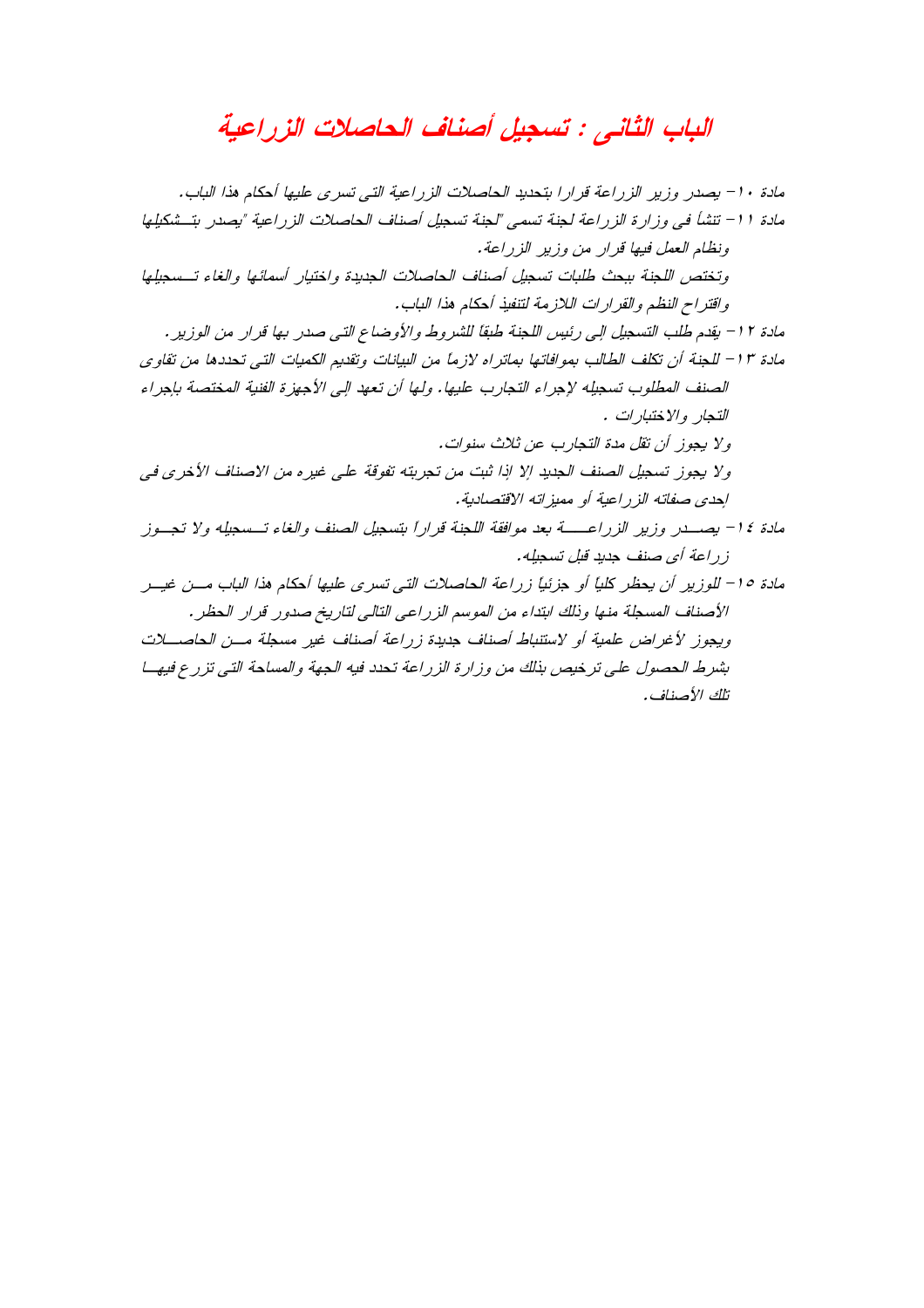#### الباب الثالث : تقاوى الحاصلات الزراعية

الفصل الأول : انتاج التقـــاوي

مادة 11 – بقصد بكلمة النقاوي أي جزء من أجزاء النبات بستعمل في تكاثر الحاصــــلات الزراعيـــة بكافـــة انو اعبا . وبصدر وزير الزراعة قرارا بتحديد الحاصلات الزراعية التي تسرى عليها أحكام هذا الباب وتحديد معاني المصطلحات الفنية الوار دة فيه . مادة ١٧ - تشكل في وزارة الزراعة لجنة تسمى "لجنة تقاوى الحاصلات الزراعية" بصدر بتشكيلها وبنظــام العمل فيها قرار من وزير الزراعة. وتختص هذه اللجنة باقتراح سياسة انتاج التقاوى وتحديد مواصفاتها والنظم والقرارات اللازمة لتنفيذ أحكام هذا الباب. مادة 1۸ – لا يجوز بغير ترخيص من وزارة الزراعة انتاج تقاوى من احدى درجات الأكثار الاتية: أ نقاو ي الأساس . ب النقاوى المسجلة. ج النقاوي المعتمدة . ويصدر وزير الزراعة بعد أخذ رأى لجنة تقاوى الحاصلات الزراعية قرارا بتحديــد مواصـــفات تق*اوى كل من درجات الاكثار وطرق انتاجها* وعلى من رخص له في الانتاج اتباع هذه الطرق. مادة 19 – على كل متعاقد مع الوزارة على انتاج تقاوى إحدى درجات الاكثار أو غيرها أن يزرع التقــاوى التي تسلمها من الوزارة في أرضه المبينة بالعقد. ويحظر عليه خلطها أو ترقيع زراعتــه بتقــاوي أخرى أو خلط المحصول الناتج منها بأي محصول أخر و عليه أن يحافظ على نقاوتها وأن بسلم من محصولها الكميات التي تحددها له الوزارة وأن ينفذ الطرفان جميع الشروط الواردة في العقد. مادة ٢٠ – يحظر على من يكون لديه أفطان زهر ناتجة من تقاوى الاكثار المتعاقد عليها مع وزارة الزراعة أن يخلطها بغير ها من الأفطان الز هر سواء كانت ناتجة من مساحات متعاقد عليهـــا أو مــساحات أخرى، وتستثني من ذلك الحالات التي يصدر بها قرار من وزير الزراعة. وبصدر الوزير قرارات بالإجراءات الواجب اتباعها عند نقل أو تداول الأقطان الزهر الناتجة مسن تقاوى الاكثار بالعلامات التي تميز بها عبواتها. مادة ٢١ – يصدر وزير الزراعة سنويا قرارا بتحديد الجهات المختصة لزراعة الاكثارات الأولى من أصناف القطن المتذاولة والمستنبطة، وله أن يمنع زراعة القطن في نطاق دائـــرة مجـــاورة يحـــددها أو أن بر خص بز راعة القطن في هذه الدائر ة على إن يكون من الصنف الذي بحدده في قب ار ه ومين السلالة التي بخصصها لهذه المساحات. ولا يجوز تربية نحل العسل أو اقا*مة المناحل في الجهات* والمساحات التي يحددها الوزير في قراره. ولمن بحرم من زراعة القطن أو من بزال منحله القائم وقت صدور القرار الحسق فسي تعسويض مناسب طبقاً للشروط والأوضاع التي يصدر بها قرار من الوزير. وفي جميع الأحوال التي يقرر فيها إزالة أحد المناحل بالطريق الإداري يجب أن بسبق الإزالة إثبات حالة المنحل محل الإزالة في محضر يحرر ه أحد رجال الشرطة بحضور مندوب الزراعة وأمسين سر الاتحاد الاشتراكي العربي او من يقوم مقامه وصاحب المنحل أو من يقوم مقامه عند غيابه.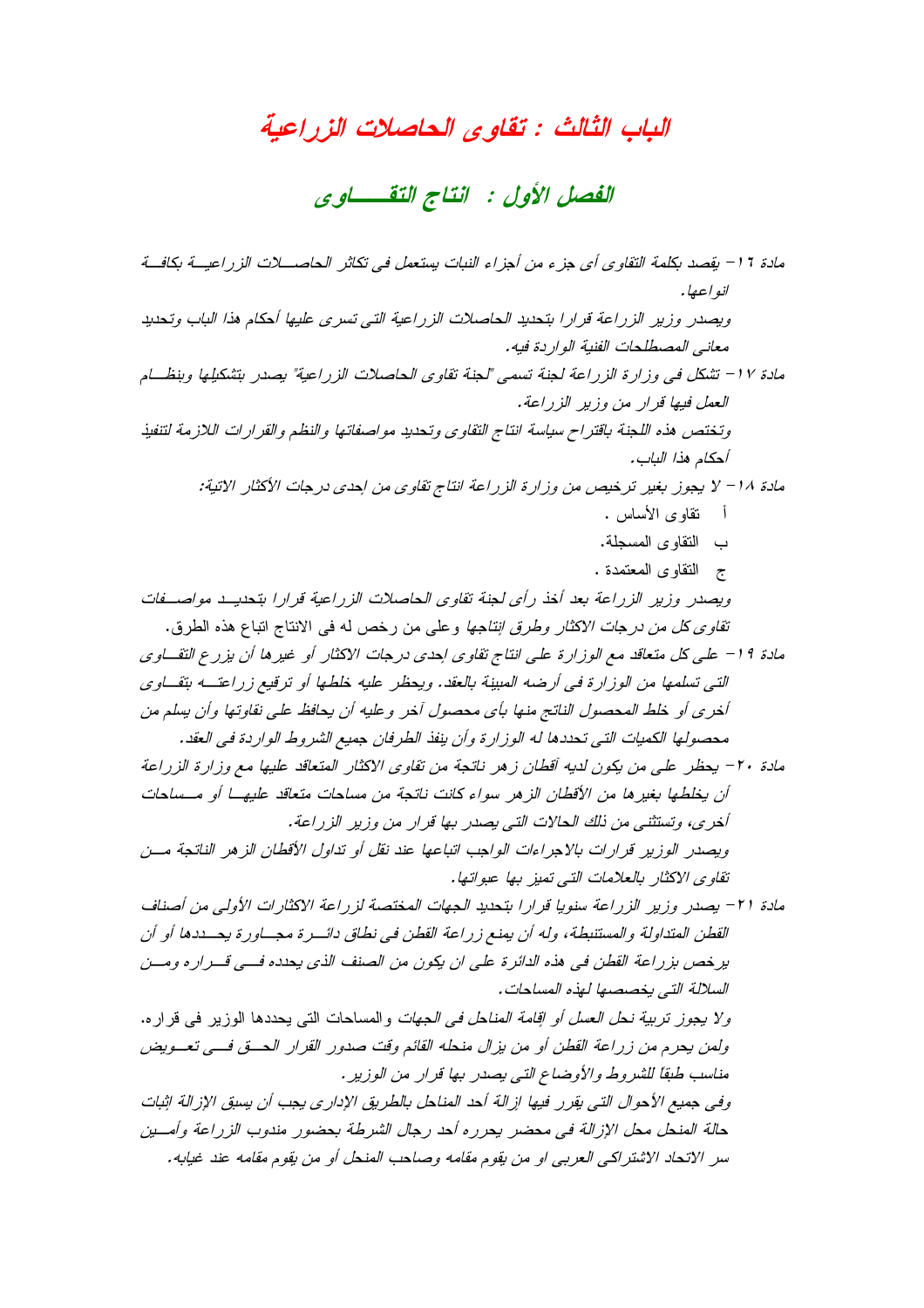## الفصل الثاني : مناطق تركيز التقاوى المعتمدة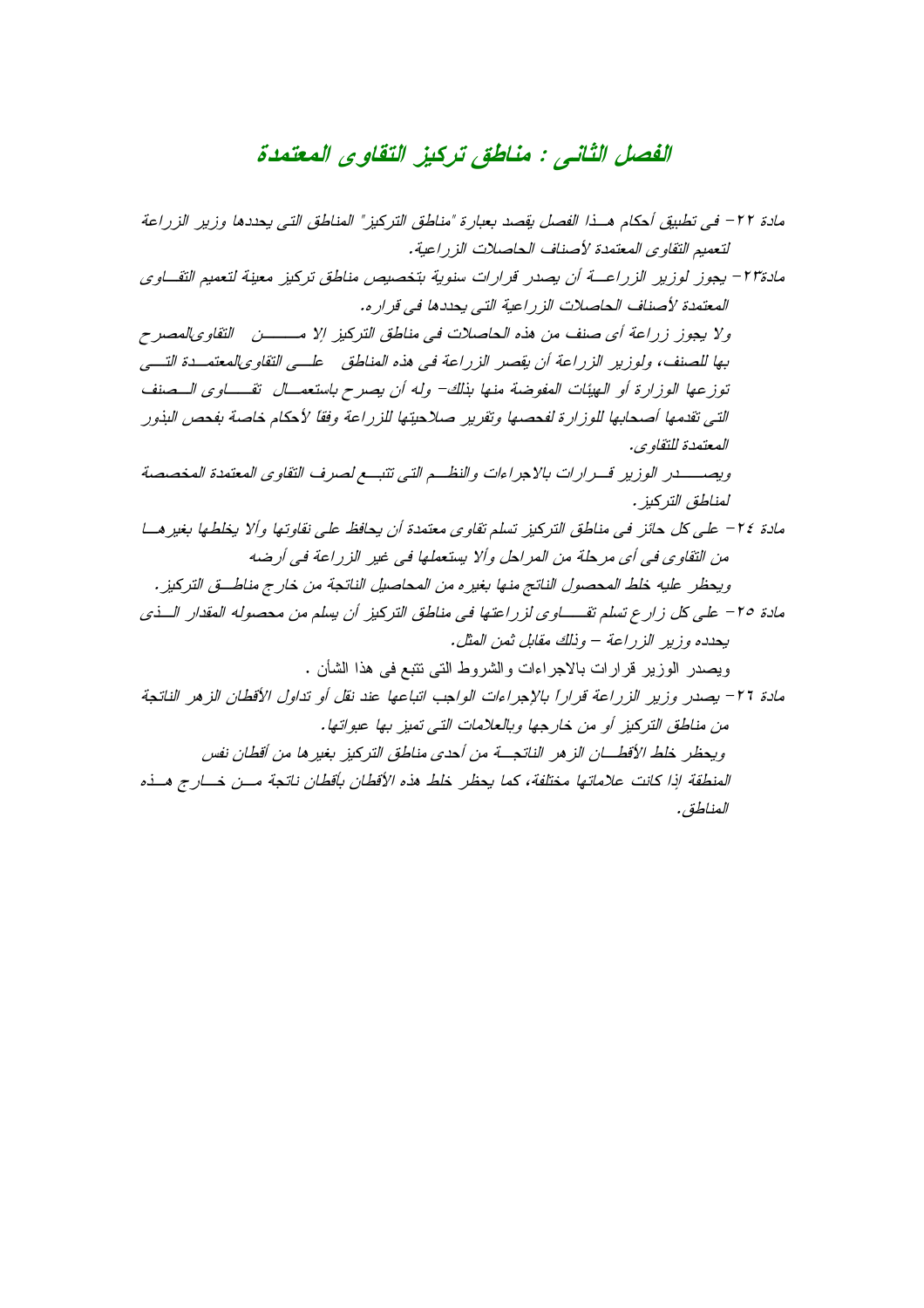## الفصل الثالث : استئصال النباتات الغريبة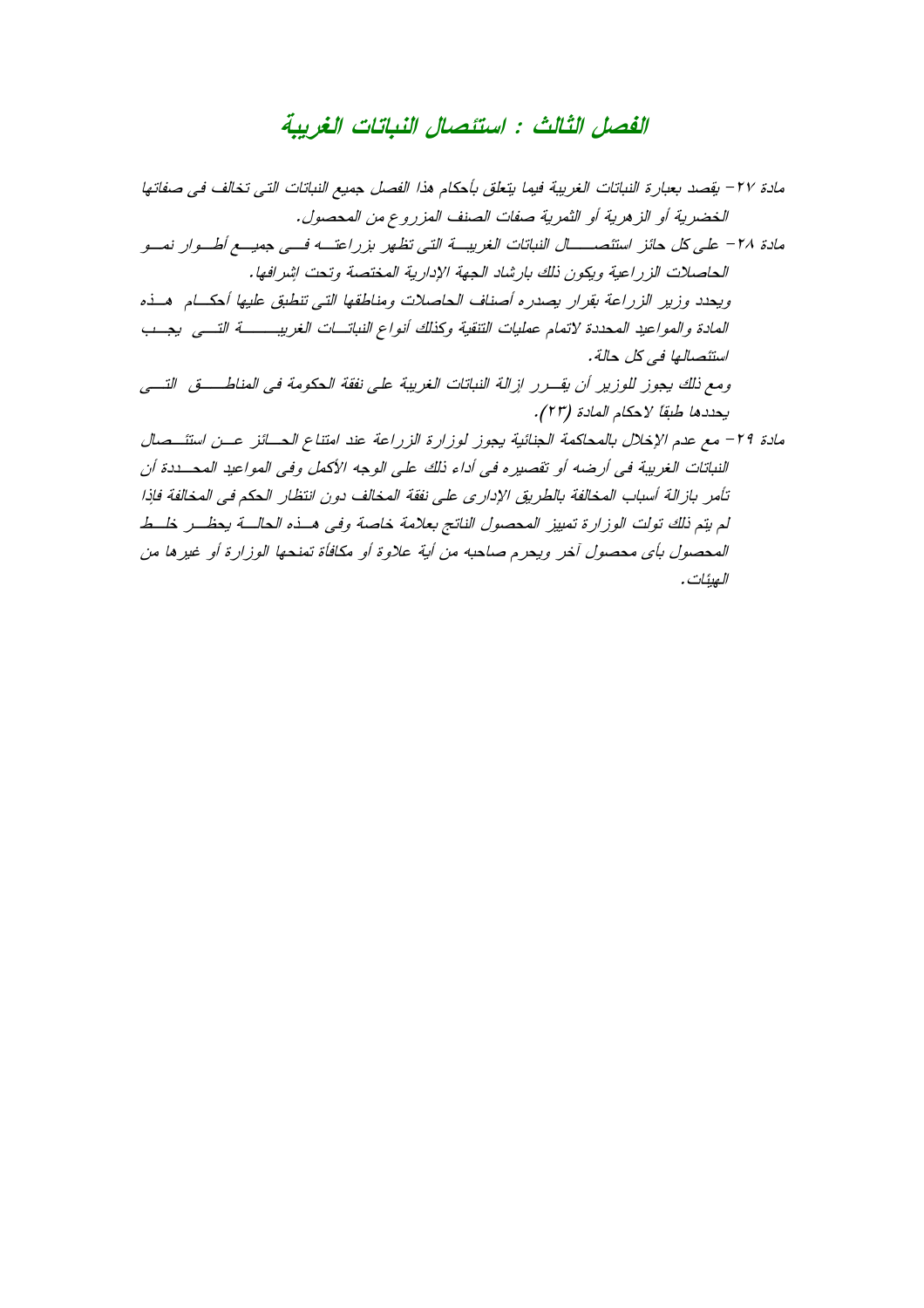# الفصل الرابع : محطات غربلة وتنظيف التقاوى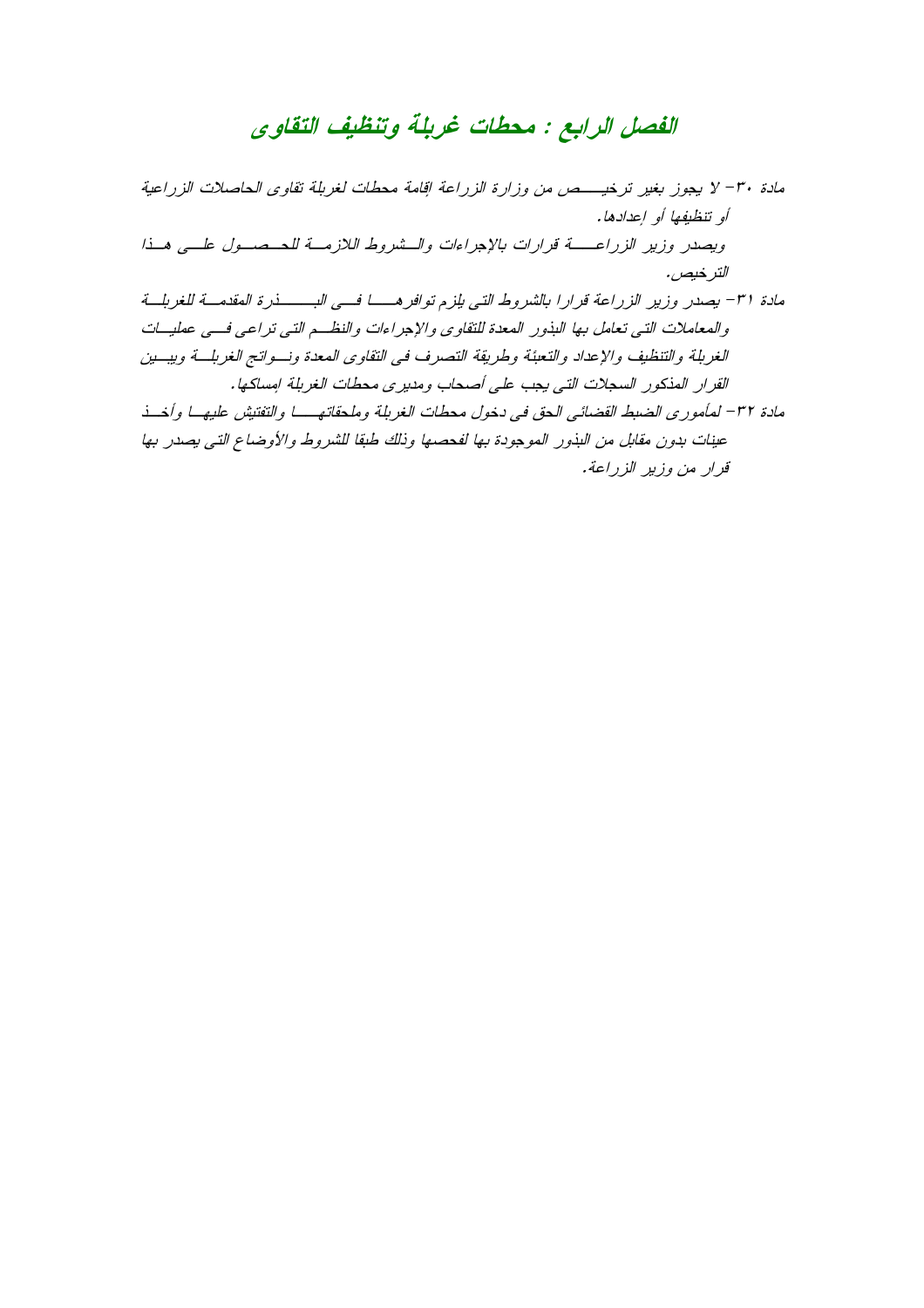### الفصل الخامس : الرقابة على عمليات استخراج وعلاج بذرة القطن (التقاوى والتجارى)

- تحديد الأجهزة والألات الواجب نوافرها في المحلج وأنواعها ومواصـــفاتها ســـواء المعـــدة  $\mathbf{j}$ لاستخراج البذرة من القطن الزهر أو نتظيفها أو علاجها بإبادة ديــدان اللـــوز أو معاملتهـــا بالمبيدات الفطرية أو الحشرية.
- بيان الإجراءات الواجب اتباعها لتتظيف المحالج ومشتملاتها وملحقاتها عقب انتهاء موســم  $\overline{\phantom{0}}$ الحلج وقبل ابتداء الموسم النالبي.
- وضع الشروط الواجب نوافرها في أحواش المحالج والشون والمخازن الملحقة بهـــا المعـــدة  $\overline{c}$ لتخزين وحفظ القطن الزهر وبذرة القطن النقاوى والنجارى وكذلك نحديد الشروط الواجــب توافر ها للترخيص في إقامة الشون والمخازن الخارجية المعدة لتخزين القطن الزهر وبذرته.
- بيان الاجراءات والنظم الواجب اتباعها عند ورود الأقطان الزهر للمحالج وطرق تخزينهـــا د
- وضع نماذج السجلات الواجب إمساكها بالمحالج لقيد القطن الزهر والبذرة ومخلفات الحلسج والبيانات الواجب إدراجها في هذه السجلات وكيفية قيدها.
- *مادة ٣٥* لا يجوز أن يحلج بالمحلج الواحد سوى صنف واحد من القطن خلال موسم الحلج. ويصدر وزير الزراعة سنوياً قرارا بتعيين صنف ومصدر القطن المرخص بحلجة في كسل محلسج خلال موسم الحلج. وللوزير اذا لم يكـــن محصول الصنف كافياً لتشغيل محلج بالكامـــل أن يرخص في حلجـــة بأحـــد المحالج المخصصـــــة لصنف أخر وذلك بشرط أن يجرى حلجة بصفة مستمرة خلال فتــــرة معينــــة وبعد تنظيف جميع آلات وأجهزة الحلج والبـــــذرة وأماكن التضريبة من بقايا الصنف الآخر .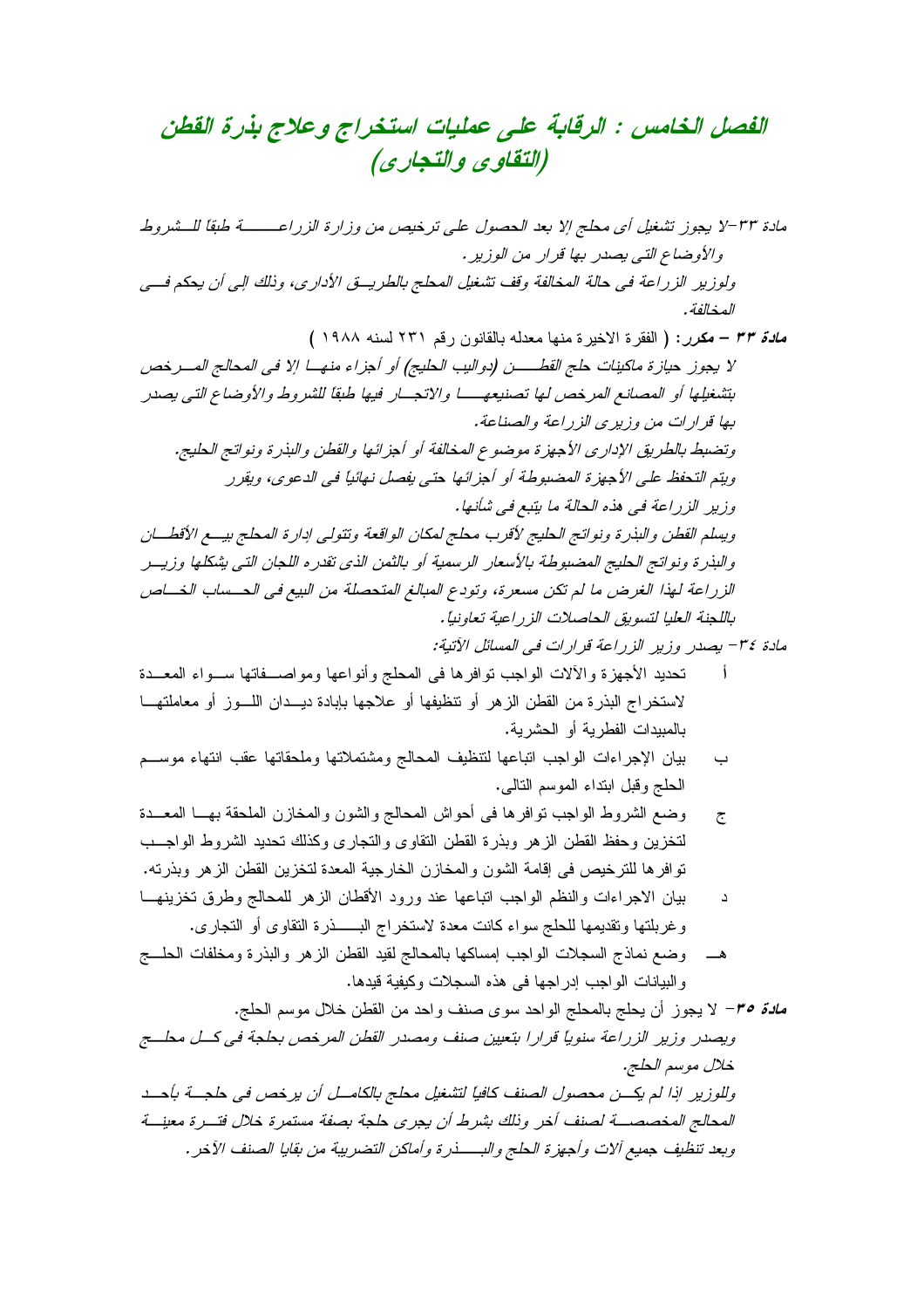المخصص لها *خلال* فترة معينة وله أيضا تحديد محالج لحلج الأقطان الناتجة من منـــاطق التركيـــز ومحالج الأقطان الناتجة من خارج هذه المناطق.

مادة ٣٦- بصدر وزير الزراعة سنويـــــاً قراراً بتحديد رتب ومصدر القطن الزهر الواجب حلجة لاستخراج تقاوى القطن من كل صنف منه وكذلك إجراءات التحكيم الواجب اتباعها عنسد مناقسشة صساحب الشأن في صلاحية القطن لاستخراج النقاوي منه.

وله أن يصدر عند الضرورة قراراً بقصر الحلج على الاقطان المحددة لاستخراج التقاوى علـــى أن يجرى الحلج بصفه مستمرة ولفترة معينه يحددها في قراره •

- مادة ٣٧ علي كل من يحسوز أقطـــان زهر أن ينتهي من حلجهــا في موسم انتاجها وفي ميعاد لا يجـــاوز ١٥ مارس في الوجــه القبلي و٣١ مارس في الوجــــه البحري، وذلك فيما عدا الأقطان الزهــر الناتجة من تقاوى الاكثار المتعاقد عليها مع وزارة الزراعة فيجب الانتهاء من حلجها فسي موسسم انتاجها في ميعاد لا يجاوز ٣١ ديسمبر من كل سنه.
- بواسطة الأجهــزة التـى تقرهـــــا وزارة الزراعـــة لإبادة ديدان اللوز وذلــك وفقــا للاجـــراءات و النظم التي يصدر بها قرار من الوزير.
- ولا يجوز اخراج أي نوع من القطن الزهر أو بذرة القطن أو الاسكارتو أو كنسات القطن والبذرة أو أي مخلفــات أخرى من نواتــــــــج وغربلة القطن من المحالج وملحقاتها بغير ترخيص من وزارة الزراعــــة وطبقاً للشروط والقواعد التبي بصدر يتحديدها قرار من الوزير .
- مادة ٣٩- لا يجوز إقامـــة أجهزة لتنظيف القطن الزهر وغربلته بغير ترخيص من وزارة الزراعة وطبقـــا للشروط والقواعد التي يحددها الوزير.
- مادة ٤٠- يصدر وزير الزراعة قرارا بتشكيل اللجان التي تشرف على عمليات استخراج وعلاج البلذرة التقاوى والتجاري بكل محلج واختصاصاتها والإجراءات الواجب عليها اتباعها. ولا يجوز تشغيــــــل المحلج في غيبة اللجنة المنوط بها الاشراف عليه ولهذه اللجنة أخذ عينات من

القطن الزهر والشعر والبذرة لاجراء الاختبارات عليها بالقدر وبالطريقة التي يحددها الوزير.

- مادة 1 ٤– لوزير الزراعة تكليف الموظفين المنسوط بهم مراقبة أعمال المحالج بازالسة أسسباب المخالفة بالطرق الإدارية على نفقة المخالف ودون انتظار الحكم في المخالفة وذلك باتخــاذ الإجــراءات الاتنة:
- ايقاف تشغيل أي جهاز للحلج أو استخراج البذرة أو نتظيفها أو علاجها أقيم بغير تسر خيص ाँ من الوزارة أو رخص به ثبت عدم صلاحيته للغرض الذي أقيم من اجله.
- إعادة علاج بذرة القطن التي لم تعالج علاجا ناماً بعد ورود نتيجة الفحص الحشرى مباشرة.  $\overline{\phantom{0}}$
- علاج وإعــــــدام مخلفات الحلــــج وكنسات المحلج النبي تمتنع إدارة المحلج من علاجهـــا أو  $\tilde{c}$ اعدامها أو لا بأول.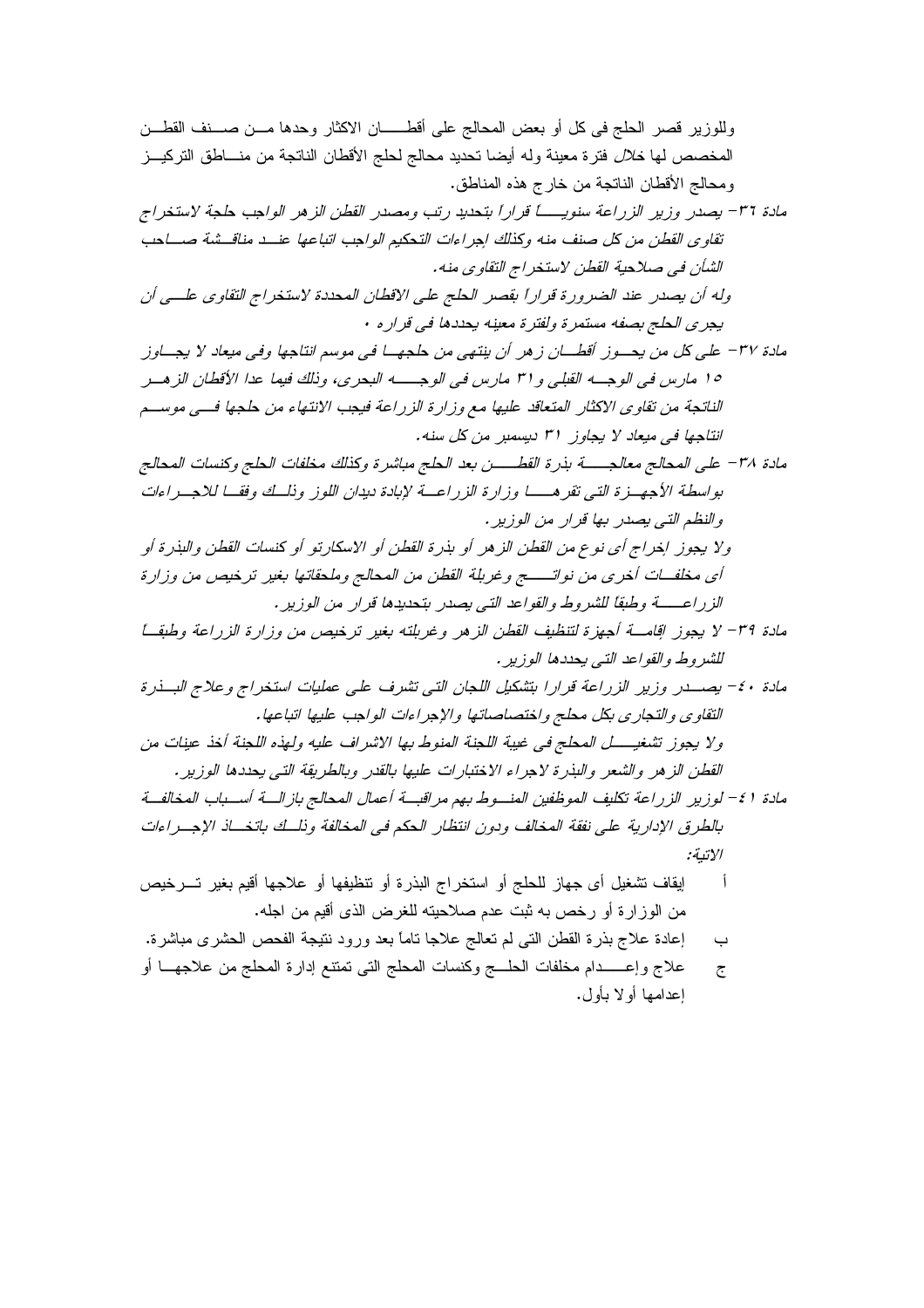محكمة الاغلاق مزودة بألات تسجيل أوزان تعتمدها الوزارة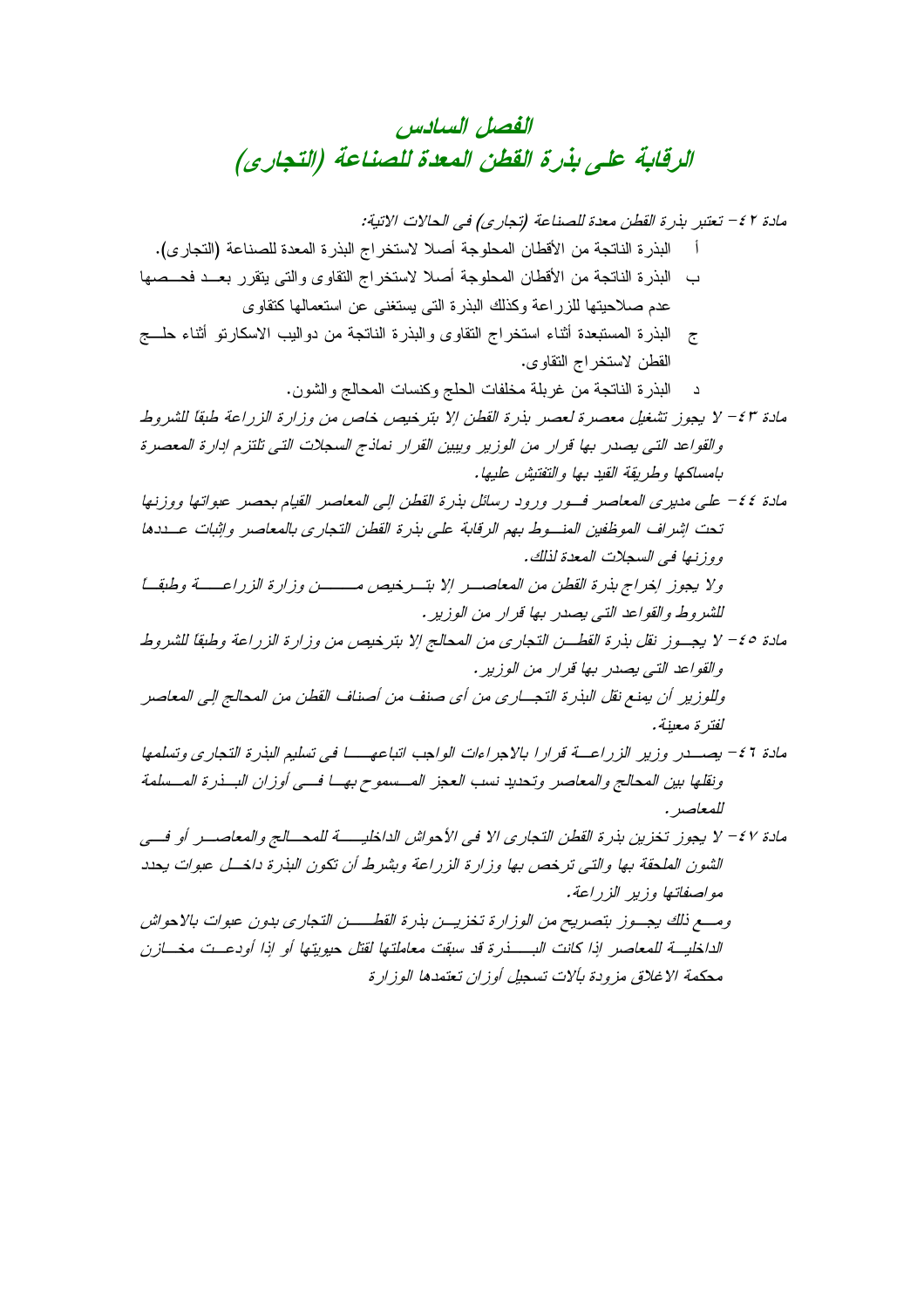## الفصل السابع: فحص البذور المعدة للتقاوى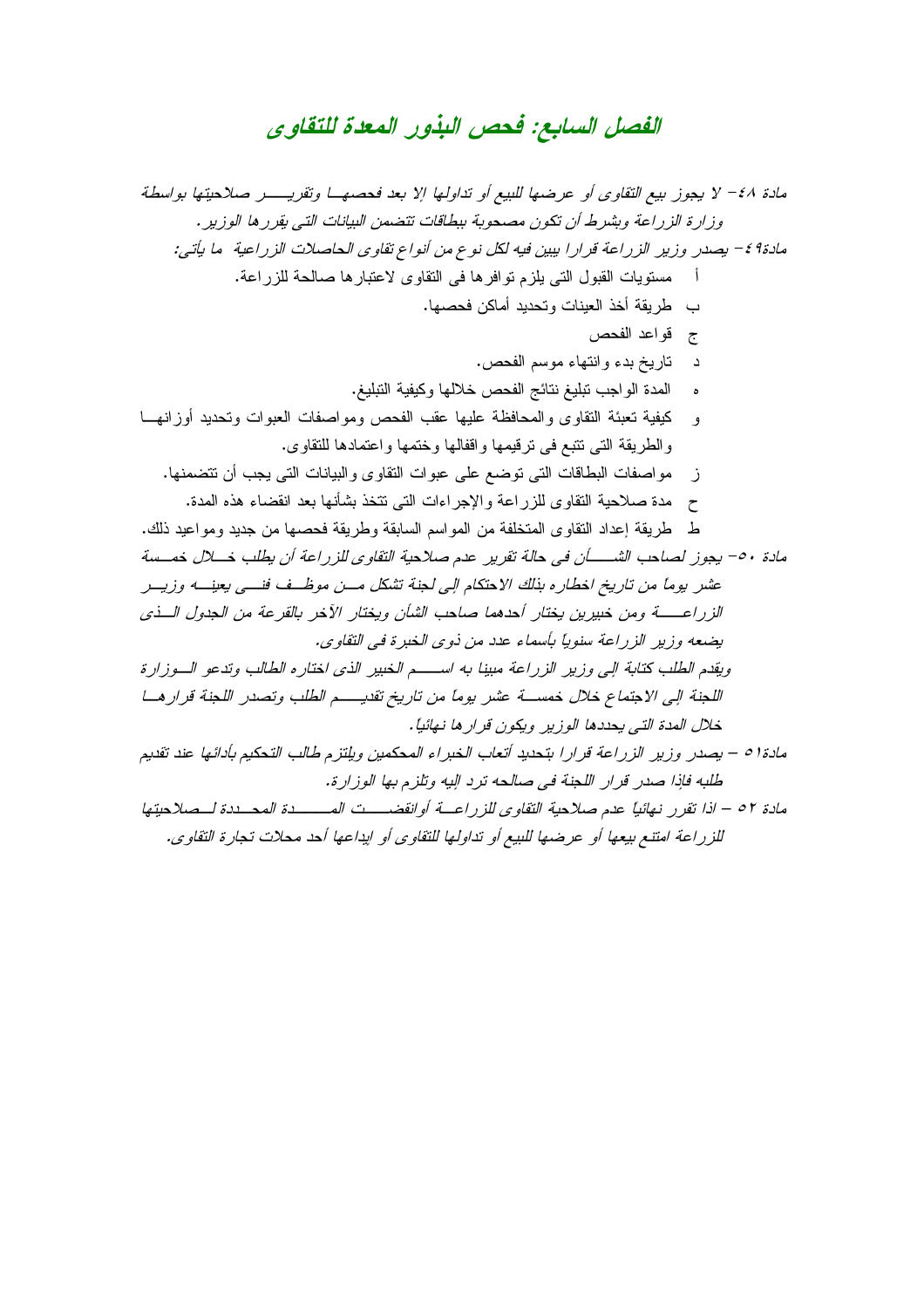#### الفصل الثامن: استيراد وتصدير التقاوى

#### الفصل التاسع : الاتجار في التقاوي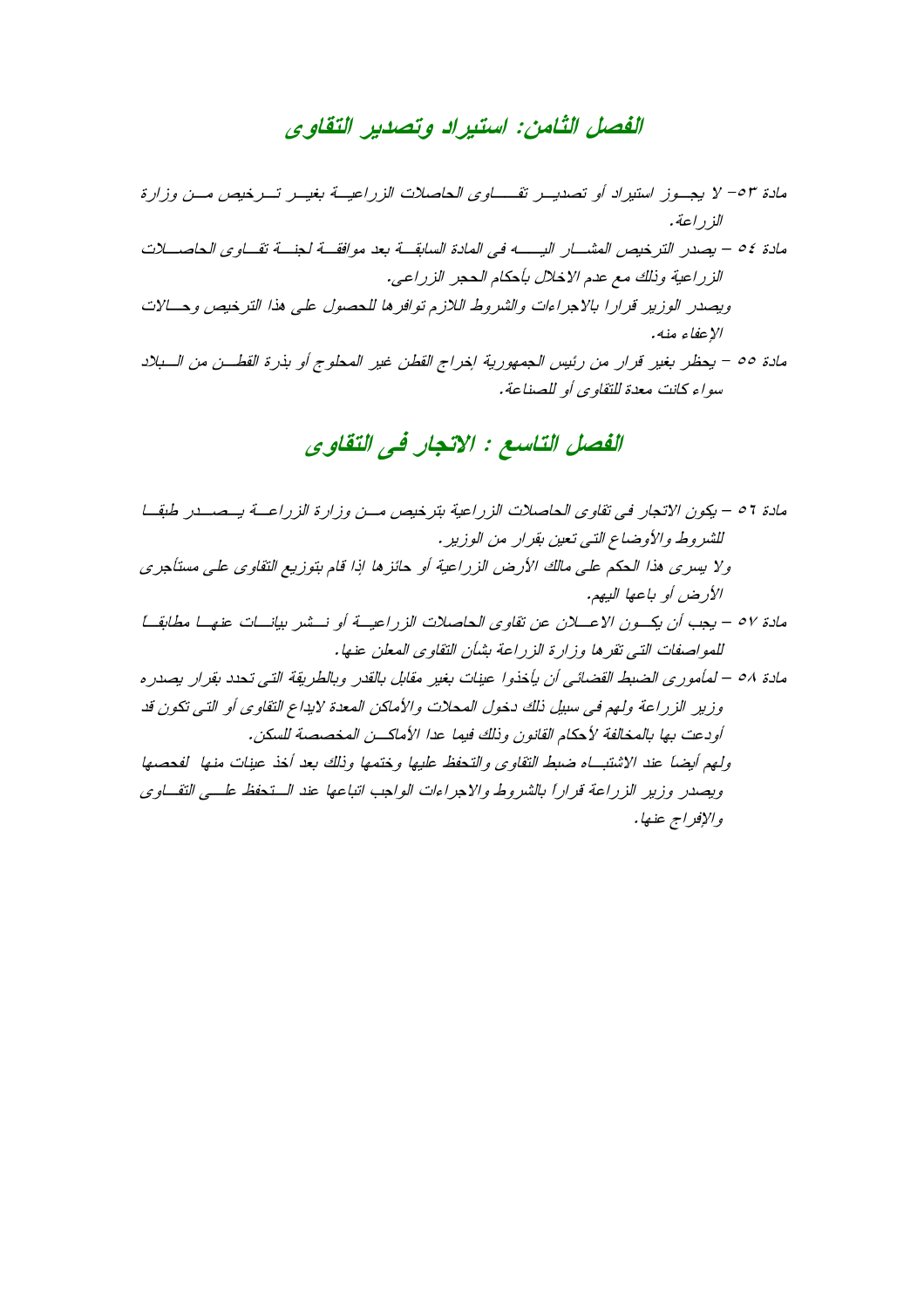## الباب الرابع : حدائق الفاكهة ومشاتلها والأشجار الخشبية

*مادة 9 ه*– على من يرغب في إنشاء حديقة جديدة للفاكهة أو النوسع فـــي حديقـــة قائمـــة أن يخطـــر وزارة الزراعة مقدما بموقع الأرض ومساحتها ونسوع أشجار الفاكهة المزمع زراعتها وللوزارة خـــلال ثلاثين بوماً من تـــاريخ الإخطــــــار أن تعتـــرض بقـــــــــرار مـــسبب والإ ســـقط حقهـــا فـــي الاعتر اض، ولصاحب الشــــــأن أن بتظلم من قر ار الوز ار ة إلى لجنـــة فنيـــة بـــصدر بتـــشكيلها ۖ والإجرءات التي تتبع أمامها قرار من وزير الزراعة. و علي أن يكون من بين أعضائها خبير متخصص بختار ه المتظلم علي نفقته ويستثني من هذا الحكم الحدائق المخصصة للتجار ب و البحوث العلمية وكذلك الحدائق المعدة للاستهلاك الشخصبي و التسي تحدد مواصفاتها بقرار من وزير الزراعة. ملاءً ٢٠ – لا بجــوز انشـــاء مشتل لتربيـــــــــة نباتات الفاكهة بقصد ببعها أو نقــل مـــشتل مـــن مكانــــه إلا بترخيص من وزارة الزراعة. ويحدد وزير الزراعة بقرار منه شروط الترخيص والرسم الواجب أداؤه وتعفي الجهسات الحكومية والمؤسسات العامة والهيئات العامة أو العلمية من أداء هذا الرسم نباتات الفاكهة وتطعيمها والمحافظة على أصنافها وكذلك نماذج السجلات الواجب عليهم أمساكها وطرق القبد فبها. *مادة ٢٢* - يجوز لأصحــــاب الحدائق أن ينشئوا مشاتـــل لمنفعتهم الخاصـة بالشروط والأوضـاع التي يحددها وزير الزراعة بقرار بصدره. ملاءً 1٣− لا يجوز بيع نباتـــات الفاكهة أو عرضهـــا للبيع إلا في محل مرخص له بذلك من وزارة الزراعة ويصدر الترخيص طبقا للشروط والأوضاع التي تحدد بقرار من الوزير . ملاة ٢٤- يحظر تصديـــر فسائل نخيل البلـــح إلا بتصريح من وزير الزراعـــة يـــصدر طبقـــا للـــشروط والأوضاع التي بقررها. *مادة 10*- لوزير الزراعة مع مراعاة فوانيـــــن الطرق والري والصرف أن يصدر قرارا بغرس الأشـــجار الخشبية على جانبي جســـــور النرع والمصـارف العامة وبيان الالنزامات الني نفرض على ملاك أو حائزي الأراضبي المجاورة لها وما يقدم لهم من الأشجار مجانا وما يتبع فـــي حالــــة تلفهــــا أو قطعها أو قلعهـــا وتحديد المكافآت التي تمنح لمن كان تعهده للغرس مرضيا وله بيان الاجـــراءات الخاصة بتحديد نفقات تعهد الاشجار وصيانتها وتقدير فيمتها وما يؤدى للمالك والحائز من ثمنهـــا

عند يبعها.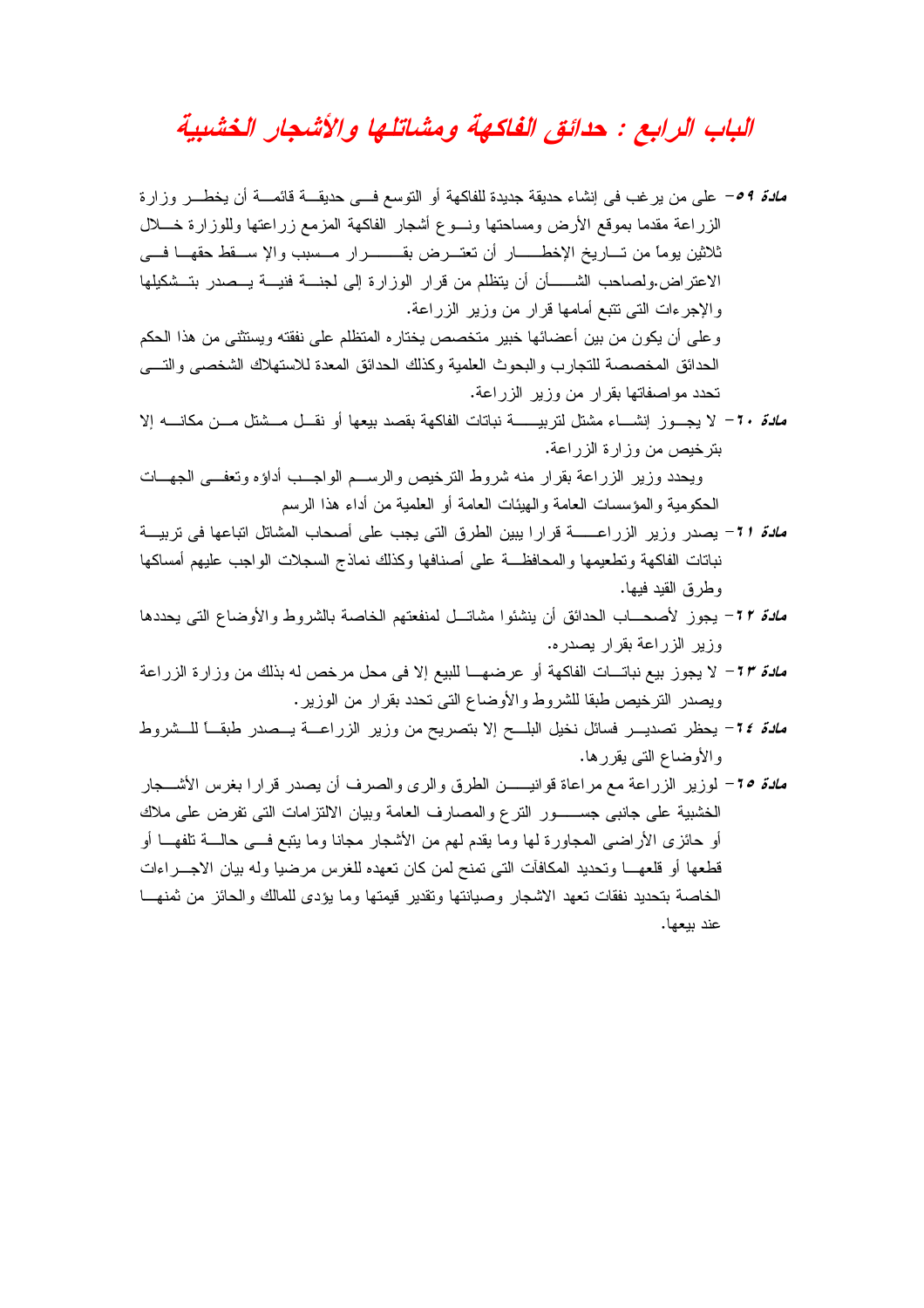#### الياب الخامس : المخصيات الزراعية

مادة ٦٦– يقصد بالمخصبات الزراعية الأسمدة الكيماوية والعضوية بكافة أنواعها والمواد التي نضاف إلـــي النَّربة أو إلى البذرة – لاصلاحها أو تحسين خواصها أو إلى البذرة أو النبات بقصد زيادة انتاجها. مادة ٦٧– نشكل بوزارة الزراعية لجنة نسمى (لجنة المخصبات الزراعية) يصدر بتشكيلها ونظام العمل فيها قرار من وزير الزراعة. وتختص اللجنة باقتراح أنواع المخصبات الزراعية التي يجوز تداولها وتحديد مواصفاتها واجراءات تسجيلها وشروط وطرق نداولها وبابداء الرأى فى جميع القرارات المنفذة لأحكام هذا *النباب.* ملاة 14- بصدر وزير الزراعية بناء على افتراح اللجنة فرارات في المسائل الأتية: أ أنواع المخصبات التي يجوز نداولها وتحديد مواصفاتها وطرق نداولها. ب شروط واجراءات الترخيص في استيراد المخصبات الزراعية والاتجار فيها ونقلهـــا مـــن حهة الى آخر ي. ج إجـــراءات تسجيـــــــل المخصبـــات وتجديد تسجيلها وتحديد الرسوم الخاصة بذلك علــــى ألا تجاوز خمسة جنبهات. د كيفية أخذ عينات المخصبات وتحليلها وطرق الطعن في نتائج التحليل والنظلم من التحفظ عليها والرسوم الواجب اداؤها بما لا يجاوز خمسة جنيهات، وكذلك الإجراءات التي نتبسع عند نظر الطعن أو النظلم وكيفية الفصل في كل منها. مادة ٦٩– لا يجوز صنــــع المخصبات الزراعية أو تجهيزها أو بيعها أو عرضــــها للبيــــع أو اســــتيرادها أو الأفراج عنها من الجمارك بغير نرخيص من وزارة الزراعة. وذلك فيما عدا الأسمدة العضوية الناتجة من متخلفات المزرعة للاستعمال الخاص. مادة ٧٠– يجب أن يكون الاعلان عن المخصبات الزراعية أو نشر بيانات عنها مطابقا لمواصفاتها وشروط نداولها أو نسجيلها أو نوصيات وزارة الزراعة بشأن استعمالها. مادة ٧١– لمأموري الضبط القضائي أخذ عينات بدون مقابل من المخصبات الزراعية المستوردة أو المنتجه محليًا أو المعروضـــــــــــــة للبيع أو المتداولة لتحليلها للتحقق من صـلاحيتها ولـهم فـي سبيل ذلك دخول جميع الأماكن التي توجد فيها المخصبات أو يشتبه في وجودها فيها. غشها. مادة ٧١مكرر (ملغاه) \*

ألغيت بالقانون رقم ١١٦ لسنة ١٩٨٣ في شأن تعديل بعض أحكام قانون الزراعة بإضافة كتاب ثالث خـــاص بعدم المساس بالرقعة الزراعية والحفاظ علىي خصوبتها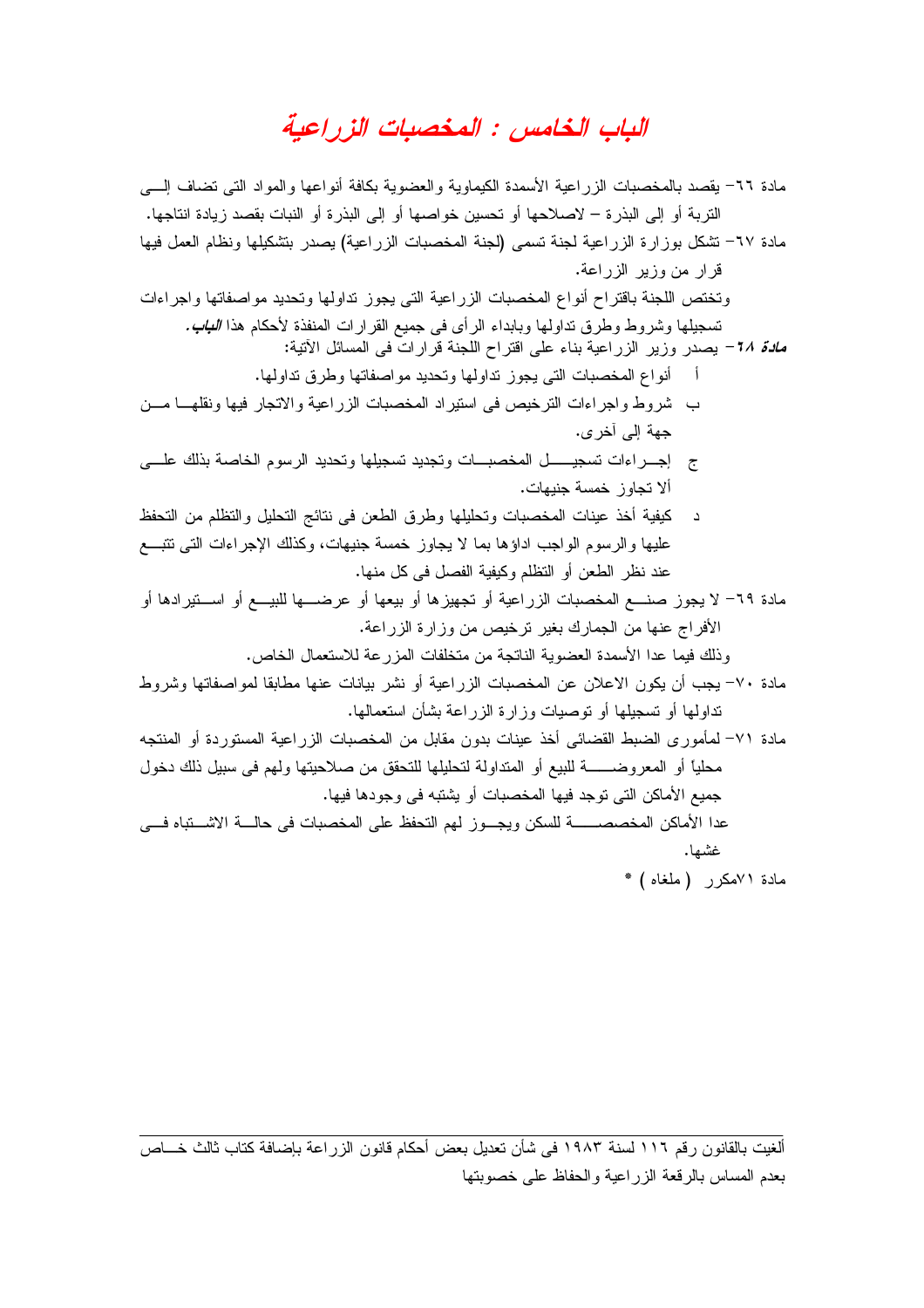الباب السادس : وقاية المزروعات الفصل الأول : مكافحة الآفات الزراعية

- مادة ٧٢– يقصد بكلمة "آفه" كل كائن قد يسبب ضرررا اقتصاديا للنباتات. ويقصد بكلمة "النباتات" فـــي هـــذا الفصل جميع أنواع المزروعات والمغروسات والحشائش والنباتات البرية وثمارها وبذروها وسائر أجز ائها الأخر ي ومنتجاتها.
- مادة ٧٣– يعين وزير الزراعة بقرار يصدره الأفات والنباتات وطرق الوقاية منها ووسائل مكافحتها والندابير الواجب اتخاذها لهذا الغرض وعلى الأخص في المسائل الاتية:
- أَ تحديد المناطق التي تعتبر ملوثة بأفة معينة وتعديل حدودها وتنظيم نقل أو مرور نباتـــات والأشياء الأخرى القابلة لنقل الأفة من منطقة ملوثة إلى منطقة أخرى سليمة أو مصابة.
- ب بيان النباتات المسببة لانتشار الأفات والإجراءات التي نتخذ بشأنها سواء بحظر زراعتهــا أو تقييد ربها أو إزالتها أو إعدامها وغير ذلك من الإجراءات التي يــــرى اتخاذهــــا منعــــا لانتشار الآفات.
- ج وضع نظام لمقاومة الأفات بما في ذلك بيان المواد الكيميائية والأدوات التي تستعمل فسي المقاومة وبيان أعمال العلاج والمقاومة التبي نقوم بها الجهة الإدارية المختصة على نفقـــة مالك النباتات.
- تكليف العاملين في الزراعة ممن لا نقل سنهم عن ١٠ سنوات القيام بمــا تحــدده الجهـــة د الإدارية المختصة من أعمال نتطلبها الإجراءات الوفائية أو العلاجية للنباتات وذلك مقابل أجر تحدده تلك الجهه. ويجوز لكل شخص كلف بمباشرة هذه الأعمال أن يقدم شخصاً آخر يقبل العمل بدلا منه بشرط أن يكون قادراً عليه وأن يتوافر فيه شرط السن المذكور .
- وضع الشروط والاحتياطات الخاصة بعلاج الخضر والنباتات التي نؤكل طازجة أو الثمار  $\bullet$ التي قاربت النضج بمواد أو مستحضرات تحتوى على مواد ســـامة أو ضــــارة بـــصحة الانسان أو الحبوان.
- و وضع الشروط و الإجر إءات الخاصة بعلاج النباتات ومقاومة الأفات بو اسطة موظفي الجهة الإدارية المختصــة أو من يعهد إليه بذلك من الأفراد أو الـهيئات أو الـجمعيات التعاونيــــة أو الشركات أو المؤسسات.
- ز تحديد تكاليف أعمال العلاج والمقاومة التي تقوم بها الجهة الإدارية المختصة علـــي نفقـــة مالك النباتات وموعد تحصيلها وشروط تقسيطها والحالات التى بصح فيها التجاوز عنهسا كلها أو بعضبها.
	- ح وضع نظام مكافحة الجراد الصحراوي.
- ط بيان الأفات الواجب على حائز الأرض الزراعية إبلاغ الجهات المختصة عنها وطرق هذا الإبلاغ وبيان الإجر إءات الواجب عليه اتخاذها في مقاومتها و علاجها.
- مادة ٧٤– إذا كانت الإصابة مصدر خطر يهدد النباتات لتعذر علاج المرض أو لظهور أفة جديدة لم يعـــرف لمها علاج ناجح جاز لوزير الزراعــــة أن يأمر باتخاذ أى إجراء يكفل منع انتشار المرض أو الأفة بما في ذلك نقليع النباتات المصابة واعدامها بواسطة عمــــال الجهة الإدارية المختصة وعلـــي نفقتها وفي هذه الحالة ندفع الوزارة نعويضا لمالك النباتات حسب قيمتها .
- ويصدر وزير الزراعة قرارا بالتدابير التي تتخذ في تقدير هــذا التعويض وكيفية الفصل في النزاع المترتب على هذا النقرير .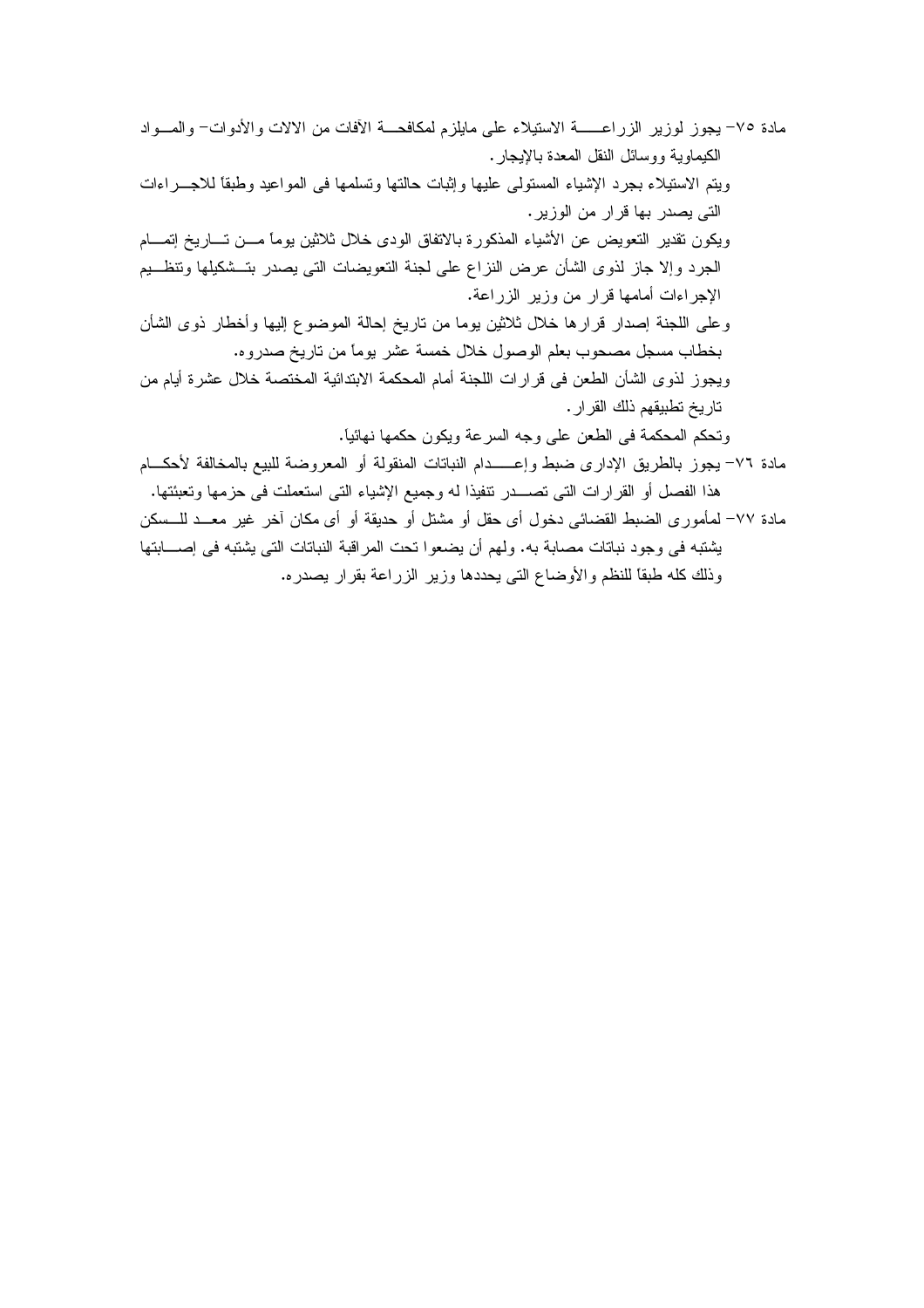#### الفصل الثاني: مبيدات الآفات الزر اعبة

- مادة ٧٨– يقصد بمبيدات الأفات الزراعية المواد والمستحضرات التي تستعمل في مكافحة الأمراض النباتيـــة و الحشر ات و القو ارض و الحشائش و الكائنات الأخر ي الضبار ة بالنباتات وكذلك في مكافحة الحشر ات و الطفيليات الخار جية الضارة بالحيو ان.
- مادة ٧٩- يشكل بوزارة الزراعة "لجنة مبيــدات الأفات الزراعية" يصدر بتشكيلها ونظام العمل بها قرار من وزير الزراعة وتختص هذه اللجنة باقتراح مبيدات الأفات الزراعية التي يجوز تسداولها وتحديسد مو اصفاتها و اجر اءات تسجيلها و شر و ط نداو لها.
- مادة ٨٠- يصدر وزير الزراعــــة بناء على اقتراح اللجنة القرارات المنفذة لأحكام هذا الفصل وعلى الأخص القر ار ات المتعلقة بالمسائل الاتبة :
- أنواع مبيدات الأفات الزراعية التي يجوز استيرادها ونداولها ونحديد مواصفاتها وشسروط الاستبر اد و التداول.
	- ب شروط وإجراءات الترخيص في استيراد المبيدات والاتجار فيها.
- ج \_ إجر اءات تسجيل المبيدات وتجديد تسجيلها وتحديد الرسوم الخاصة بذلك بمـــا لا يجـــاوز عشر ة حنيهات.
- د كيفية أخذ عينات المبيدات وتحليلها، وطرق الطعن في نتائج التحليل والتظلم من الــتحفظ عليها والرسوم الواجب أداؤها بما لا يجاوز خمسة جنيهات، وكذلك الإجراءات التي نتبسع في نظر الطعن أو النظلم وكيفية الفصل في كل منها.
	- ه حظر نقل بعض أنواع المبيدات من جهة إلى أخر ي.
- مادة ٨١– لا يجوز صنع المبيــدات أو تجهيزها أو بيعها أو عرضها للبيع أو أستير ادها أو الاتجار فيهـــا أو الافراج عنها من الجمارك بغير نرخيص من وزارة الزراعة.
- مادة ٨٢- يجب أن يكون الإعلان عن المبيدات أو نشر بيانات عنهــــــا مطابقًا لمواصفاتها وشروط تـــداولها وتسجيلها وتوصيات وزارة الزر اعة بشأن استعمالها.
- مادة ٨٣– لمأمور ي الضبط القضائي أخذ عينات بدون مقابل من مبيدات الآفـــات الزر اعبـــة المـــستور دة أو المنتجة محلياً أو المعروضة للبيع أو المتداولة لتحليلها والتحقق مـــن صلاحيتها، ولهم في ســـبيل ذلك دخول الأماكن التي توجد فيها المبيدات أو يشتبه وجودها فيها، عــدا الأمـــاكن المخصـــصة للسكن.

وبجوز لهم التحفظ على المبيدات في حالة الإشتباه في غشها.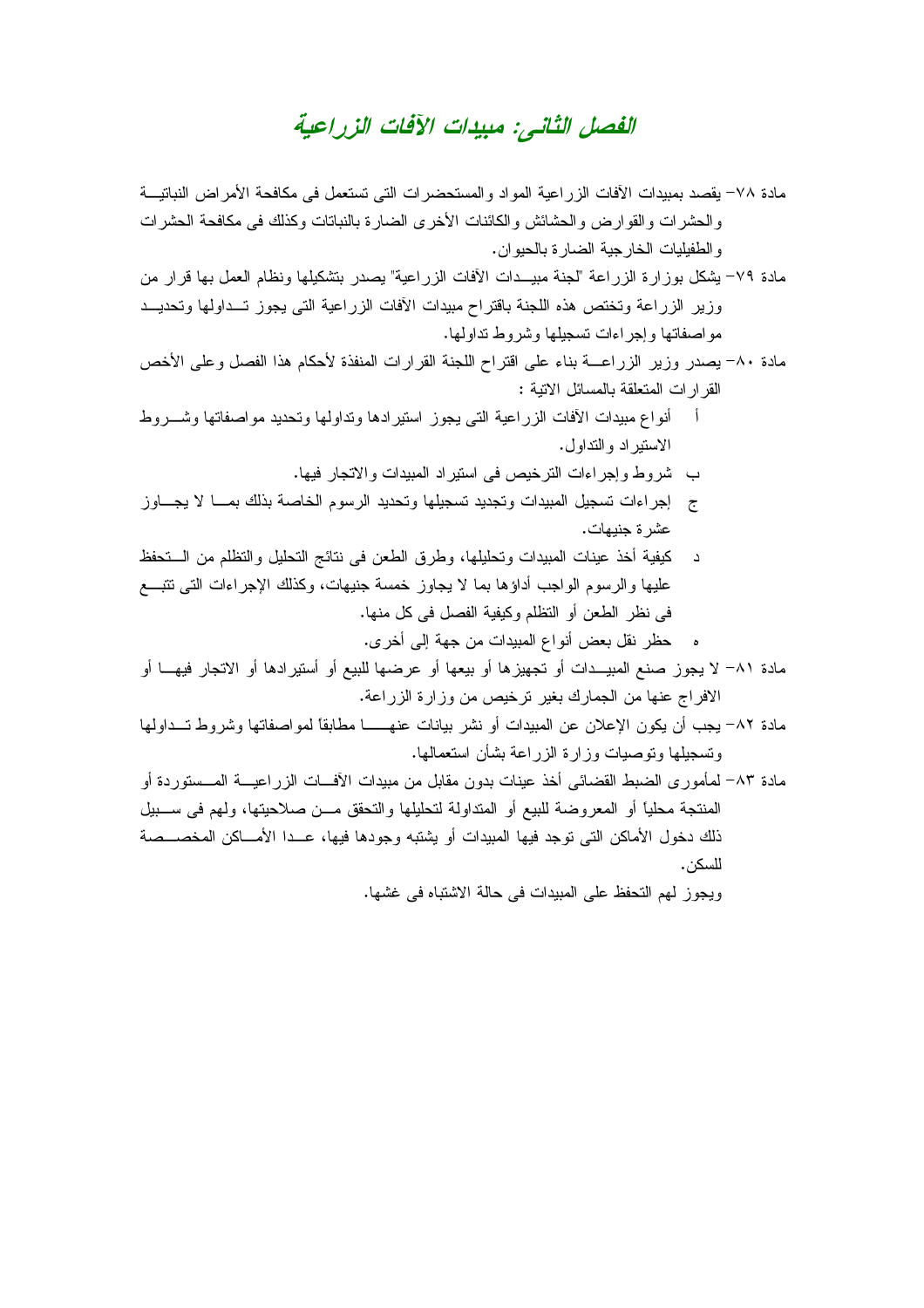#### الفصل الثالث : الحجر الزراعي

- مادة ٨٤– يقصد بكلمة النباتات في هذا الفصل النبات بجميع أجزائه سواء كان جذورا أو أوراقا أو أزهارا أو ثمار ا أو بذور ا وفي أية حالة كان عليها ولو كان جافا كما يقصــــــــــد بعبارة المنتجات الزر اعيـــة المنتجات التي من أصل نباتي و المجهز ة تجهيز ا لــــــم يحولها عن طبيعتها النباتية.
- مادة ٨٥- تشكل في وزارة الزراعة لجنة تسمى "الحجر الزراعي" برياسة وكيل الوزارة المختص ويـــصدر بتشكيلها ونظام العمل بها قرار من وزير الزراعة.

وتجب مو افقة هذه اللجنة على جميع القر ار ات المنفذة لأحكام هذا الفصل قبل إصدار ها.

- مادة ٨٦– لا يجوز إدخال النباتات والمنتجات الزراعية المصابة بأفــات غير موجودة بالجمهورية، ويجـــوز لوزير الزراعة بناء على طلب ذي الشأن أن يصدر فرارا بإباحـــة دخـــــــــول بعـــض النباتـــات والمنتجات الزراعية المصابة بأنواع معينة من هذه الأفات إذا أمكن إبادة ما بهــا من أفات بجميع أطوارها إبادة نامة بالطرق التى نقرها وزارة الزراعــــــة وبمعرفتهــــــا ونحت مسئولية صاحبها و علي نفقته.
- مادة ٨٧– لا بجوز [دخال النباتات والمنتجات الزر اعبة المصابة بآفات موجودة بالجمهور بسة إلا إذا أمكـــن تطهيرها فبل الافراج عنها بالطرق التي تقرها وزارة الزراعة وبمعرفتهــــــــا وتحــت مــسئولية صباحبها وعلى نفقته. ويجوز للوزير أن يصدر قرارا بإباحة دخول بعض أنواع النباتـــات والمنتجات الزراعية المصابة بأنواع معينة من هذه الأفات إذا كان إدخالهـــا لا يترتب عليه أضرار اقتصادية بمزروعات البلاد أو محاصيلها.
- مادة ٨٨– يجوز لوزير الزراعــــة لضمان تموين البــــــــلاد أن يأذن في إدخال النباتات والمنتجات الزراعيـــة التي تستورد لشئون التموين إذا كانت مصابة بأفات موجودة أو غير موجودة بالجمهورية إذا أمكن اتخاذ الوسائل الكفيلة بمنع تسرب هذه الأفات إلى محاصيل البلاد ومزرو عاتها. ويكون إدخال نلك المواد نحت إشراف وزارة الزراعة وبالشروط التبي نعينها. ويتحمل المـــستورد جميع المصر وفات التي يتطلبها نتفيذ هذه الشر وط.
	- مادة ٨٩– لوزير الزراعة أن يصدر قرارات في المسائل الأتية :
- حظر استيراد الكائنات الحية الضارة بالزراعة عدا ما يستورد للأغراض العلميـــة وفـــق الشر وط التي نقر ها لجنة الحجر الزر اعي.
- ب حظر استبر اد بعض النباتات والمنتجات الزر اعبة والتربة الصالحة للزر اعة أو المحتويسة على مواد عضوية وفضلات النباتات والمنتجات الزراعية المتخلفة عن استهلاك البسواخر و الطائر ات ووسائل النقل الأخر ي وذلك حماية للثر و ة الز ر اعية.
- ج حظر تصدير النباتات والمنتجات الزراعية غير المطابقة لتشريعات الحجر الزراعي فسي الدول المصدر البها.
- د شروط الترخيص في تصدير أو استيراد النباتات و المنتجات الزر اعية وحالات الإعفاء من التر خيص .
- الشروط الخاصة بالمرور العابر لرســائل النباتــات والمنتجــات الزراعيـــة بأراضــــى الحمهورية.
	- و تحديد أماكن خاصة لدخول رسائل نباتات أو منتجات زر اعية معينة.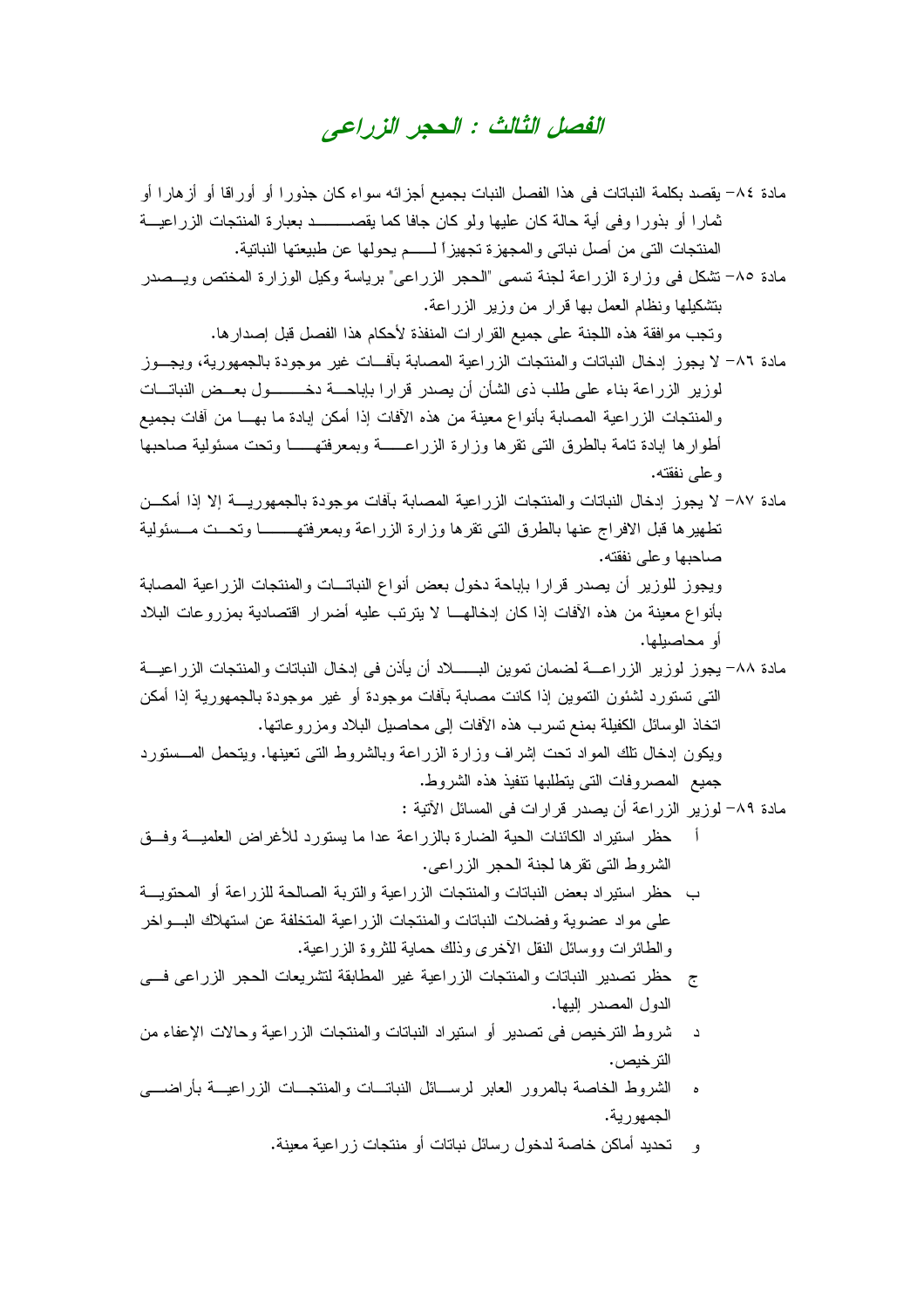- ز الإجراءات التي نتخذ في شأن الرسائل التي يرفض دخولها أو عبورها أراضي الجمهورية نطبيقا لأحكام هذا الفصل والقرارات المنفذة له.
- ح تحديد النفقات التي تحصل لنتفيذ الإجراءات المنصوص عليها في هذا الفصل أو القرارات المنفذة له وشروط الإعفاء منها.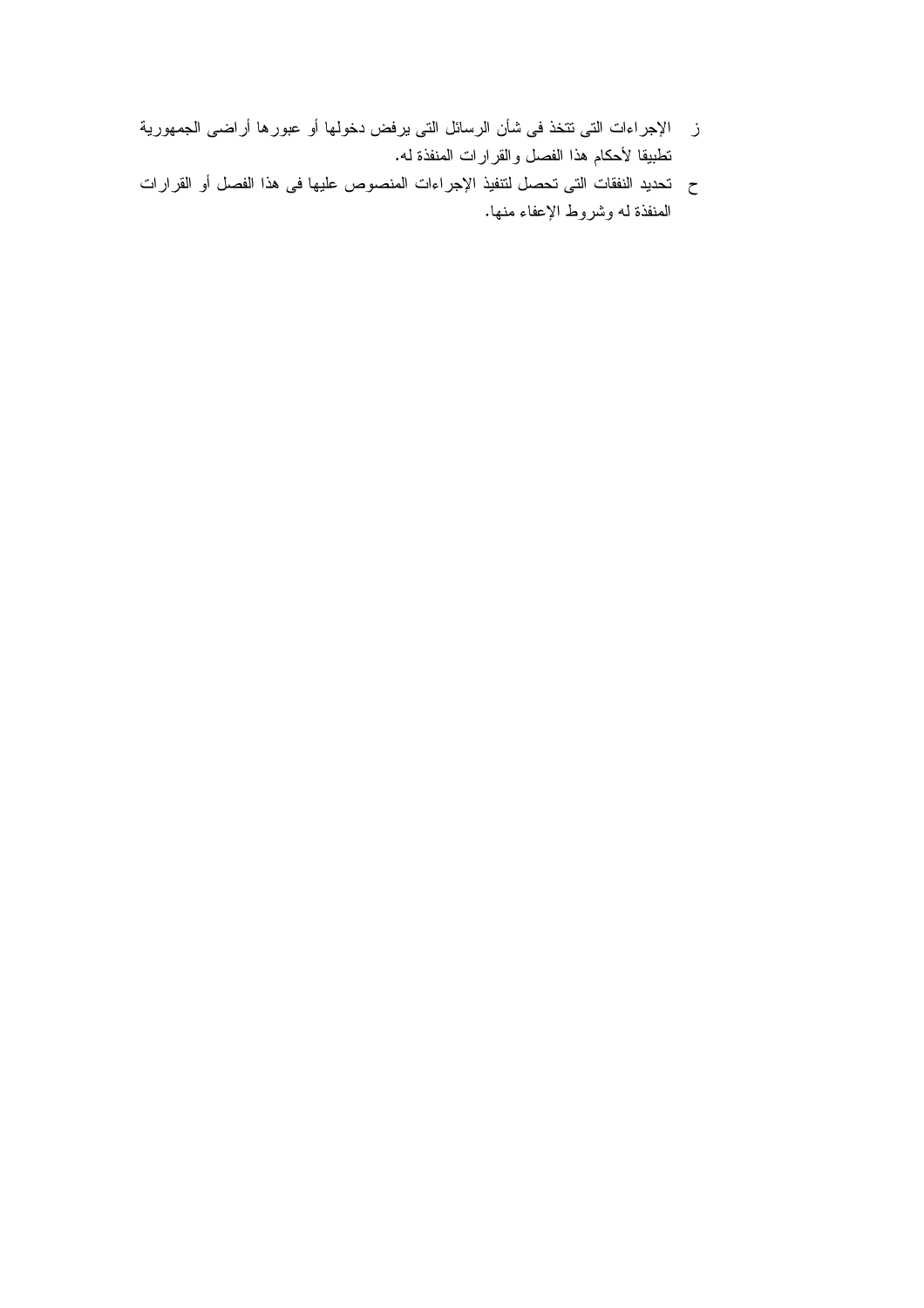#### الباب السابع : بطاقة الحيازة الزراعية

مادة ٩٠– في نتفيذ أحكام هذا الباب يعتبر حائزًا كل مالك أو مستأجر بزرع أرضنا زراعية لحسابة أو يستغلها بأي وجه من الوجوه وفي حالة الايجار بالمزارعة يعتبر مالك الأرض حائزا مالم يتفق الطرفـــان كتابــــــــــة في العقد على إثبات الحيازة باسم المستأجر ويعتبر في حكم الحائز أيضـا مربـي الماشية، وتسرى عليه أحكام هذا الباب.

الز راعى المختص مسئو لا عن إثبات تلك البيانات بالسجل.

ونعد وزارة الزراعة بطاقة الحيازة الزراعية ويدون بها البيانات الخاصة بكل حـــائز مـــن واقــــع السحل.

مادة ٩٢- يجب على كل حائزٍ أو من ينيبه كتابة أن يقدم خلال المواعيد التي يحددها وزير الزراعــــة إلــــي الجمعية التعاونية المختصة بيانا بمقدار ما في حيازته من أرض زراعية أو ماشيه أو غيرها ومـــا بطر أ على هذه البيانــــــــات من تغيير ۖ وذلك طبقًا للنموذج الذي تعده وز ار ة الزر اعة لمهذا الغرض وعلى الجمعية النعاونية أن نعرض نلك البيانات على لجنـــة نشكل من العمدة أو من يقوم مقامـــة وأحد المشايخ والصراف ودلال المساحة وعضو من الانحاد الاشتراكي لمراجعتها واعتمادها قبسل إثباتها بالسجل.

فإذا لم بقدم الحائز البيانات المشـــــــار البها في الفقر ة السابقة في المو اعبد المحددة أثبت مو ظـــف وزارة الزراعة المختص إسمه في كشوف المتخلفين وكلف اللجنه بتقديم البيانسات اللازمسة عسن حيازته إلى الجمعية التعاوينية لرصدها في السجل وعلى الجمعية التعاويبية إخطار الحائز.

ولا يجوز تعديل الحيازة الزراعية إلا بعد موافقة الجمعية التعاونية الزراعية المختــصة أو بنساء على إنفاق كتابي مصدق على النوقيع عليه من رئيس مجلس إدارة هذه الجمعيــــــــــة وعـــضوين من أعضائها على أن يتضمن الاتفاق إقرار الحائز الجديـــــــــد بتحمل الديون المـــستحقـــة عـــن الأر ض محل النتاز ل سواء للحكومة أو للمؤسسة المصرية العامة للائتمان الزر اعي والنعاوني. ويستثني من ذلك حالات تغيير الحياز ة نتيجة تتفيذ الأحكام القضائية.

مادة ٩٣-بصدر وزير الزراعة قرارات في المسائل الاتية:

- أ تحديد نماذج السجلات وبطاقات الحيازة وجميع الأوراق التي نتطلبها وطرق القيـــد فيهـــا و تحديد المسئو لين عنها و الر سو م الو اجب أداؤ ها في حالة فقد البطاقة أو تلفها بما لا يجاو ز ١٠٠ مليم ونظم وقو اعد إثبات ما يطر أ على بيانات البطاقة من تغيير .
	- ب وتعتبر السجلات وبطاقات الحباز ة أور اقا ر سمية.
- ج ً طرق الطعن في بيانات الحيازة وتحديد الرسوم الواجب أداؤها عند نظــــر الطعـــن بمــــا لايجاوز مائتي فرش والحالات التبي يلزم الطعن فيها بأداء هذه الرسوم وحالات الإعفــاء منها والجهة التي تفصل في الطعن وكيفية تشكيلها والإجر اءات التي تتبعها.
- كيفية ضم الخدمات الزراعية في جمعية تعاونية واحدة بالنسبة للزراع الذين لهم حيسازات د متصلة بالز مام.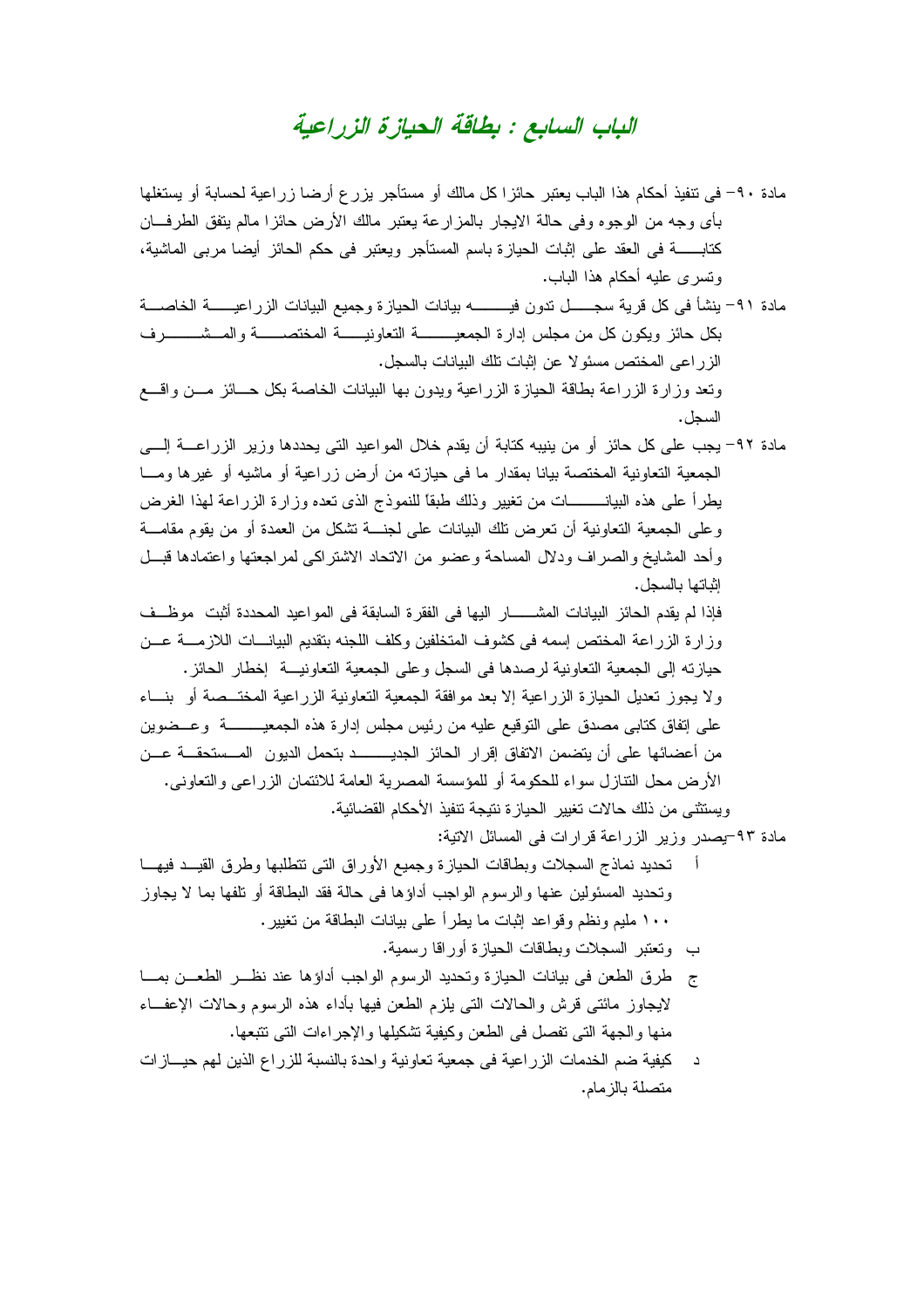الباب الثامن (العقوبات)

مادة ٩٤– يعاقب بالحبـــــس مـــدة لا نزيد على شهر وبغرامة لا نقل عن خمسة جنيهات ولا نزيـــد علــــي ثلاثين جنيها.

- كل من دون بيانات غير صحيحة في السجلات المنصوص عليها في المادة ٩١ مع علمه j ىذلك .
- ب كل من أثبت أو اعتمد بيانات مخالفة للحقيقة في نماذج الحيازة المنصوص عليها في المادة ٩٢ مع علمه يذلك.
- ج كل مخالفة للاجراءات المنصوص عليها في الفقرة ٣ من المادة ٩٢ وذلك فضلا عن نحمل الحائز الجديد بكافة الديون المستحقة على الأرض محل النتازل سواء للحكومة أو للمؤسسة المصر بة العامة للائتمان الز ر اعي و التعاوني أو للجمعية التعاونية.
- وكل مخالفة أخر ي للمادة ٩٢ يعاقب مرتكبها بغر امة لا نقل عن خمسة جنيهات و لا نزيــد علے عشر بن جنبھا.
- مادة ٩٥–كل مخالفـــة للمادة ٥٥ يعاقب مرتكبها بالحبس مدة لا نقل عن ثلاثة أشهر ولا نزيد علــــى ســـنة وبغرامة قدرها خمسون جنيها عن كل كيلو جرام أو جزء الكيلو جرام من البـــذرة محل المخالفـــة ويجب الحكم بمصادرتها.
	- ويعاقب على الشروع بعقوبة الجريمة ذاتها.
	- وإذا كان المحكوم عليه بهذه العقوبة موظفًا أو شخصًا مكلَّفًا بخدمة عامة جاز الحكم بعزله.
- مادة ٩٦– كل مخالفة لإحدى المواد ٢٩، ٨١،٨٦، ٨٧ أو القرارات الصادرة تتفيذا للبندين "أ"، "ب" مــــــن المعادة ٦٨ أو للبند "هـــ" من المـادة "٧٣" أو للبندين "أ"، "هـــ" مـــن المـــــــــــادة "٨٠" أو لأحـــــــــد البنــود "أ" ، "ب"، "جـــ" ، "د" ، "هـــ" ، "و" ، "ز" من المــــــادة ٨٩ يعاقـــــب مرتكبها بـــالحبس مدة لا نقل عن شهر ولا نزيد على سنه وبغرامة لا نقل عن ثلاثين جنيها ولا نزيـــد علــــى مائــــة جنيه أو بإحدى هاتين العقوبتين وذلك فــضلا عـــن الـحكـــــــــم بمـــصـادرة الأدوات والمــــواد أو المخصبات أو المبيدات أو الرسائل موضوع المخالفـــــة على حسب الأحوال. ولا يجوز مصادرة المخصبات والمبيدات إذا كان موضوع المخالفة نقصا في وزنها. وفي حالة مخالفــــــة احـــــــدى المواد ٦٨ (بند " أ " )، ٢٩، ٨٠ (بنـــدى " أ " و " هـــ") والمادة ٨١ يجوز الحكم باغلاق المصنع أو محل الاتجار وفي حالة العود يكون الحكم بالإغلاق واجبا.

ويعاقب على الشروع في الجرائم المنصوص عليها في المادنين ٨٦، ٨٧ والقرارات الصادرة تتفيذا للمادة ٨٩ بالعقوبة المقررة للجريمة ذاتها.

- مادة ٩٧– يعاقب بالحبس مدة لا نتجاوز سنة اشهر وبغرامة لا نزيد على مائــــة جنيــــه أو بإحـــدى هــــاتين العقوبتين.
- أ كل من يخالف أحد البنود " أ " ، "ب" ، "جــ" ، "و" ، "ح"، "ط" من المادة ٧٣ أو القرارات التي تصدر نتفيذا لها أو أخل بالإجراءات التي تتخذ وفقا لحكم الفقرة الأولى مـــن المــــادة  $\sqrt{2}$
- ب كل من يخالف القرارات التي تصدر بمقتضىي الفقرة الأولىي مـــن المــــادة ٧٥ أو عرقـــل إجراءات الاستيلاء.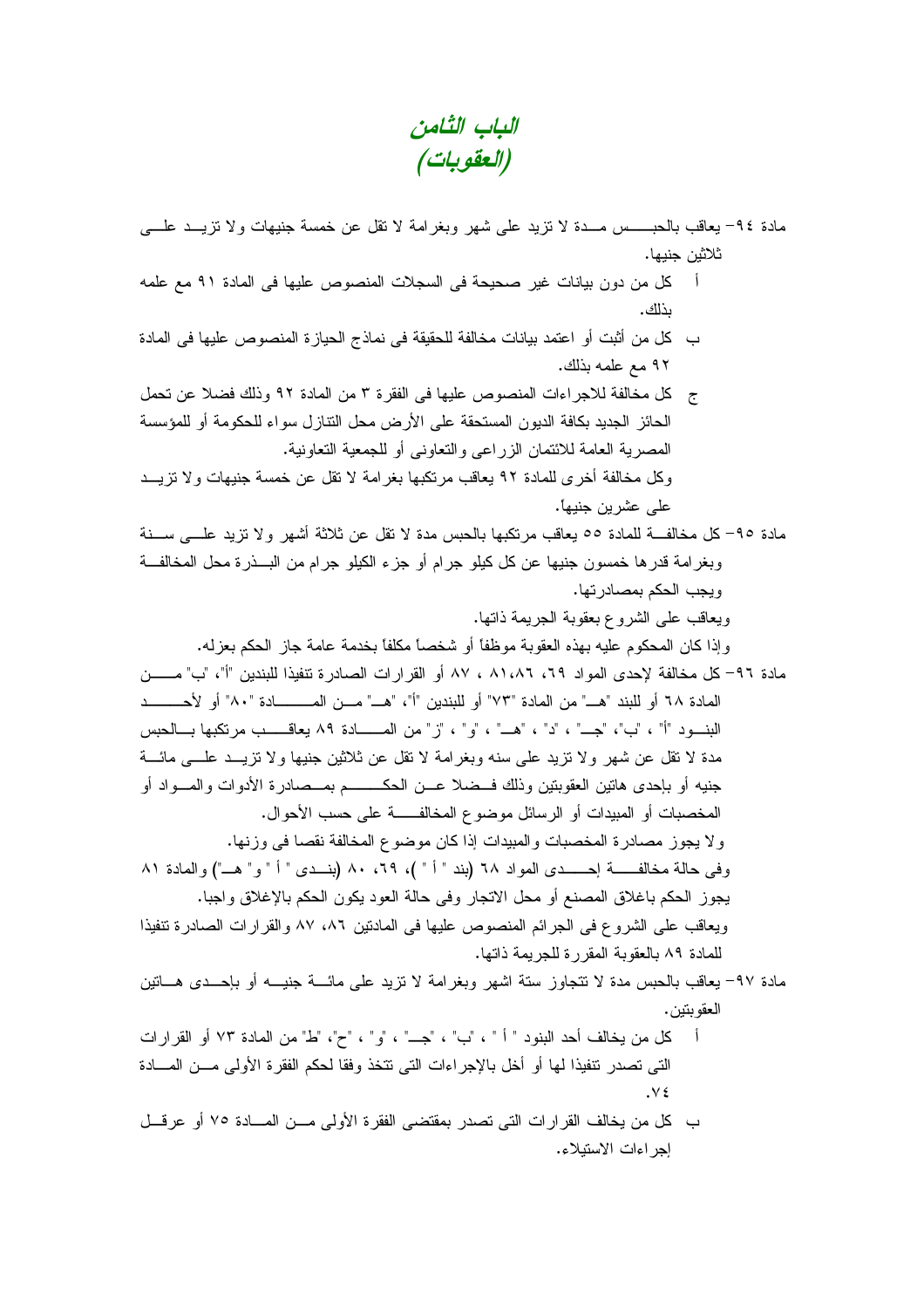ويجب أن يتضمن الحكم الصادر بالعقوبة الأمر بتنفيذ جميع الإجر اءات اللاز مسة لإز السة أسباب المخالفة على نفقة المخالف. مادة ٩٨- (معدلة بالقانون رقع ٣١ لسنة ١٩٧٨ ) يعاقب بغر امة لا نقل عن ثلاثين جنيها و لا نزيد على مائة جنيه كل من خالف أحكـــام المـــواد ٣٤ (ب، ج ، د ، هـــ ) ، ٣٥ ، ٣٦ ، ٣٨ ( فقره ثانيــــة ) ، ٤٤ ، ٤٤ ، ٥٥ ، ٧٠ ، ٧٠ ، ٨٢ أو القرارات التي تصدر نتفيذا لها ٠ كما يحكم باغلاق الشون محل المخالفة عند مخالفة المادة ٣٤ . وفي حالة مخالفة المادة ( ٣٥ ) يجب الحكم بمصادرة البذرة الناتجة من عملية الحلج كمـــا يجـــب الحكم باغلاق المعصره أو وحدات الاستخلاص في حالة مخالفة المادة ( ٤٣ ) ومصادرة البـــذرة في حالة مخالفة أي من المادنين ٤٤ ، ٤٥ . مادة ٩٨– (مضافه بالقانون رقم ٣١ لسنة ١٩٧٨ ثم عدلت بالقانون رقم ٢٢٥ لسنه ١٩٨٤ وأخيراً بالقـــانون رقم ۲۳۱ لسنه ۱۹۸۸) يعاقب كل من خالف أحكام المواد ٣٣ ، ٣٣ مكرراً و ٣٤ (أ) و ٣٩ من هذا القانون بالحبس مـــدة لا نقل عن سنة ولا نزيد على سنتين ، وبغرامة لا نقل عن ألف جنيه ولانزيد على الفـــي جنيــــه ، أو بإحدى هاتين العقوبتين ، ولايجوز الأمر بوقف تتفيذ عقوبة الغرامة • ويجب الحكم باغلاق المحلج في حالة مخالفة أحكام أي من المادنين ٣٣ و ٣٤ (أ) ٠ ويجب في حالة مخالفة أي من المادنين ٣٣ (مكرراً ) و ٣٩ الحكم بمصادرة الأجهـــزة المـــضبوطة موضوع المخالفة أو أجزائها وكذلك الأقطان والبذرة ونواتج الحليج المضبوطه في مكان الواقعـــة أو ثمنها لحساب وزراة الزراعة . مادة ٩٩– يعاقب بغرامة لا نقل عن عشرين جنيهاً ولا نزيد على خمسين جنيها كل من خالف إحدى المــــواد ٢١ (فقرة ثانيــــــة)، ٤٠ (فقرة ثانيـــة)، ٤٨، ٤٩، ٥٢، ٥٣، ٥٦ (فقرة أولى) أو القرارات النــــى تصدر تتفيذا لها. ويحكم بمصادرة النقاوي في حالة مخالفــــــة إحدى المواد ٤٨، ٤٩، ٥٢، ٥٣، ٥٦ (فقـــرة أولــــي) وذلك فضلًا عن الحكم باغلاق المحل في حالة مخالفــــــــــه المادة ٥٦ ( فقــــرة أولـــــي ) ولــــوزير الزراعة في حالة مخالفة المادة ٢١ (فقرة ثانية) إزالة أسباب المخالفـــة بالطريق الإدار ي على نفقـــة المخالف قبل الحكم في المخالفة. مادة ١٠٠- المعدله بالقانون رقم ٣٧ لسنه ١٩٧٦ والقانون رقم ١٠٠ لسنه ١٩٧٦ يعاقب بغرامة لا نقل عن خمسة جنيهات ولا نزيد على ثلاثين جنيها كل من يخالف أحكـــام (البنـــود "د"، "هـــ"، "و" ، "ز") ،(ح ) من المعادة (٤) والمــــواد ٢٨، ٣٠، ٣١، ٥٩، ٣٠، ٢١، ٢٢، ٢٤ أو القرارات التي تصدر نتفيذا لها، وذلك فضلا عن مصادرة الحاصلات التي يتم ضبطها فــي حالـــة مخالفة البند " ز " من المادة ( ٤ ) وكذلك مصادرة النقاوى موضوع المخالفــــة في حالة مخالفــة المادة ٣٠ ،٣١ وإغلاق المحطة عند مخالفة المادة (٣٠). وإذا أنشئت حديقة دون إخطار إو عدم اعتراض الجهات أوأنشئ مشتل بدون ترخيص جاز الحكــم بتقليع النباتات الموجودة بأبهما على نفقة المخالف ويجب الحكم بمصادرة فسائل النخيل فسي حالسة مخالفة المادة ٢٤. وفي حالة العود إلى مخالفة إحدى المواد ٢٠، ٦١، ٦٣ بِحكم بالغاء نرخيص المشتل أو محل بيــــع نباتات الفاكهة.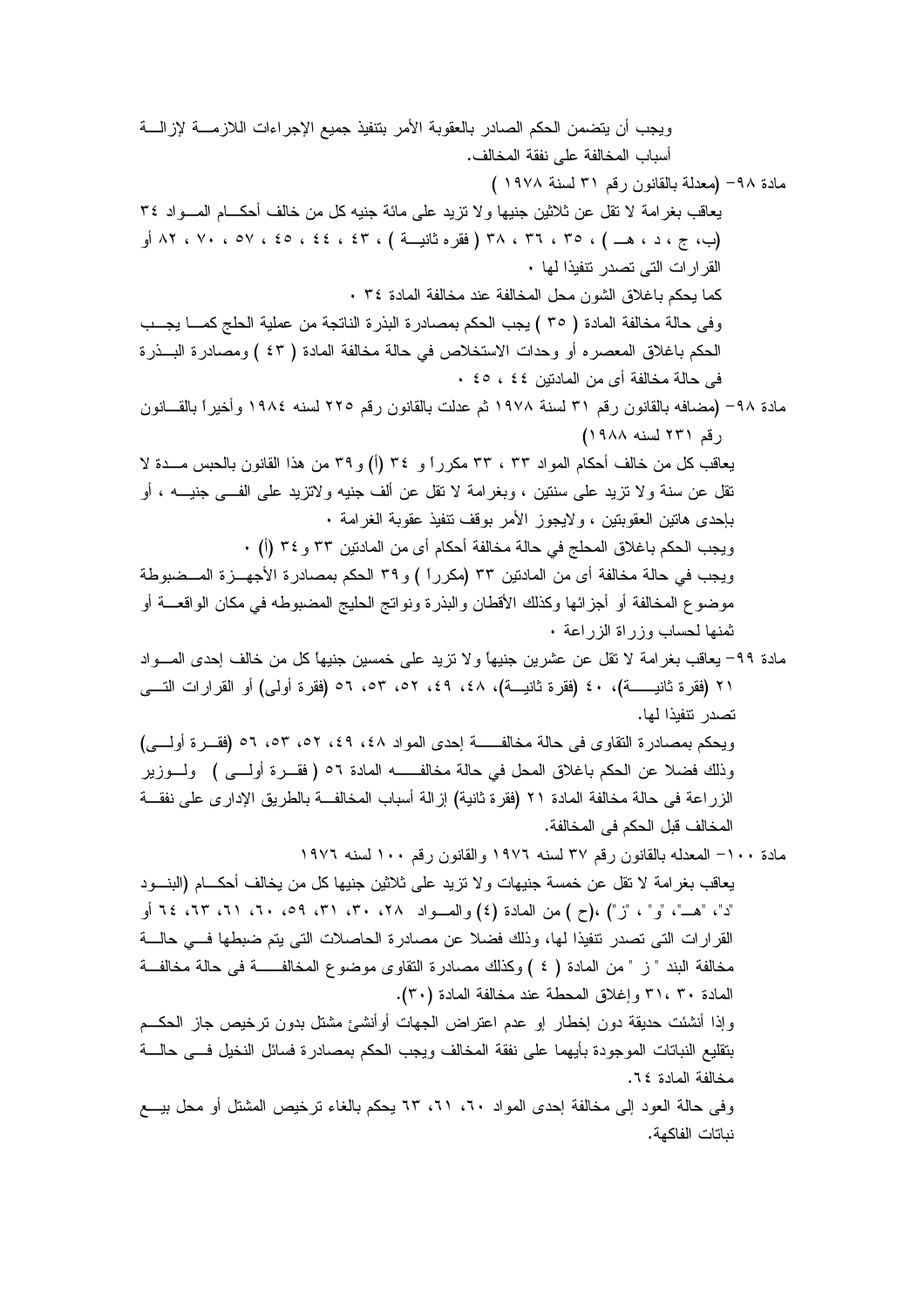| مادة ١٠١- كل مخالفــــة لأحكام القرارات التي تصدر تنفيذا لإحدى المواد ١، ٢، ٣، ٤ (البنـــود "أ" ، "ب" ، |
|---------------------------------------------------------------------------------------------------------|
| "جـــ") ، ٢١ (فقرة أولـى) يعاقب مرتكبها بغرامــــــــة لا نقل عن عشرين جنيها ولا نزيد علـى خمسين        |
| جنيهاً عن الفدان أو كسور الفدان.                                                                        |
| وفى حالة مخالفة أحكام القرارات التى تصدر نتفيذا لإحدى المواد المشار اليهــــــا الـــسابقة يجـــوز      |
| لموزارة الزراعة قبل الحكم في الدعوى إزالة أسباب المخالفة بالطريق الادارى على نفقة المخالف.              |
| مادة ١٠٢– كل من خالف إحدى المواد ١٤، ١٥، ١٨، ٢٣، ٢٥ أو القرارات التي تصدر نتفيذا لها يعاقــب            |
| بغرامة لا نقل عن خمسة جنيهات ولا نزيد على عشرين جنيها عن الفـــــدان أو كسور الفدان، وذلك               |
| فضلا عن الحكم بمصادرة نقاوى الحاصلات موضوع المخالفـــــة وإعدام الزراعة الناتجة منها فمي                |
| حالة مخالفة المادنين ١٤، ١٥.                                                                            |
| وفي حالة مخالفة المادة ١٨ يجب ضبط النقاوي إداريا لمنع نداولها حتى يـــتم الفـــصل نـهائيــــا فــــي    |
| المخالفة، ويجــــــوز عند الاقتضاء استصدار أمر من القاضي ببيع النقاوى المضبوطة وإيداع ثمنهــــا         |
| في خزانة المحكمة حتى يصدر الحكم نهائياً.                                                                |
| مادة ١٠٣- يعاقب بغرامة قدرها خمسة جنيهات عن كل قنطار أو كسور القنطار كل من خالف إحدى المواد             |
| ۲۰، ۲۲، ۳۷ أو القرارات التي تصدر نتفيذا لمها.                                                           |
| مادة ١٠٤– كل مخالفة لإحدى المادتين ١٩، ٢٤ أو القرارات التي تصدر نتفيــذا لها يعاقب مرتكبها بغرامة       |
| قدرها خمسة جنيهات عن كل إردب أو كسور الإردب من النقاوى التي تسلمها من وزارة الزراعة.                    |
| ويعاقب كلٌّ من خالف إحدى المواد ٣٨ (فقرة أولى) ، ٤٦، ٤٧ أو القرارات التي تصدر تنفيذًا لهـــا            |
| بالعقوبة ذاتها عن كل إردب أو كسور الإردب من البذرة محل المخالفة.                                        |
| مادة ١٠٥- يعاقب بغرامة لا نقل عن خمسة جنيهات ولاتزيد على عشرة جنيهات.                                   |
| كل من كلف بالعمل وفقا للبند "د" من المادة (٧٣) فامنتع عنه أو حاول النخلص منــــه أو                     |
| أهمل في أدائه.                                                                                          |
| ب كل من ساعد شخصا على التخلص من التكليف المنصوص عليه في البند ســـالف الــــذكر                         |
| وفي حالة العود نضاعف الغرامة.                                                                           |
| مادة ١٠٦– كل مخالفة للقرارات التي تصدر تتفيذا للمادة (٦٥) يعاقب مرتكبها بغرامة لا تجاوز مائة قــــرش    |
| وإذا تلفت الأشجار بسبب التقصير في صيانتها أو تعهدها أو إذا قطعــت أو قلعت بالمخالفة لأحكـــام           |
| هذه القرارات الزم المخالف بدفع تعويض قدرة ثلاثة أمثـــــــــال قيمة الأشجار التالفة أو المقطوعـــة      |
| أو المقلو عة.                                                                                           |
| ولوزارة الزراعة أن نقوم على نفقــــــة المخالف بما لم يقم به من الأعمال اللازمة لنعهد الأشــــجار       |
| ولَّها أن تغرس على نفقته أشجارًا أخرى لاتزيد قيمتها على قيمة الأشـــــجار التالفـــة أوالمقطوعـــة أو   |
| المقلو عة.                                                                                              |
| مادة ١٠٦– مكرر – ( ملغاه ) الغيت مع المادة ٧١ مكرر السابق الاشارة اليها .                               |
| مادة ١٠٧– لا نخل أحكام هذا الباب بأية عقوبة أشد ينص عليها قانون العقوبات أو غيره من القوانين.           |
| " ونتظر المخالفات المنصوص عليها في المواد المتقدمـــــــة على وجه السرعة ويجـــب أن  يـــصدر            |
|                                                                                                         |
| الحكم فيها خلال خمسة عشر يوما من ناريخ نحديد أول جلسة لها"                                              |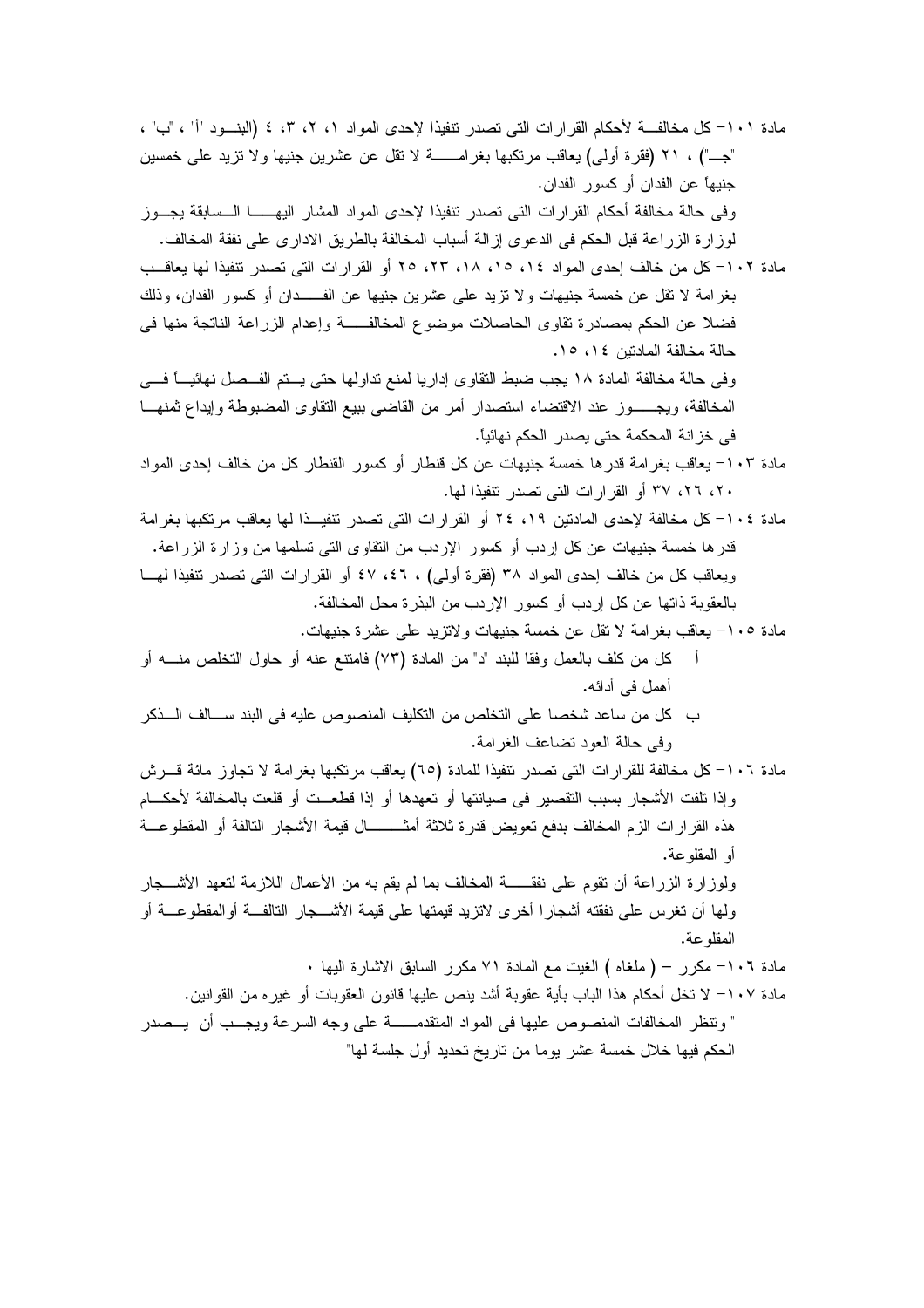## الكتاب الثاني : الثروة الحيوانية الباب الأول : تنمية الثروة الحيوانية وحمايتها

#### الفصل الأول : تصدير الحيوانات واستبرادها

مادة ١٠٨- لوزير الزراعة بقرار يصدره نتظيم تصدير واستيراد الحيوانات والدواجن والطيور الحية ولسه حظر التصدير أو الاستيراد متى اقتضت ذلك نتميـــــــة الثروة الحيوانية أو المحافظة عليها.

مادة ١٠٩ – لا يجوز ذبح عجول البقر الذكور قبل بلوغها سن السنتين مالم يصل وزنها إلى الحد الذي يقرره وزير الزراعة ولا يجوز ذبح إناث الأبقار والجاموس والأغنام غير المستوردة قبسل تبسديل جميسع قواطعها، كما لا يجوز ذبح الإناث العشار . ولوزير الزراعة حظر ذبح عجـــــول الجامـــوس الذكور مالم بصل وزنها إلى الحد الذي يقـــرره.

ويستثنى من ذلك الحيوانات الني نقضي الضرورة بذبحها على أن يكـــــون الذبح بموافقـــه الجهــــة الادار بة المختصة.

#### الفصل الثاني : علف الحبوان

مادة ١١٠– يقصـــد بمواد العلف الخام في تطبيق أحكام هذا الفصل الكسب أو كل مادة لـــم يـــدخلها خلـــط تستعمــــل في تغذية الحيوانات أو الدواجن سواء كانت من مصدر نباتــي أو حيوانــي أو مــــن المــــواد المعدنية والفيتامينات والمضادات الحيوية. ويقصد بالعلف المصنع أي مخلوط من مو اد العلف الخام. مادة ١١١– تشكل في وزارة الزراعة لجنة تسمى "لجنة علف الحيوان" يصدر بتشكيلها ونظام العمل بها قرار من وزير الزراعة. وتختص هذه اللجنة باقتراح أنواع العلف التي يجوز نداولها وتحديد مواصفاتها وإجراءات تسسجيلها وشروط نداولها. وكذلك بابداء الرأى في جميع القرارات المنفذة لمواد هذا الفصل. مادة ١١٢– يصدر وزير الزراعة قرارات في المسائل الاتية: أ تحديد مواد العلف الخام والعلف المصنع ومواصفاتها وشروط نعبئة العلف المصنع. ب إجراءات تراخيص الاتجار في مواد العلف وشروطها والرسوم الواجب أداؤها. ج تنظيم بيع العلف المصنع ومواد العلف الخام ونداولها ونقلها من جهة إلى أخرى وتوزيعها بمقتضبي بطاقات تعد لهذا الغرض. د شروط تسجيل العلف المصنع ومواده وتجديد تسجيلها وتحديد الرسوم الخاصة بذلك. ه تنظيم الرقابة على مصانع العلف ومحال الانجار وبيان السجلات الواجب إمــساكها بهــا وكبفبة القبد فبها. و كيفية أخذ عينات العلف ومواده وتحليلها وطرق الطعن في نتائج التحليل والـــتظلم منهـــا وكيفية الفصل في كل منها وتحديد الرسوم الخاصة بذلك. مادة ١١٣– لا يجوز الاتجار في الكسب أو مواد العلف الخام التي يحددها وزير الزراعــــة أو العلف المصنع أو طرحها للبيع أو تداولها أو نقلها من جهة إلى أخرى أو حيازتها بقصـــد البيع بغير ترخيص مـــن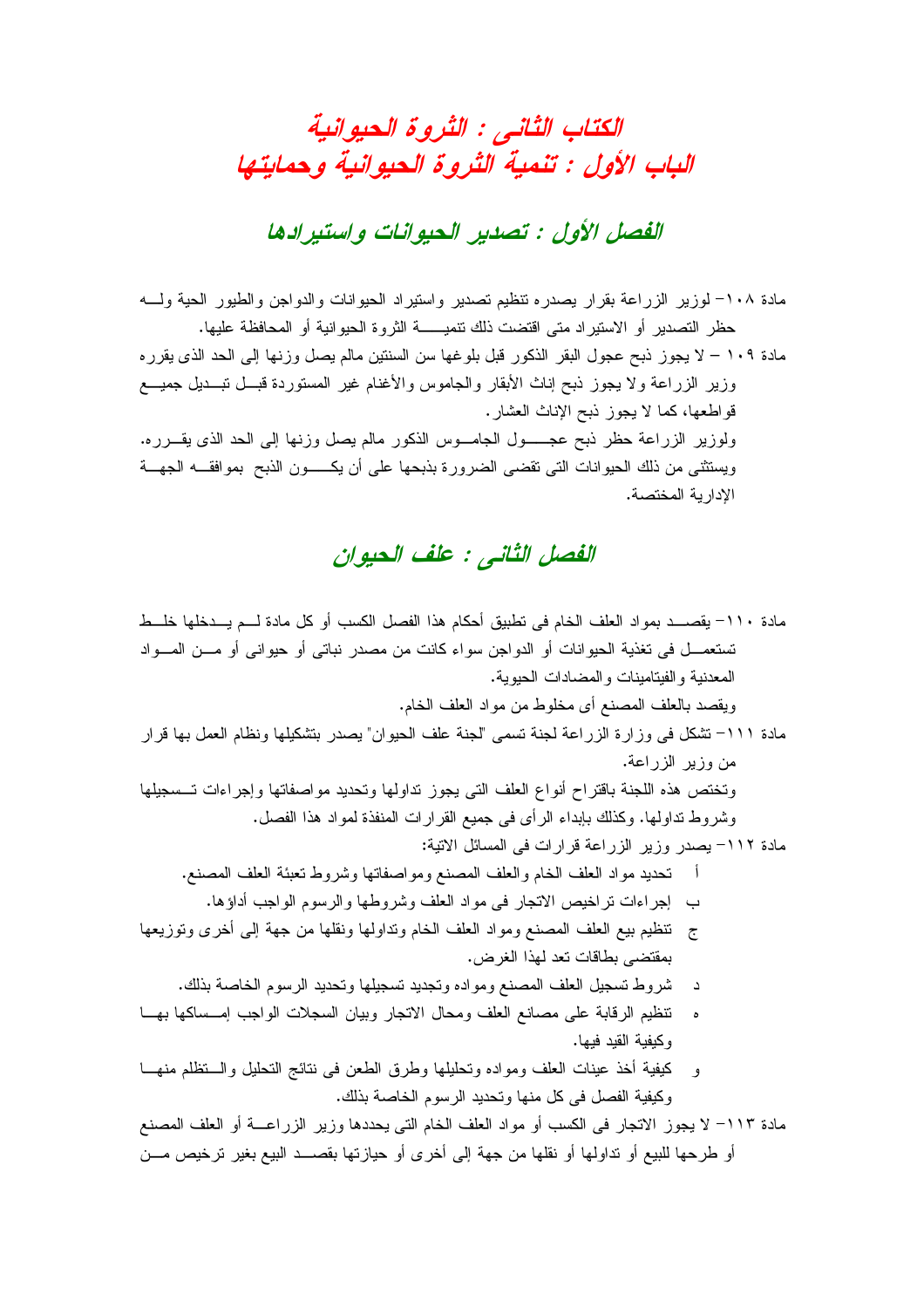وزارة الزراعة ويشترط أن نكون مكونات العلف المصنع ومواصفاته وتعبئته مطابقة لأحكام القـــرار الذي يصدره الوزير في هذا الشأن.

- مادة ١١٤– يجب أن يكون الإعلان عن مواد العلف أو نشر بيانات عنها مطابقا لمواصفاتها وشروط نداولها وتسجيلها ونوصيات وزارة الزراعة بشأن استعمالها.
- مادة ١١٥- لا يجـــــوز نشغيل أي مصنع لعلف الحيـــوان إلا بعد الحصول على نرخيص خاص من وزارة الزراعة طبقًا للشروط والأوضاع التي يصدر بها قرار من الوزير.
- مادة ١١٦– لمأموري الضبط القضائي دخول محال تجارة العلف وصناعته وتخزينة وإيداعه للتفتيش عليهــا وضبط ما يوجد فيها من المواد المشتبه في غشها والتحفظ عليها ولهم أخذ عينـــات منها بدون مقابل للتحقق من صلاحيتها ومطابقتها للمواصفات. وذلك فيما عـــــدا الأماكن المخصصة للسكن.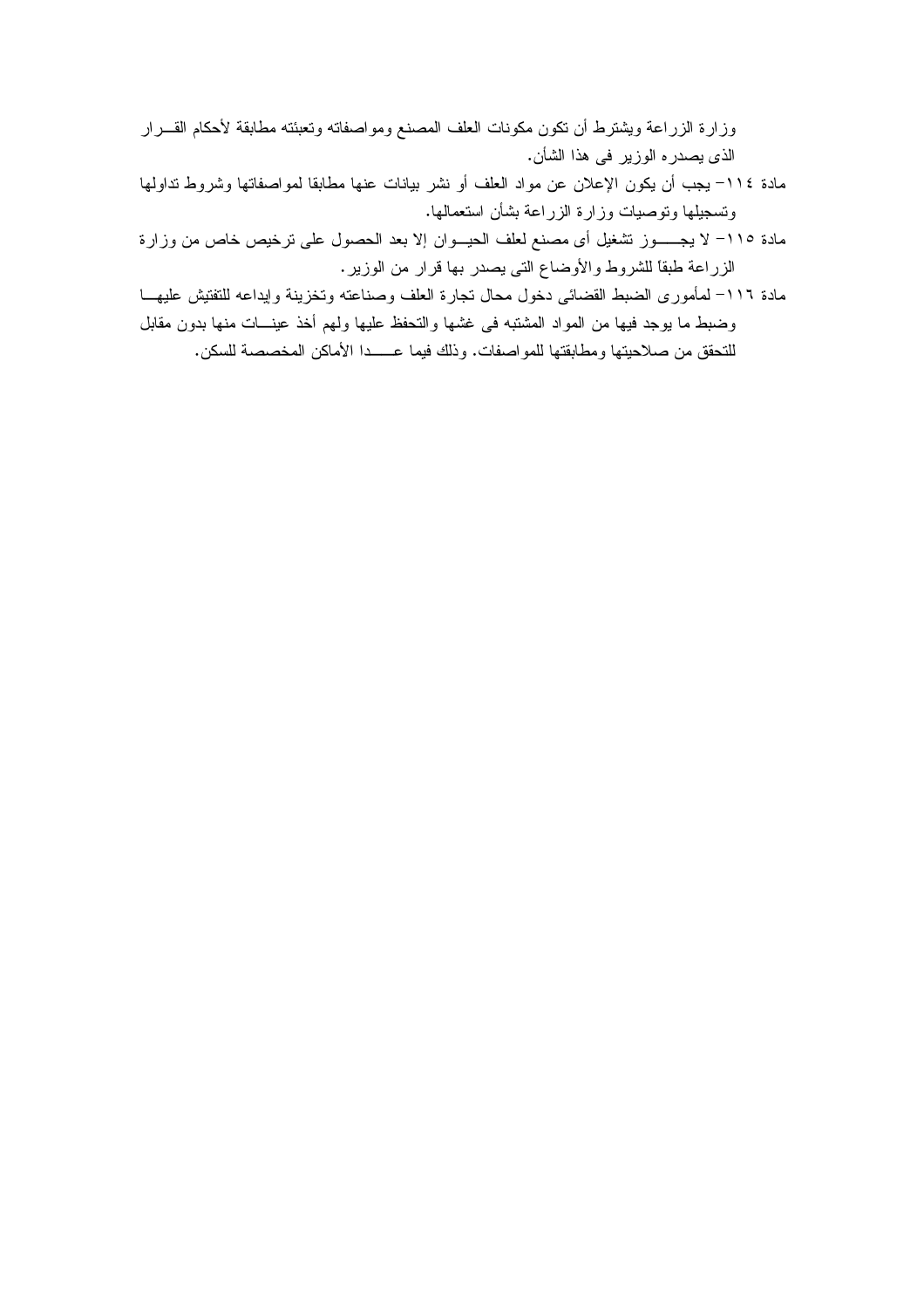### الفصل الثالث حماية الطيور النافعة للزراعة والحيوانات البرية وعدم استعمال القسوة مع الحيوانات

مادة ١١٧– يحظر صيد الطيور النافعة للزراعة والحيوانات البرية أو قتلها أو إمساكها بأى طريقة كما يحظر حيازتها أو نقلها أو النجول بها أو بيعها أو عرضها للبيع حيه أو مينه. ويحظر إتلاف أوكار الطيور المذكورة أو إعدام بيضها. عليها أحكام هذه المادة وببان شروط النرخيص بصبدها علىى سبيــــــــــل الاستثناء للأغراض العلمية أو السياحية. مادة ١١٨– تحظر زراعة النباتات الضارة بالطيور السالف ذكرها إلا بترخيص من وزارة الزراعـــة كمـــا 

ببيان النباتات الضار ة . ويحظر استيراد الدبق (المخيط) والمواد الغذائية التي تستعمل لإمساك الطيور أو بيعها أو حيازتها أو نداولها أو استعمالها، وكذلك إقامة أي نوع من أنواع الفخاخ التي نعد لإمساك الطيور .

مادة ١١٩– يحظر استعمال القسوة مع الحيوانات ويصدر وزير الزراعة قرارا بتحديد الحالات التي يـــسرى عليها هذا الحظر .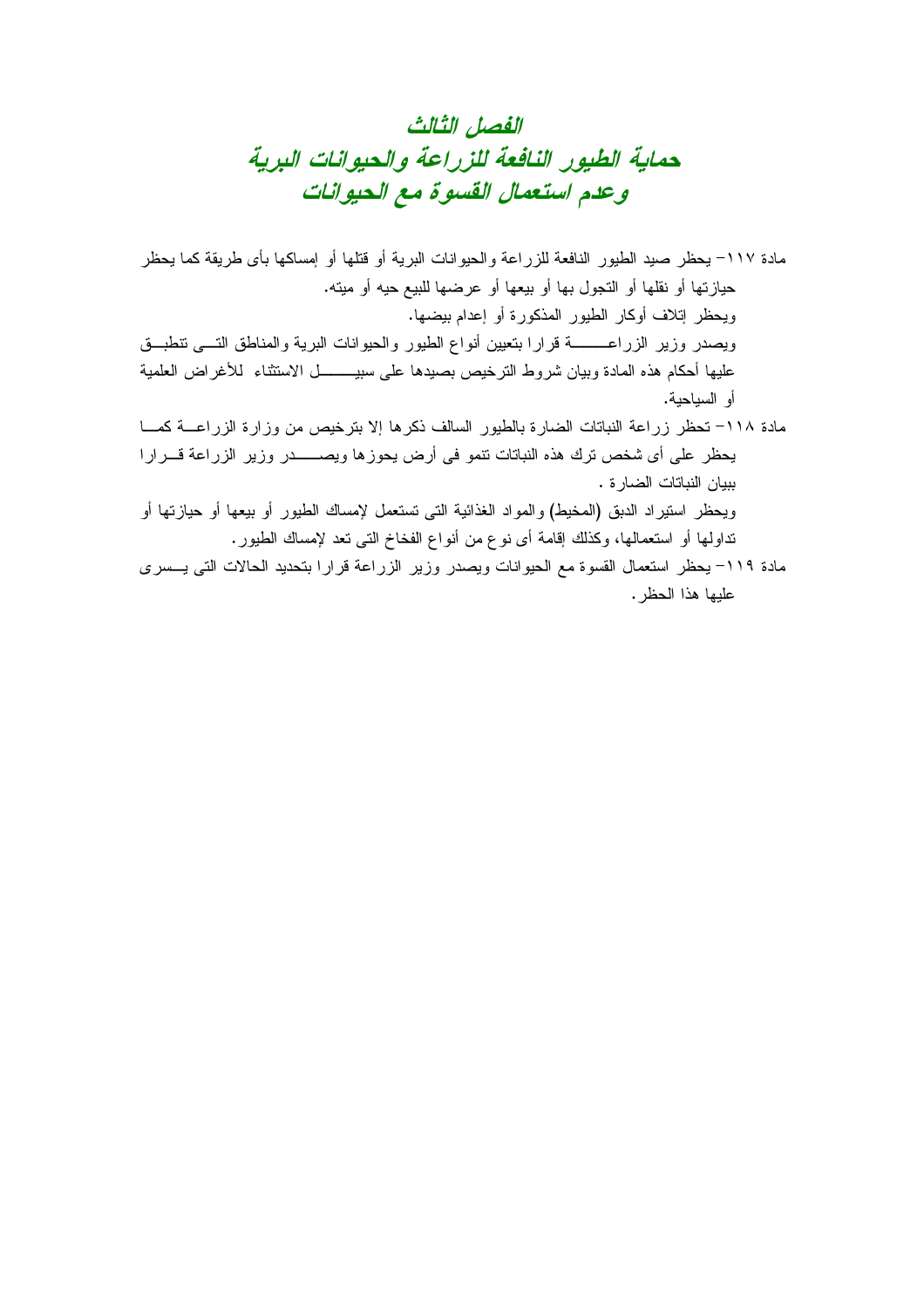#### الفصل الرابع : تربية النحل ودودة الحرير

مادة ١٢٠– لا يجوز استيراد ملكات النحل وبيض دودة الحرير أو بيعها أو الاتجار فيها إلا بتـــرخيص مـــن وزارة الزراعة وطبقا للشروط والأوضاع التي يحددها بقرار من الوزير . كما لايجوز استيراد عسل النحل بغير ترخيص يصدر من وزارة الزراعة طبقا للشروط التي تحـــدد بقرار من الوزير .

مادة ١٢١– يصدر وزير الزراعة قرارا ببين فيه الطرق الفنية الواجب اتباعها في تربية النحل ودودة الحرير في جميع المراحل والأطوار وكذلك نماذج السجلات التي يجـــــب على المربين إمساكها وطرق القيد ىيا.

ولا يجوز تربية ملكات النحل أو تبزير دودة الحرير بقصد الاتجار فيها إلا بتـــرخيص مـــن وزارة الزراعة وطبقا للشروط والإجراءات التي تحدد بقرار من الوزير.

- مادة ١٢٢– لوزير الزراعة أن يقرر تربية سلالة نقية معينة من النحل في المناطــق التي يحددها في قرار ه و لا يجوز في هذه المناطق حيازة اي سلالة أخرى.
- مادة ١٢٣– لمأمور ي الضبط القضائي دخول المناحل و أماكن تر بية الحر بر عدا الأماكن المخصصة للـــسكن لمعاينتها والتفتيش عليها.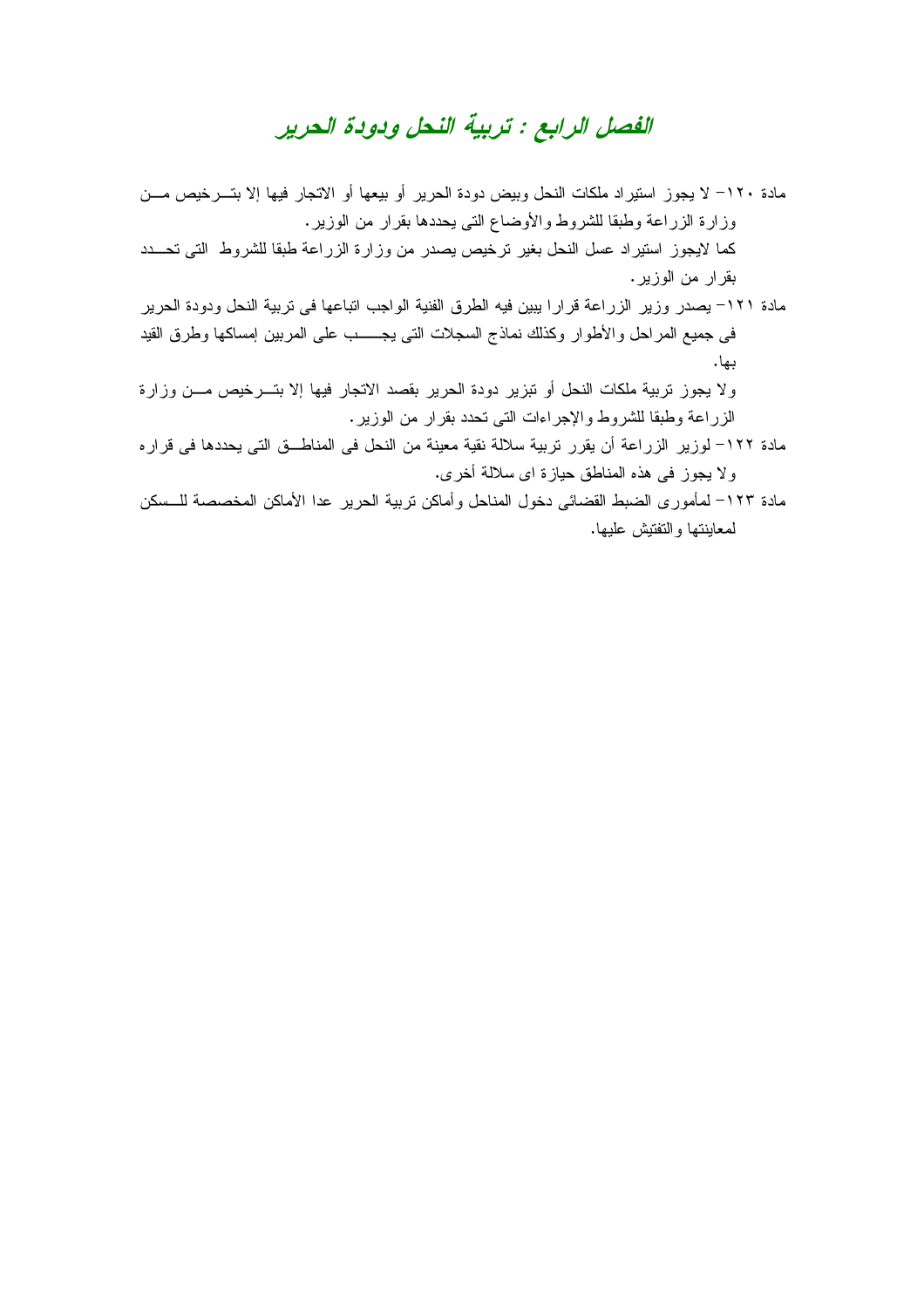الباب الثاني : الصحة الحيوانية الفصل الأول : مكافحة أمراض الحيوان

- مادة ١٢٤- يقصد بكلمة حيوان في نطبيق أحكام هذا الباب الحيوانات والـــدواجن والطيـــور التــــي يـــصدر بتحديدها قرار من وزير الزراعة.
- مادة ١٢٥– لوزير الزراعة أن يقرر تسجيل كل أو بعض الحيوانات إجباريا في المناطق التي يعينها ولــــه أن بقرر حقنها ونطهير حظائرها لوقايتها من الأمراض، واختبارهــــــا لتشخيص الأمراض المعديــــة أو الوبائية في مواعيد دورية. وتجرى عمليات التسجيــــــــــل والحقن والتطهير والاختبار مجانا.
- مادة ١٢٦- يجب إعادة اختبار الحيوانات التي يشتبه في إصابتها ويتعين عزلهـــــا حتى يتم الاختبار وعلـــي أصحابها نغذيتها خلال مدة وجودها في الأماكن المعدة للعزل والإ فامـــت وزارة الزراعة بتغـــذيتها على نفقتهم طبقا للفئات التي يحددها الوزير بقرار منه وتحصـــل من أصـحابها بالطريق الإداري. وإذا لم تظهر أعراض المرض على هذه الحيوانات بعد إنتهاء المدة التي تحـــددها وزارة الزراعــــة للملاحظة وجب على أصحابها نسلمها خلال أسبوع من ناريخ إخطارهم بذلك كنابة وإلا جاز للوزارة بيعها بالمزاد العلني وحفظ ثمنها على ذمة أصحابها بعد خصم نفقات النغذية ومصاريف البيع. ولا يجوز مطالبة صاحب الحيوان الذي ينفق في العزل بما صرفته الوزارة على تغذيته وإذا نقـــرر إعدام الحيوان أثناء العزل عوض صاحبه عنه وذلك فيما عدا الحالات المنصوص عليها في البند (ح) من المادة ١٣١.
- مادة ١٢٧– على أصحاب الحيوانات وحائزيها والمتولين حراستها وملاحظتها عند ظهور أى مرض بينها أو نفوق بعضها بسبب مرض إبلاغ الأمر إلى المشرف الزراعي المختص أو إلى أقرب وحدة بيطرية. مادة ١٢٨– تمنح مكافأة تعادل ثمن الحيوان ولا نزيد على عشرة جنيهات لأول مبلـــــــــغ في مركز الشرطة الذي حدثت بدائرته الإصابة بمرض وبائي أو معد. فإذا كان التبليـــــــغ من مالـــك الحيـــوان فيمـــنح مكافأة تعادل ثمـــــــــــــن الحيوان النـافــــق أو المصــاب الذي ينقرر علاجه أو ذبحه.
- مادة ١٢٩– لا يجوز الاتجار في الحيوانــــــات المصابة بالأمراض المعدية أو الوبائية أو المشتبه في إصابتها بها وحظر نقلها من جهة إلى أخر ي .

وتعتبر مشتبها في إصابتها بتلك الأمراض الحيوانات التي خالطت الحيوانـــات المريضة مباشــــرة أو غير مباشرة.

مادة ٦٣٠– يحظر القاء جثث الحيوانات النافقة في نهر النيـــــل أو النرع أو المساقي أوالمصـارف أو البرك أو في الطرق أو في العراء ويجب دفن هذه الجثث على عمـــــــــق كاف بعيدا عن مصـادر المياه. ويعتبر حائز نلك الحيوانات مسئولا عن هذه المخالفة.

مادة ١٣١- يصدر وزير الزراعة القرارات التنفيذية لأحكام هذا الفصل وعلى الأخص في المسائل الاتية:

- تعيين الأمراض المعدية والوبائية التي نتطبق عليها أحكام هذا الفصل وطرق الوقاية منها ووسائل علاجها والاحتياطات التي تتخذ لمنع انتشارها وما يتبع نحو الحيوانات المريسضة او المشتبه فيها أو المخالطة لها أو السليمة التي قد نتقل المرض بما في ذلك إعــدامها أو ذبحها في مجزر عمومي ونعويض أصحابها مع التــصريح بتــسليم اللحـــوم الـــصالحة لأصحابها بعد تقدير ثمنها واستتز اله من قيمة التعويض.
- ب تكليف أصحاب الحيوانات وحائزيها والمتولين حراستها أو ملاحظتها الحضور في الزمان و المكان المعينين لإجراء عمليات التسجيل أو الحقن أو الاختبار .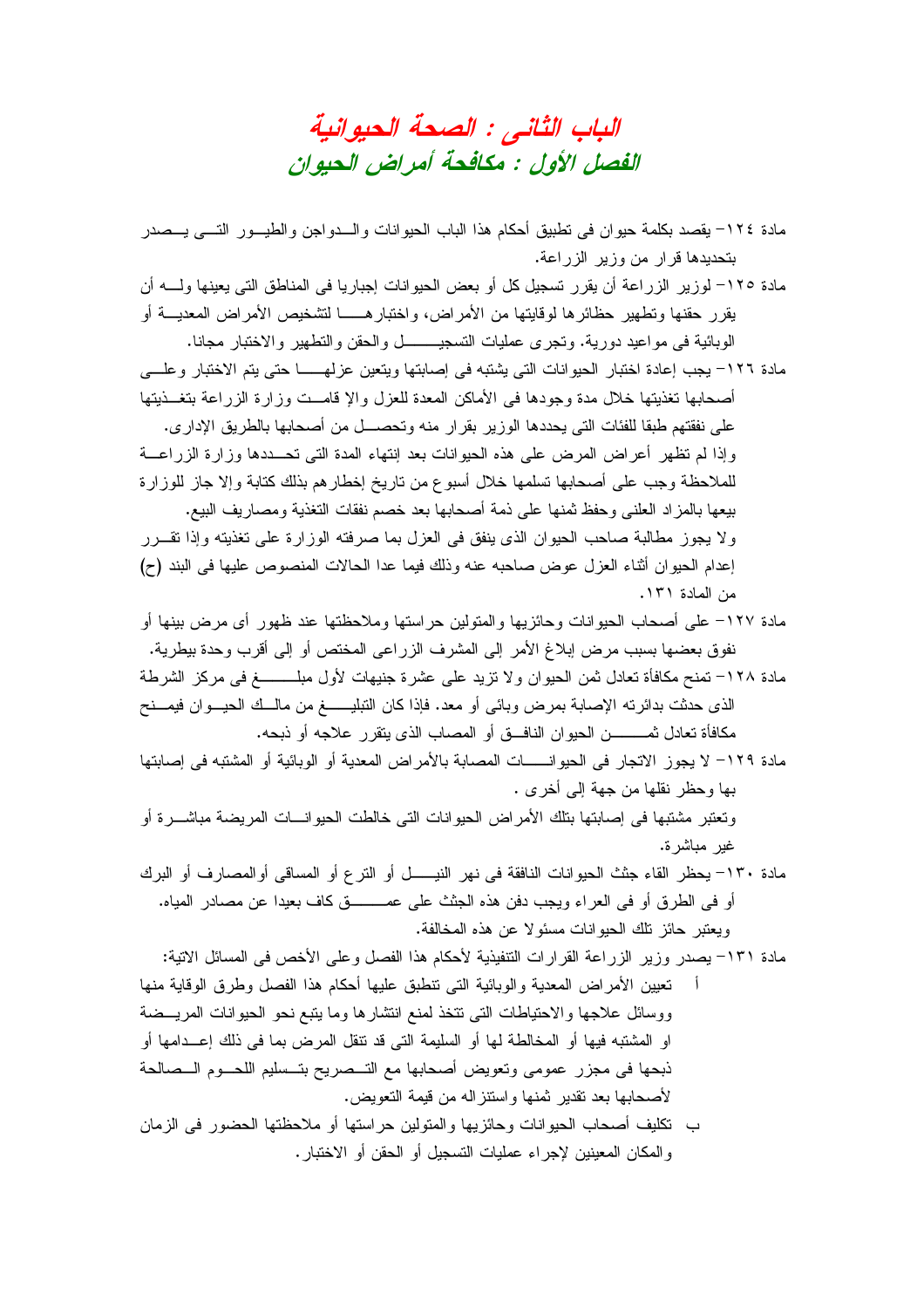- ج الإجراءات التي نتبع لملاحظة أماكن نجميع الحيوانات كالأسواق وغيرها وما يتخذ بشأنها من احتياطات أو ندابير عند ظهور أي مرض بينها.
- د تحديد البيانات التي يجب أن تتضمنها السجلات المعدة لعمليات التسجيل والحقن والاختبار .
- ه تحديد مدة حجز الحيو انات المحقونة في الحظائر و الإجر اءات التي تتبع بشأن ما ينفق منها [ وما يعطي نتيجة لِيجابية بعد اختباره وقيمة ما يؤدي من نعويض إلى أصحابها في حالــــة ذبحها أو إعدامها أو نفوقها أو ما يجهض منها بسبب التلقيح وبيان الإجراءات التي يتبعها أصحاب الحيوانات المذكورة عند إدخال الحيوانات في حظائر هم.
- و كيفية تشكيل اللجان التي نقدر أثمان الحيوانات النافقة والنعويضات أو المكافأت المنصوص عليها في هذا الفصل على أن تكون قرار اتها نهائية بعد إعتمادها من وزارة الزراعة.
	- ز وضع نعريفة سنوية بأثمان الحيوانات تقدر النعويضات على أساسها.
- أو إعدامها بمصاريف تحصل بالطريق الإداري من مالك الحيوان أو الحائز له .
- ط بيان الإجراءات التي نتخذ بشأن الكلاب ومرض الكلب ومراقبة الحيوان الشرس والعقور والحالات التي يجوز فيها ضبط وذبح هــذه الحيوانـــات أو إعـــدامها دون أداء تعـــويض لأصحابها.
- مادة ١٣٢– لمأموري الضبط القضائي دخول الحظائر والأماكن التي نوجد فيها الحيوانات للتفتــبش عليهـــا وضبط ما يوجد بها من مخالفات وذلك عدا الأماكن المخصصة للسكن.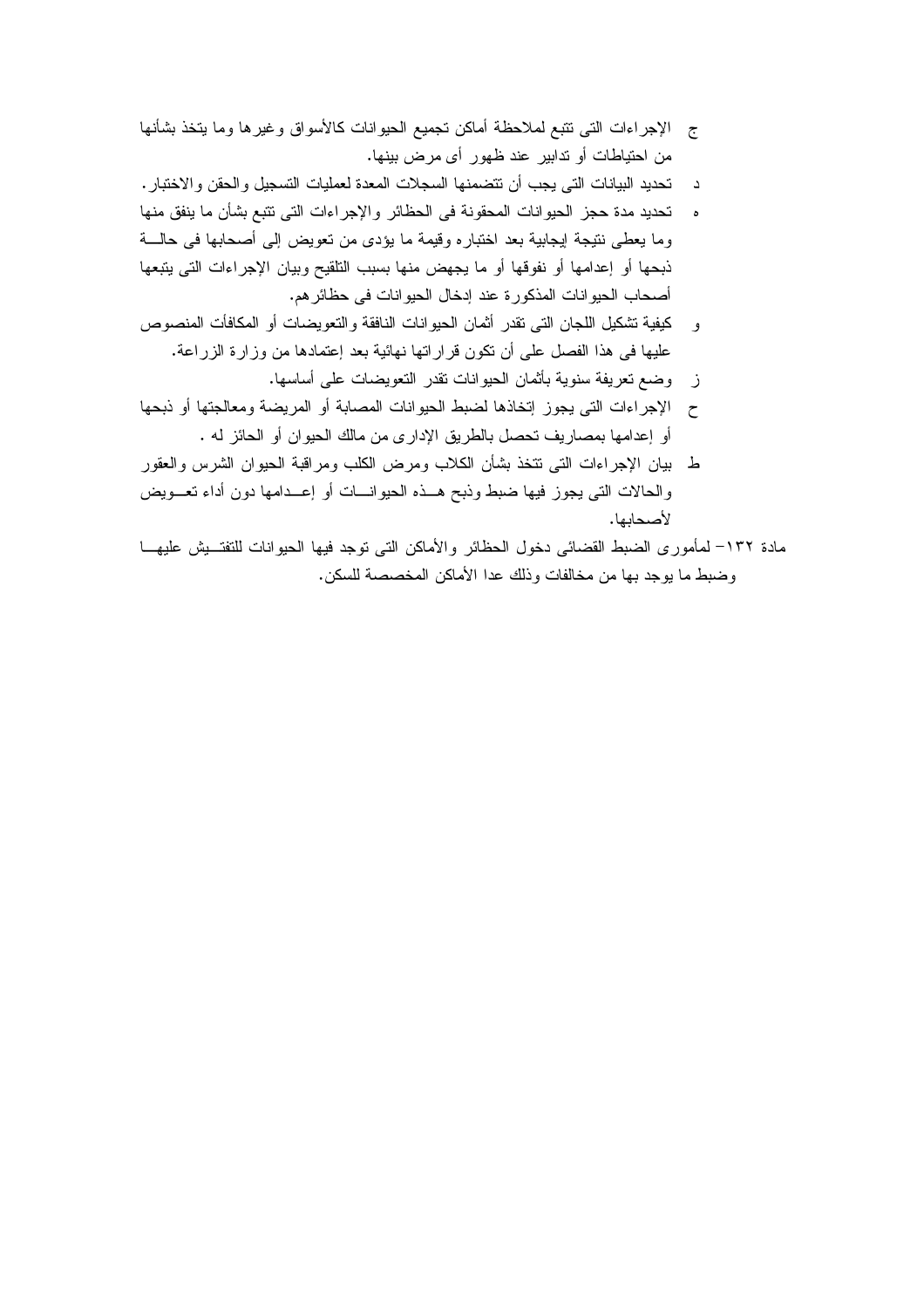#### الفصل الثاني : الحجر البيطري

- مادة ١٣٣– يحظر دخول الحيوانات المستـــــوردة أو لحومها أو منتجاتها أو متخلفاتهـــا. إلا بعـــد اســـتيفاء اجر اءات الحجر البيطر ي للتحقق من خلو ها من الأمر اض الوبائية المعدية ويضبط كل ما يدخل منها بالمخالفة لأحكام هذه المادة بنقرير من الطبيب البيطري المختص. ولوزير الزراعة أن يحظر تصدير الحيوانات ولحومها ومنتجاتها ومتخلفاتها إلى الخسارج إلا بعــد فحصبها والتحقق من خلوها من الأمراض الوبائية المعدية. مادة ١٣٤– نذبح الحيو انات المستوردة لغرض الذبح خلال ثلاثين يوماً من تاريخ إيداعها في محجر بيطــري ولا تستحق رسوم إيداع عن هذه المدة. ولوزير الزراعة بالإتفاق مع وزير التموين أن يصدر قراراً باطالة هذه المدة فسي المحساجر التسي يعينها. الزر اعة تغذيتها بمصاريف على حسابه طبقًا للفئات و القو اعد التي يحددها الوزير . مادة ١٣٥- بصدر وزير الزراعة قرارات في المسائل الاتبة: تحديد أنواع الحيوانات واللحوم والمنتجات والمتخلفات الحيوانية وكذلك الأمراض المعدية و الوبائية التي نتطبق عليها أحكام هذا الفصل. ب تحديد نظام وإجراءات العمل في المحاجر البيطرية والرسوم المقررة على الحيوانات التي تخضع للحجر البيطري وحالات الإعفاء منها. ج تحديد مقابل إيداع الحيو انات المستوردة بغرض الذبح في المحاجر البيطرية فيما زاد على مدة الثلاثين بوما المنصوص عليها في المادة السابقة ويشمل هذا المقابل نفقات الإيواء. تحديد نظام وإجراءات فحص ما يصدر للخارج من الحيوانات ومنتجاتها ومنح شسهادات د خلو ها من الأمر اض وتحديد الر سو م الخاصبة بذلك. ه كيفية التصرف في متخلفات الحيوانـــات بالمحــــاجر البيطريــــة والتـــدابير والاحتياطــــات والإحراءات التي تتخذ يشأنها .
- و \_ وضع نظام بصرف مكافأت مالية لكل شخص من العاملين بالحكومة أو من غيرهم يضبط أو يسهل ضبط الحيو انات أو منتجاتها أو متخلفاتها التي ندخل البلاد بالمخالفة لأحكام المادة ١٣٣ وذلك في حدود ٥٠% من قيمة المضبوطات التي بحكم بمصادر تها.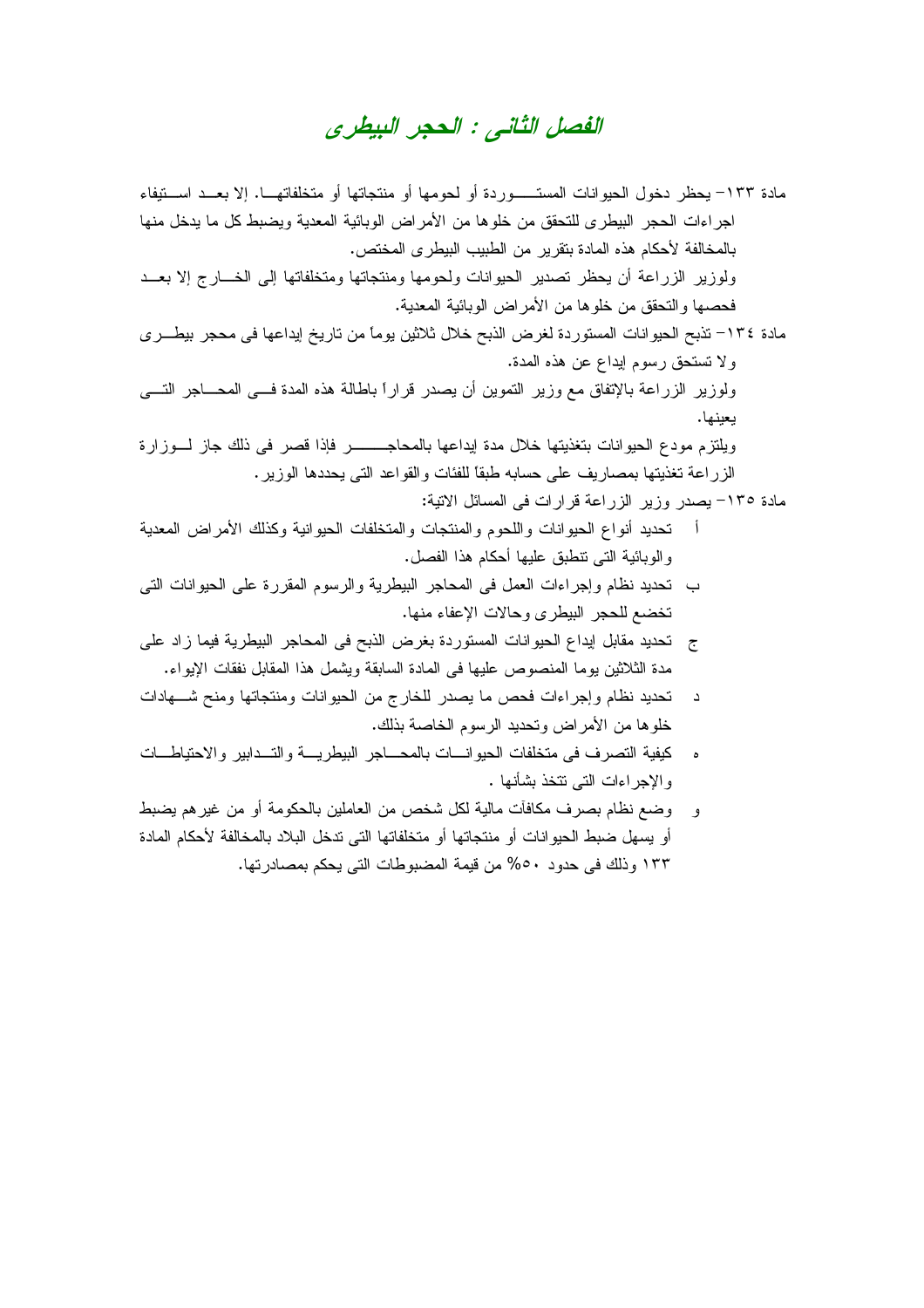الباب الثالث ذبح الحيوانات وسلخ وحفظ الجلود

- مادة ١٣٦– لا يجوز في المدن والقرى التي يوجد بها أماكن مخصصة رسمياً للذبح أو مجازر ذبح أوســـلخ الحيوانـــات المخصصة لحومها للاستهــــلاك العام خــــــــارج نلك الأماكن أو المجازر المعدة لـــذلك وتحدد هذه الأماكن بقرار من وزير الزراعة.
	- مادة ١٣٧– يصدر وزير الزراعة القرارات المنفذة لأحكام هذا الفصل وعلى الأخص في المسائل الاتية:
- أ تحديد شروط ذبح الحيوانات ونقل لحومها ومخلفاتها وعرضها للبيع والرسوم التي تفرض على الذبح .
	- ب نعين طريقة السلخ ونوع الألات والأدوات التبي نستعمل في ذلك.
- ج الشروط الواجب نوافرها في السلاخين وكيفية الحصول على تــــراخيص الــــسلخ ومــــدتها وأحوال تجديدها وإلغائها وقيمة الرسوم الواجب أداؤها.
- د تحديد أجور السلخ وتنظيم العلاقة بين السلاخين والجزارين وأصـــحاب الجلـــود وكيفيـــة تحميل نلك الأجور ونوزيعها على السلاخين.
- ه بيان درجات الجلود ومواصفاتها وكيفية حفظ الجلود الخام والألات والمواد التبي تـــستعمل لمهذا الغرض وبيان السجلات التي يلتزم بإمساكها أصحاب ومسديرو المحسلات لحفظهسا وتخزينها.
- و بيان الجزاءات الإدارية التي يجوز توقيعها على السلاخين وتعيـــين الـــسلطة المختــصة بتوقيعها.
- مادة ١٣٨– لا يجوز لغير الأشخاص المرخص لهـــــــــم من وزارة الزراعة القيام بسلخ الجلود في المجازر التے تعبنها الوز ار ة.

ويحظر سلخ أي حيوان نفق أو أعدم بغير نصريح من الطبيب البيطري المختص.

مادة ١٣٩– لمأمور ي الضبط القضائي ضبط لحوم الحيوانات التي نذبح بالمخالفة للمادة ١٣٦ أو البند(أ) من المادة ١٣٧ وتوزيعها على الجهات والهيئات التي يعينها وزير الزراعـــــة بقرار يصدره. فإذا نبين عدم صلاحية اللحوم المضبوطة للاستهلاك وجب إعدامها.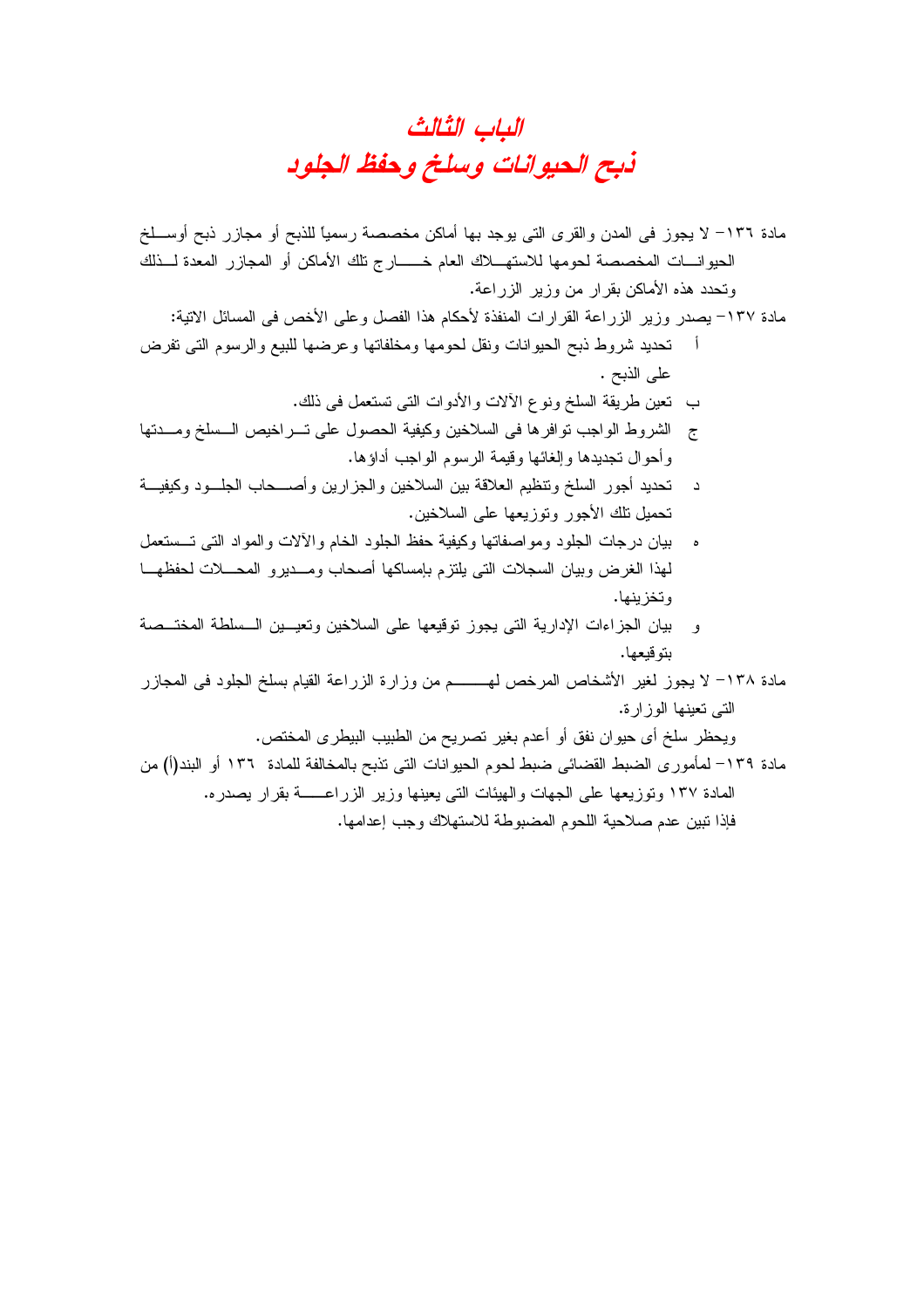الباب الرابع : العقوبــــات

مادة ١٤٠– كل مخالفة للمادة ١٣٣ يعاقب مرتكبها بالحبس مدة لا تقل عن شهر ولا تزيد على ســــتة أشــــهر وبغرامة لا نقل عن ثلاثين جنيها ولا نزيد على مائة جنيه أو بإحدى هاتين العقوبتين وذلك فضلا عن مصادر ة الحيو انات أو اللحوم أو المنتجات أو المتخلفات المهربة. ويعاقب على الشروع بعقوبة الجريمة ذاتها. مادة ١٤١– كل مخالفة للقرارات الصادرة تتفيذا لأحد البنود (أ، ج، هــ) مـــن المـــــــــادة ١١٢ أو إحـــدى المعادتين ١١٣، ١١٥ يعاقب مرتكبها بالحبس مدة لا نزيد على ستة أشهر وبغرامة لا نزيد على مائة جنيه أو بإحدى هاتين العقوبنين. ويجب الحكم بمصادرة المواد محــــــــــل المخالفة. ويجوز الحكم بإغلاق المصنع أو محل الانجــــار الذي وقعت فيه المخالفة. وفي حالة العود يكون الحكم بالإغلاق واجبا. مادة ١٤٢– معدله بالقانون رقم ١٥٤ لسنه ١٩٨٠ كل مخالفة للمادة ١٠٨ أو القرارات التي تصدر نتفيذا لها ، يعاقب مرتكبها بالحبس مدة لا تزيد على ثلاثه أشهر وبغرامة لا نزيد على مائة جنيه أو بإحدى هاتين العقوبنين . مادة ١٤٣- معدله بالقانون ١٥٤ لسنه ١٩٨٠ يعاقب بالحبـــس مدة لا نزيد علـي شـهر وبغرامـــــــــة لا نقل عن خمسة جنيهــــات ولا نزيــــد علـــــي ثلاثين جنيها أو بإحدى هاتين العقوبتين. أ كل من أنلف عمدا في الأماكن المقررة رسميًا للذبح جلودا ناتجة من السلخ أو شرع فـــي ذلك. ب كل من أدخل في تلك الأماكن جلودا لم تسلخ فيها وكل من أخرج منها جلودا قبل تعيـــين در جاتها. ج كل من خالف القرارات الصادرة نتفيذا لأحد البنود ب ، ج ، د ، هـــ من المادة ١٣٧ . *مادة ١٤٣-مكرر:* مضافه بالقانون رقم ١٥٤ لسنه ١٩٨٠ يعاقب بالحبس مدة لا نقل عن سنتين ولا نزيد على خمس سنوات وبغرامة لا نقل عن خمسمائة جنيه ولا نزيد على ألف جنيه أو بإحدى هاتين العقوبتين كل من ذبح بالمخالفة لأحكام المادة (١٠٩) الإناث العشار أو إناث الأبقار والجاموس والأغنام غير المستوردة ما لم يصل وزنها أو نموها إلىي الحد الذي يقرره وزير الزراعة. ويعاقب على كل مخالفة أخرى لأحكام المادة ١٠٩ وأحكام المــــــادة ١٣٦ والقرارات الصـادرة تتفيذا لمهما بالحبس مدة لا نقل عن سنة أشهر ولانزيد على سنة وبغرامة لانقل عن مائتي جنيـــه ولانزيـــد على خمسمائة جنيه أو بإحدى هاتين العقوبتين وتضاعف هذه الحدود في حالة العود • وفي جميع الأحوال المنصوص عليها في الفقرنين السابقتين يحكم بمصادرة المــضبوطات لحــساب وزارة الزراعة ونغلق المحال النجارية الني نذبح أو نضبط أو نباع فيها اللحوم المخالفة وذلك لمسدة ثلاثة أشهر في المرة الأولىي ونغلق نهائيا في حالة العود • ويعاقب بالعقوبة المنصوص عليها في الفقرة الثانية من هذه المادة : أ كل من حال دون دخول مأموري الضبط القضائي المجازر أو أية أماكن بنم بها الذبح أو بيع اللحوم أو تخزينها ، أو أماكن سلخ وحفظ وتخزين الجلود الخام . ب كل من امنتع عن تقديم السجلات أو المستندات أو الأوراق التي نطلب منه أو أدلمي ببيانات غير صحيحة مع علمه بذلك ٠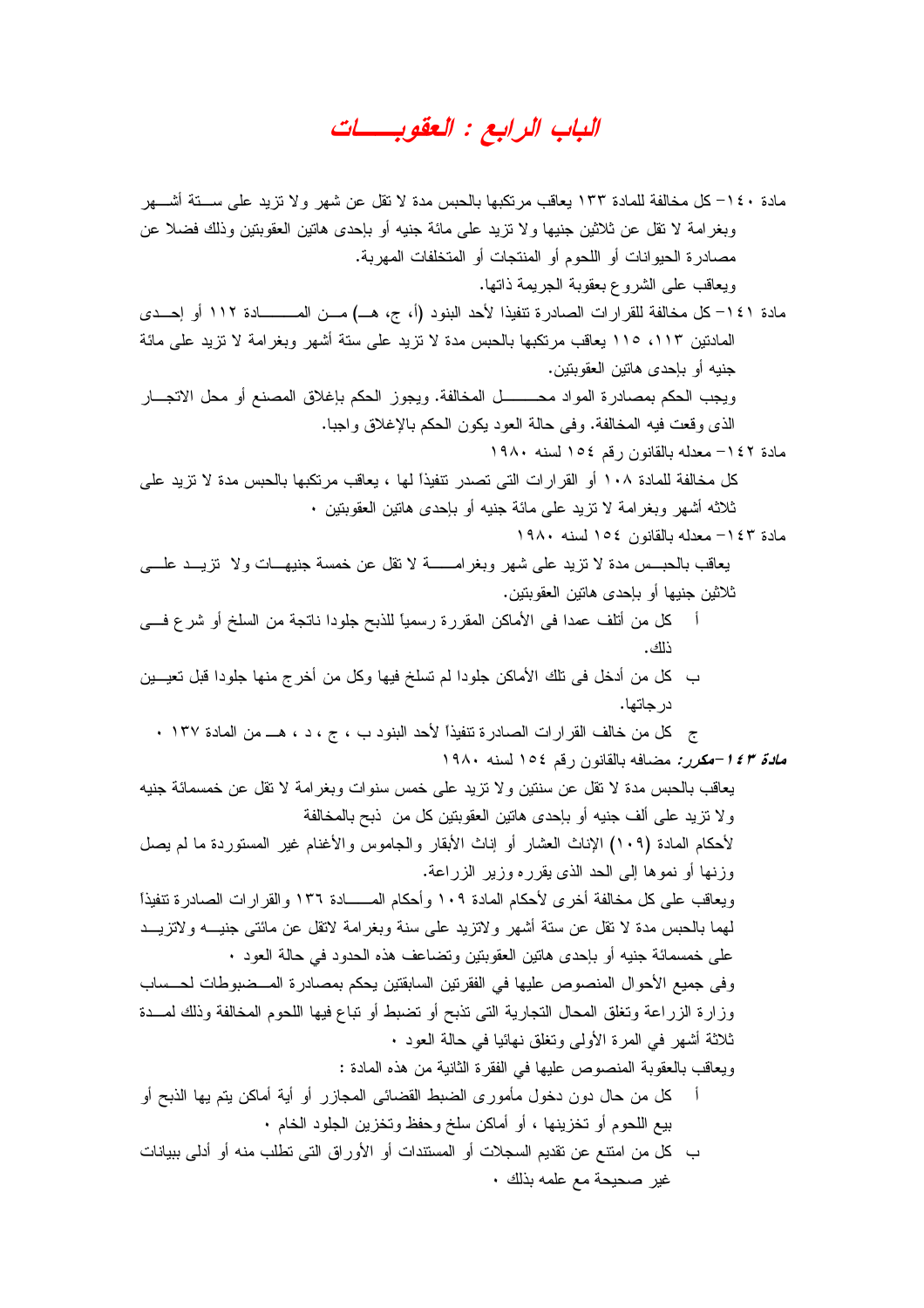ج كل من خالف أحكام البند (أ) من المادة ١٣٧ أو المادة ١٣٨ والقرارات الصادرة تتفيــذا لمهما.

- مادة ١٤٤– كل مخالفة لإحدى المواد ١٢٧، ١٢٩، ١٣٠، أو القرارات الصادر ة تتفيذا لأحكام المادة ١٢٥ أو لأحـــــالبنود " أ " ، "ب" ، "د" ، " و " ، " هـــ" من المادة ١٢١ أو البند "هـــ" مــــــن المـــادة ١٣٥ يعاقب مرتكبها بالحبس مدة لا نزيد على شهر وبغرامة لا نقـــل عن خمســـة جنيهات ولا نزيد علـي ثلاثين جنيهاً أو بإحدى هاتين العقوبتين.
- مادة ١٤٥– كل مخالفة للمادة ١١٤ يعاقب مرتكبها بغرامة لا تقل عن ثلاثين جنيها ولا تزيد على مائة جنيه. مادة ١٤٦– كل مخالفــــــــــة لإحدى المواد ١١٧، ١١٨، ١١٩ أو القرارات الصادرة تتفيذا لمها يعاقب مرتكبها بغرامة لا نزيد على عشرة جنيهات.

ويجوز الحكم بمصادرة الألات والأدوات التي استعملت في المخالفة.

- مادة ١٤٧– كل مخالفة لإحدى المواد ١٢٠، ١٢١، ١٢٢ أو القرارات الصادرة تتفيذا لهــــــا يعاقب مرتكبها بغرامة لا نزيد على عشرة جنيهات ويجوز لوزير الزراعة الاستيلاء على النحل موضوع المخالفة بثمن المثل.
- مادة ١٤٨– كل من خالف الفقر ة الأولى من المادة ١٣٤ بعاقب بغر امة قدر ها جنيه و احد عن كل ر أس مـــن الماشية ومائنا مليم عن كل ر أس من الأغنام أو الماعز .
- لوزارة الزراعة دون انتظار الحكم أن تذبح الحيوانات محل المخالفة على نفقـــة المخـــالف وتبيعهـــا لحسائه.
	- مادة ١٤٩– لاتخل أحكام هذا الباب بأية عقوبة أشد ينص عليها قانون العقوبات أو غير ه من القوانين.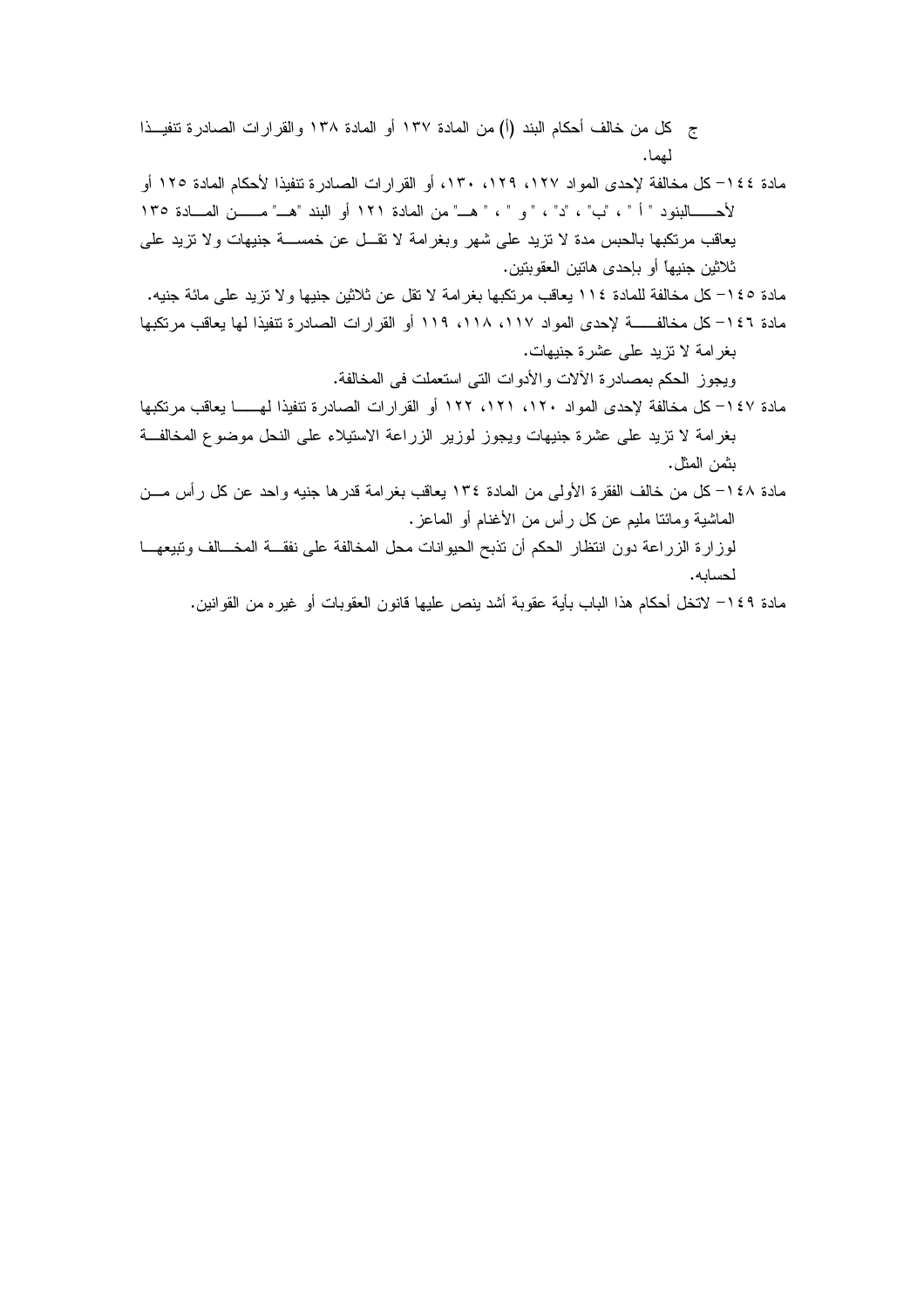باسم الشعب رئيس الجمهورية قرر مجلس الشعب القانون الآتى نصه . وقد أصدرناه :

(المادة الاولى)

يضاف الى قانون الزراعة الصادر بالقانون رقم ٥٣ لسنه ١٩٦٦ كتاب ثالث عنوانه (عدم المساس بالرقعـــة الزراعية والحفاظ على خصوبتها) بِشْتَمَلْ عَلَى الْمَوْ لِهِ التَّالِيةِ : مادة ١٥٠ - يحظر تجريف الأرض الزراعية أو نقل الأتربة لاستعمالها في غير أغراض الزراعة. في هذه الحالة تضبط جميع وسائل النقل والآلات والمعدات المستعملة في نقل الأتربة الناتجة عن التجريف بالطريق الإدار ي، وتودع هذه المضبوطات في المكان الذي تحدده الجهة الإدارية المختصة. ويعتبر تجريفاً في تطبيق أحكام هذا القانون أي جزء من الطبقة السطحية للأرض الزراعية، ويجوز تجريف الأرض الزراعية ونقل الأترية منها لأغراض تحسينها زراعيا أو المحافظة على خصوبتها، وبحدد ذلك وزير الزراعة بقرار منه بما يتفق والعرف الزراعي. مادة ١٥١ - ( معلله بالقانون رقع ٢ لسنه ١٩٨٥ ) بحظر على المالك أو نائبة أو المستأجر أو الحائز للأرض الزراعية بأبة صفة ترك الأرض غيس منز رعة لهدة سنة من تاريخ أخر ٍ زِ راعة رِ غير توافِر ٍ مقومات صـــلاحيتِها للزِ راعــة ومــستلزمات ابتاجها التي تحدد بقرار من وزير الزراعة. كما يحظر عليهم أرتكاب أي فعل أو الامتناع عن أي عمل من شأنه تبوير الأرض الزراعيــة أو المساس بخصوبتها. مادة ١٥٢ - يحظر إقامة أية مبان أو منشآت في الأرض الزراعية أو اتخاذ أية إجراءات في شأن تقسيم هذه الأر اضبي لإقامة مبان عليها.

> هذا القانون معدل بالقانون رقم ٢ لسنة ١٩٨٥ نشر هذا القانون في الجريدة الرسمية العدد ٣٢ في ١٩٨٣/٨/١١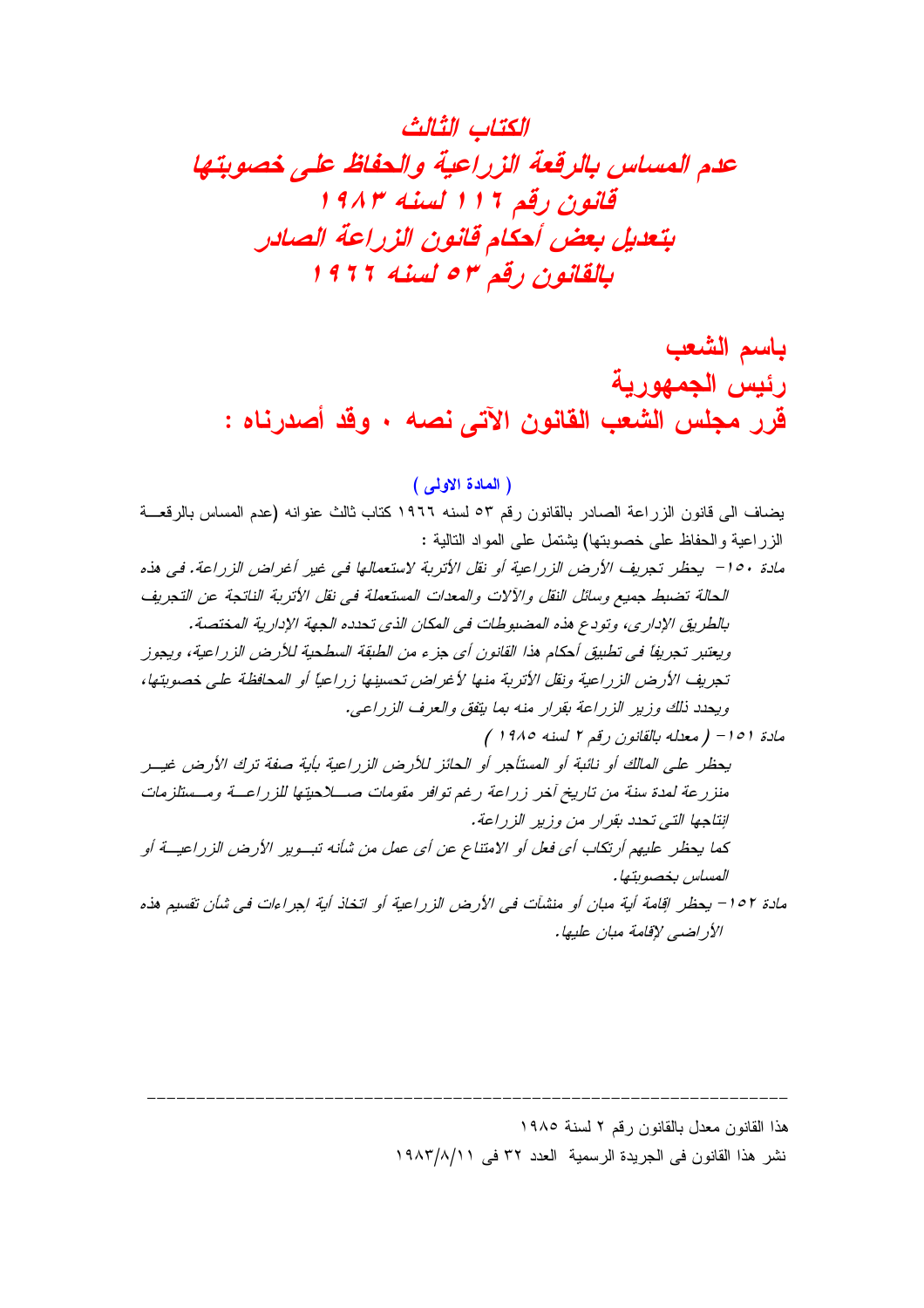وبعتبر في حكم الأراضي الزراعية، الأرض البور القابلة للزراعة داخل الرقعة الزراعية ويستثنى من هذا الخطر :

- الأرض الواقعة داخل كردون المدن المعتمدة حتى ١٩٨١/١٢/١ مع عدم الاعتــداد بأيــــة Ĩ تعديلات على الكردون اعتباراً من هذا التاريخ إلا بقرار من مجلس الوزراء.
- ب الاراضي الداخلة في نطاق الحيز العمراني للقرى، والذي يصدر بتحديده قرار من وزيــر الزراعة بالاتفاق مع وزير التعمير.
- الأراضيي التي نقيم عليها الحكومة مشروعات ذات نفع عام بشرط موافقة وزير الزراعة.  $\tilde{c}$
- الأراضـي التبي نقام عليها مشروعات نخدم الإنتاج الزراعـي أو الحيوانـي والتـــي يـــصدر بتحديدها قرار من وزير الزراعة.
- ه الأراضي الواقعة بزمام القرى التي يقيم عليها المالك سكناً خاصاً به أو مبنى بخدم أرضه، وذك في الحدود التي يصدر بها قرار من وزير الزراعة.

وفيما عدا الحالة المنصوص عليها في الفقرة (جـ) يشترط في الحالات المشار إليها أنفــا صــــدور ترخيص من المحافظ المختص قبل البدء في إقامة أية مبان أو منشآت أو مشروعات ويصدر بتحديد شروط وإجراءات منح هذا النرخيص قرار من وزير الزراعة بالاتفاق مع وزير النعمير

- مادة ١٥٣- بحظر إقامة مصانع أو قمائن طوب في الأراضي الزراعية، ويمتنع على أصب حاب ومستنغلي مصانع أو قمائن الطوب القائمة الاستمرار. في تشغيلها بالمخالفة لحكم المادة ١٥٠ من هذا القانون.
- مادة 105 بعاقب على مخالفة حكم المادة (٥٠) من هذا القانون بالحبس وبغرامة لا تقل عن عــشرة الآف لم جنبه ولا تزيد على خمسين ألف جنبه عن كل فدان أو جزء منه من الأرض موضوع المخالفة. فإذا كان المخالف هو المالك وجب ألا يقل الحبس عن ستة أشهر . وإذا كان المخالف هو المستأجر دون المالك وجب الحكم ابضاً بإنهاء عقد الإبجار ورد الأرض إلى المالك . ويعتبر مخالفاً في تطبيق هذا الحكم كل من بملك أو يحوز أو يشتري أو بييع أتربة متخلفة عــن

تجريف الأراضي الزراعية أو ينزل عنها بأية صفة أو يتدخل بصفته وسيطا في شيئ مـــن ذلــك ويستعملها في أي غرض من الإغراض إلا إذا أثبت أن التجريف كان صادراً طبقاً لاحكام المسادة ١٥٠ من هذا القانون والقرارات التي تصدر تنفيذا لأحكامة.

وفي جميع الأحوال تتعدد العقوبة بتعدد المخالفات. ويحكم فضلا عن العقوبة بمسصادر ة الأتربية المتخلِّفة عن التجريف وجميع الآلات والمعدات التي استخدمت في عملية التجريف أو النقـــل، ولا يجوز الحكم بوقف عقوبة الغرامة.

ولوزير الزراعة حتى صدور الحكم في الدعوى أن بأمر بوقف الأعمال المخالفة و بإعادة الحالسة إلى ما كانت عليه بالطريق الإدار ي على نفقة المخالف.

مادة ٥٥ ١ – ( معدله بالقانون رقم ٢ لسنه ١٩٨٥ )

م المستعمر العلمي مخالفة حكم المادة (101) من هذا القانون بالحبس وبغرامة لا تقل عن خمسمائة جنيه ولا تزيد عن الف جنيه عن كل فدان أو جزء منه من الأرض موضوع المخالفة. وإذا كان المخالف هو المالك أو نائبة، وجب أن يتضمن الحكم الــصادر بالإدانــــه تكليــف الإدار ة الزراعية بتأجير الأرض المتزوكة لمن بتولى زراعتها عن طريق المزارعة لحساب المالك لمسدة سنتين، تعود بعدها الأرض لمالكها أو نائبة، وذلك وفقًا للقواعد التي بصدر بها قرار مسن وزيسر للذ راعة . وإذا كان المخالف هو المستأجر أو الحائز دون المالك وجب أن يتضمن الحكم الــصادر بالعقوبــة إنهاء عقد الإيجار فيما يتعلق بالأرض المتروكة وردها للمالك لزراعتها.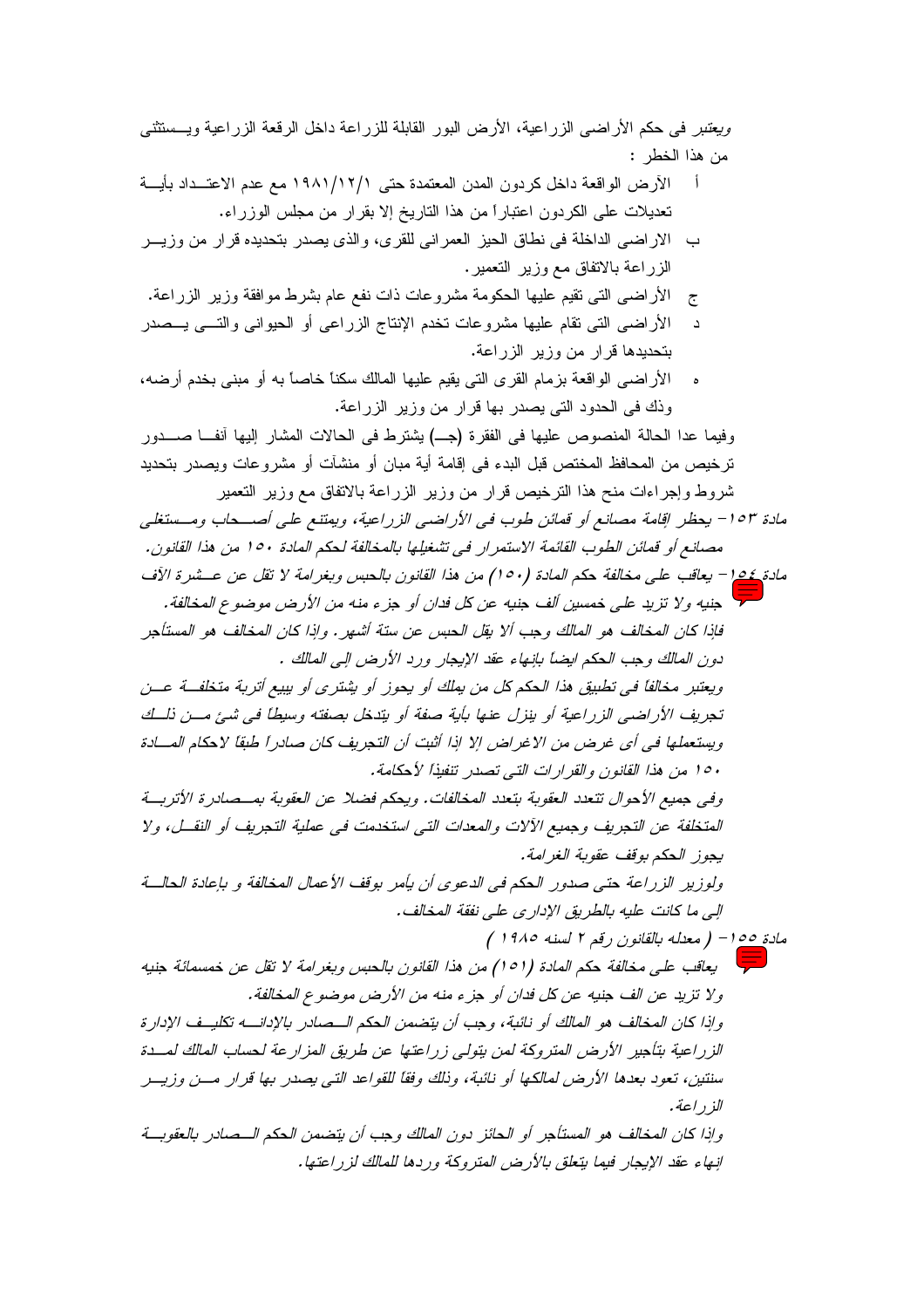على أصحاب ومستغلى مصانع وقمائن الطوب القائمة توفيق أوضاعهم باستخدام بدائل أخرى للطوب المصنع من أنربة النجريف ، وذلك خلال مدة لا نجاوز سنتين من ناريخ العمل بهذا القانون والا نمت إزالتها بالطريق الادارى على نفقة المخالف :

ولايجوز بعد مضى هذه المدة أن يستعمل الطوب المصنع من أنربة ناتجـــة عن أرض زراعية فـــي اقامـــة المنشأت العامة الحكومية أو مؤسسات القطاع العام .